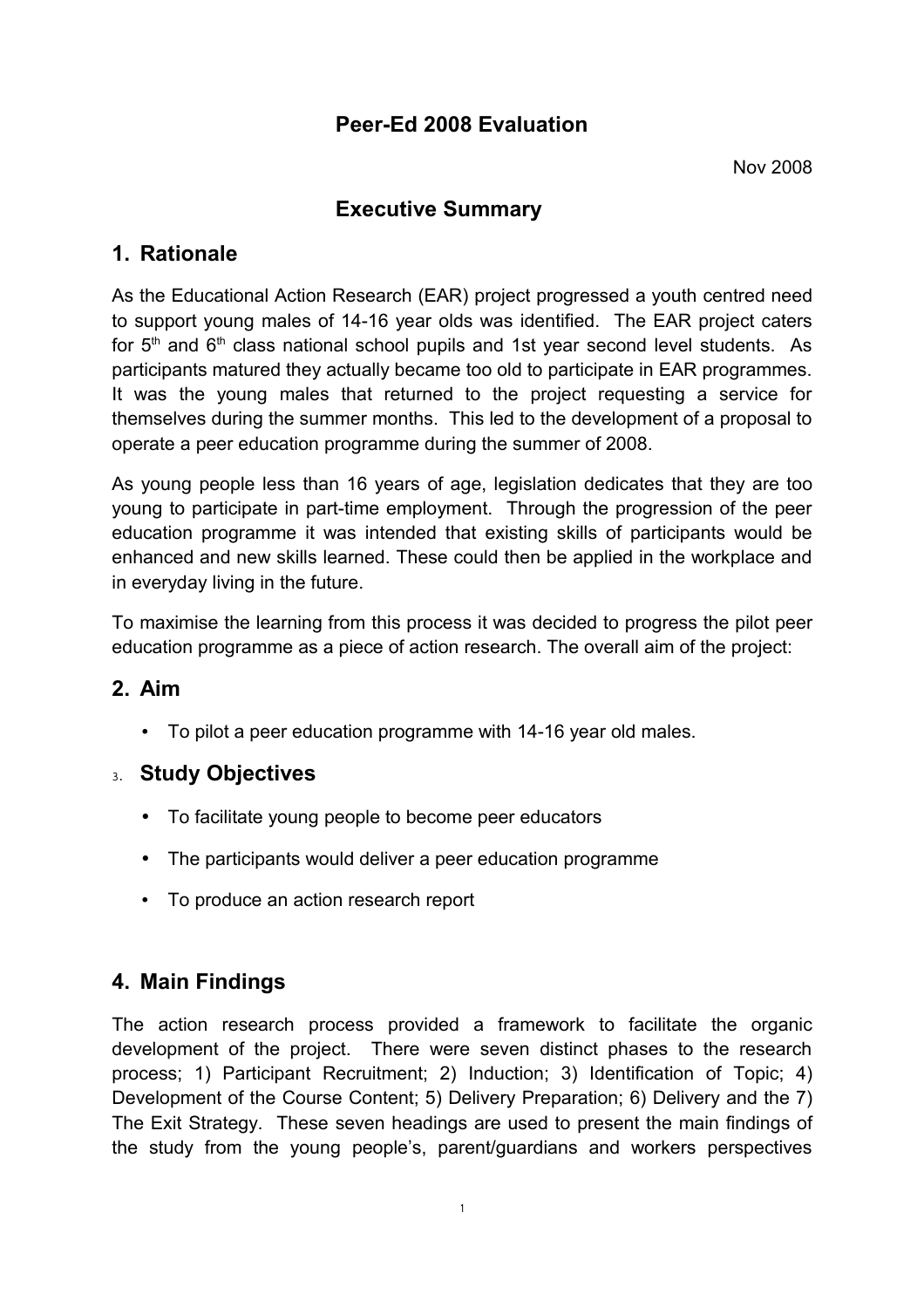providing a holistic view of the programme. An overall conclusion and set of recommendations are offered to finalise the executive summary.

#### *4.1 Participant Recruitment*

Young Persons Experience: The research process revealed a positive response from the young people with regards to feeling fully informed by workers to the various aspects of the programme prior to agreeing to participate in the programme.

The Parents/Guardians experience: Parents unanimously provided a positive picture of their experience of the initial phone call and also the house visit as elements of the recruitment process.

Workers experience: Workers found the short timescale given for the recruitment process difficult as funding was not secured until late June. This meant that the majority of school personnel were on summer holidays. Therefore workers could not link with home school community liaisons or teachers as "gatekeepers" to recruit young people to the programme. Workers did link with a school completion officer as a gatekeeper to assist with the recruitment of participants.

The workers were successful in recruiting adequate numbers to operate the programme. Ten young people were recruited with eight of these young people engaging with the programme. Of the two that did not attend, one had prior commitments that clashed with the programme. The second young person did not engage in the programme, but no specific reason for non-participation was provided by the young person.

#### *4.2 Induction*

Young Persons Experience: It was observed that all the young people who attended the induction day chose to continue with the programme.

Parent/Guardians experience: Information gathered through the questionnaires in relation to their experience of the induction day was very positive.

Workers experience: Workers felt that the aims of the induction day were achieved as everything that was planned to be conducted was completed.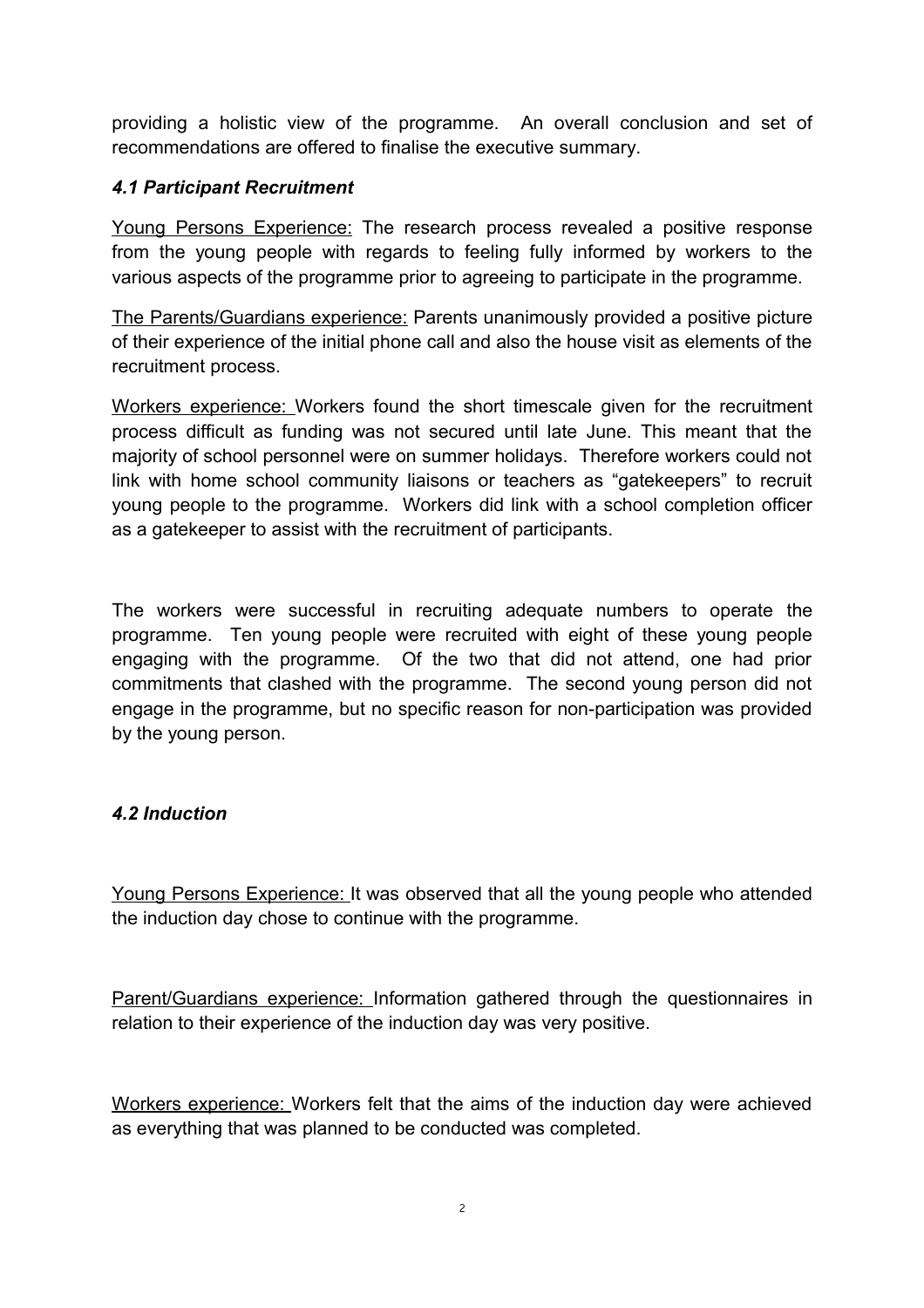#### *4.3 Identification of Topic*

Young peoples experience: Ample evidence from questionnaires highlighted a general consensus that equality was evident when it came to deciding the learning element. All the young people expressed that they felt that their ideas were considered and discussed by the group. It was unanimous that the young people agreed that the topic chosen was a group decision. When asked how they felt individually about the army being the chosen topic the young people appear to be very happy. Finally all young people expressed that they felt workers facilitated their various ideas in relation to the learning element.

Workers experience: Workers felt that the experience of the identification of topic was a positive one. It was observed that every young person contributed to the process. Workers also felt that the young people worked well together and listened to each other when identifying the topic.

#### *4.4 Development of the Course Content*

Young peoples experience: Information obtained regarding the development of the course content proved mainly positive. Firstly information gathered highlighted that all young people felt that they were given the opportunity to express their ideas/views etc. Further evidence was supplied that all young people felt that as young people they were fully involved in planning and decision making in the group. Finally when asked if they felt there was a time they were not listened to, all but one young person felt that there were no times they were not listened to.

Parent/Guardians experience: Information gathered from the parents/guardians shows a positive response regarding the communication methods utilised by workers throughout the programme. All except one parent (who did not explain their answer) felt that they were given adequate time and information regarding all aspects of the programme.

Workers Experience: Workers felt that they adjusted well to the collaborative working methods required of a peer education approach. Workers endeavoured that that they acted as facilitators and all decisions and plans were agreed upon collaboratively with the young people.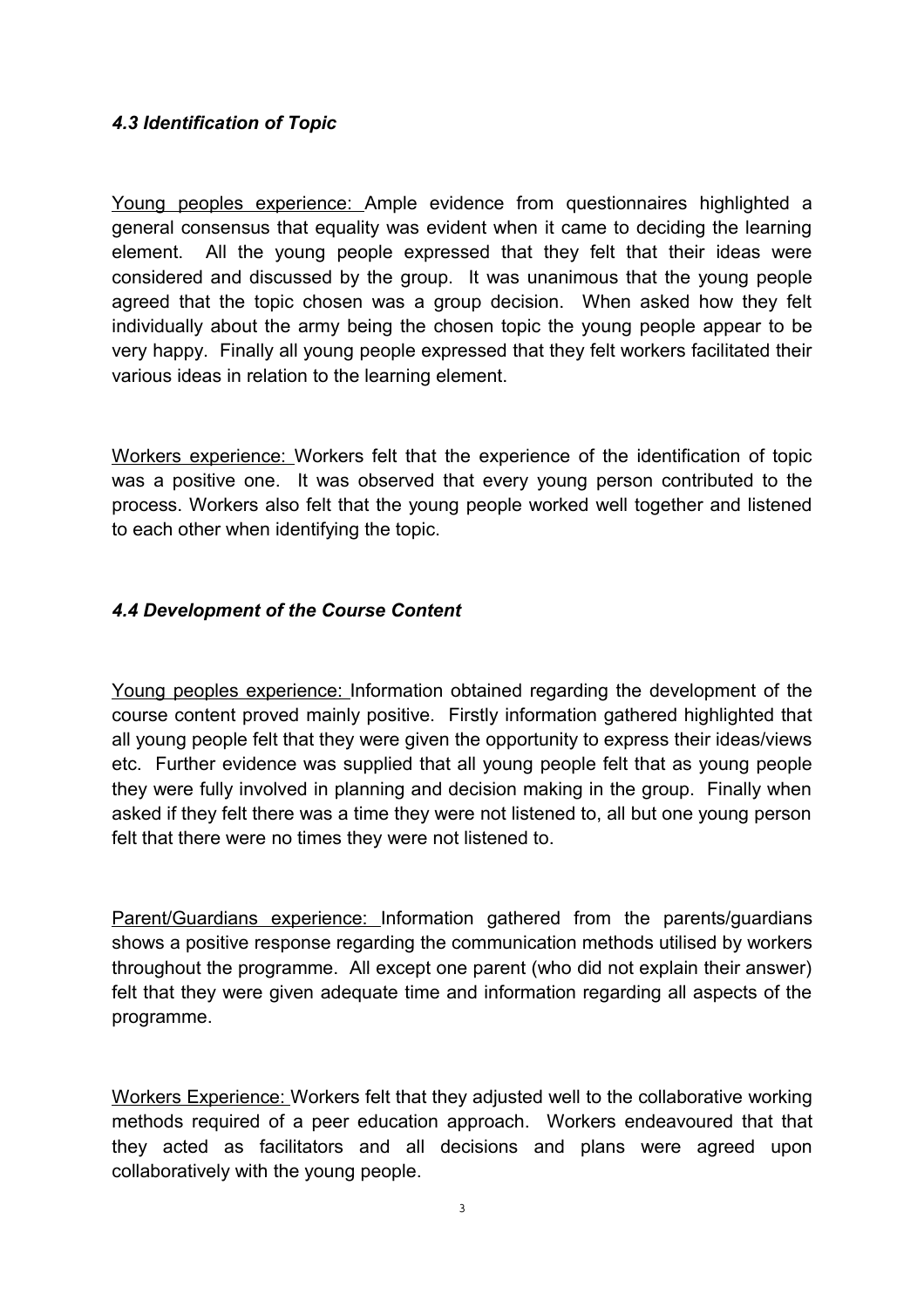## *4.5 Delivery Preparation*

 Young Persons Experience: Through the data that was collected it was clear that the young people were very positive with regards to the delivery preparation.

Workers Experience: It is clear to see that the young people did work hard and prepare well during the preparation of the delivery, however workers felt that having more time to spend preparing would have been beneficial to the young people and the leaders.

## *4.6 Delivery*

Young Persons Experience: The data generated with regards to the delivery of the presentation was also very positive as the majority of young people gave encouraging feedback.

Workers Experience: Workers observed that the young people who were giving the presentation appeared to be gaining more benefits by presenting the project than the young people who were watching it.

## *4.7 Exit Strategy*

Young Persons Experience: From the data that was collected the majority of the young people commented that they had a positive experience on the peer education programme.

Parents Experience: In the data that was collected the parents of the young people overall gave positive feedback with regards to the peer education programme. Parents were provided with an opportunity to make recommendations or changes that they felt could be made to the peer education programme.

Workers Experience: It is clear that the programme achieved all the stated aims and objectives. Workers felt that the programme ran well and that the young people gained many benefits by participating.

# **5. Conclusion**

It is clear that the combination of different targeting methods were very effective at identifying young people who may benefit from participating in the programme. The self selection of young people by requesting the service, by word of mouth (snowballing) and a gatekeeper (key worker within an organisation) meant that young people were active in the shaping of the recruitment process, but without the initiative losing sight of the desired target group for the project.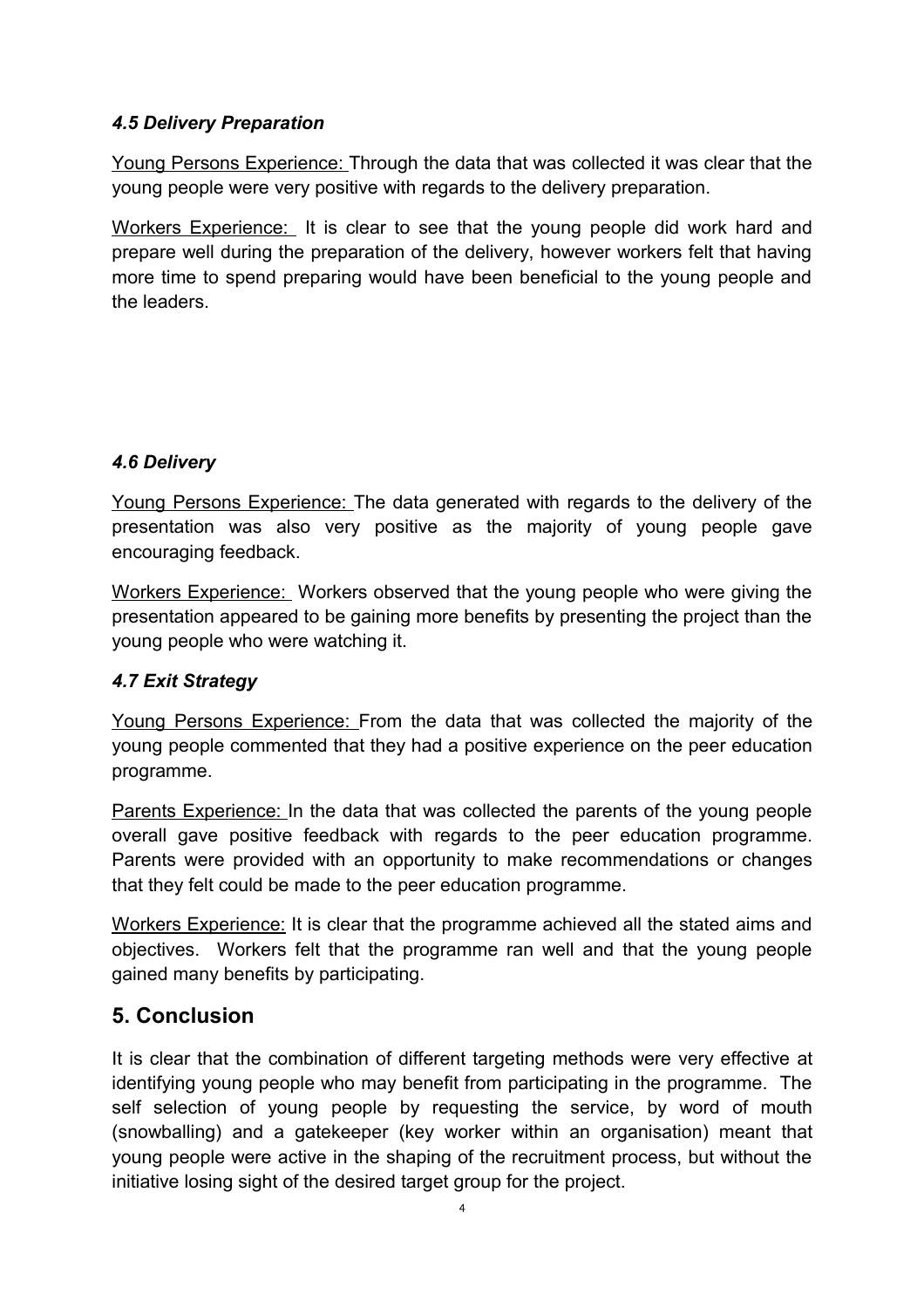The revealed data provides evidence that the workers achieved to communicate the purpose, aims and objectives of the project in a comprehensive manner. One young person stated that he did not know about one aspect of the project. This provided workers with valuable information to enhance the recruitment and induction process for any future programme by ensuring a check-list is ticked off by the facilitators as topics are discussed.

The majority of the group felt that the discussion and voting to arrive at decisions regarding the topic for the peer education programme was fair and effective. It was only when the mid-term review was conducted that the individual questionnaires revealed that one member of the group was not totally satisfied with the group decision making process. The important finding here is that multi-methods need to be utilised when working with young people. By doing so creates a multitude of forums where a young person can find at least one space they feel comfortable enough to express themselves. For workers facilitating peer education programmes it is important not to become complacent about using multi-methods otherwise equality will not prevail.

Workers were aware of the principles underpinning peer education and action research from the outset. These principles clearly define the role of the workers as facilitators and contributors to the processes that occur. The experience of the young people with regards to the decision making, delivery preparation, and the delivery of the programme, the presentations, the exit strategy, equality and respect were unanimously positive. Based on this information it is feasible to suggest that the practice principles were adhered to by workers and the stated research aims and objectives have been achieved.

## **6 Recommendations**

- One young person related they felt they were not fully informed about one aspect of the programme at the recruitment phase. To respond to this finding, it is recommended that in the future, workers during house visits would have a list of all the relevant information and to check off each item as it is being discussed. This would provide an accurate record of what information had been imparted during the recruitment phase.
- It is acknowledged due to securing funding the recruitment process could not commence until after the schools had closed for the summer holidays. In the future the recruitment process should commence prior to the schools closing for the summer break.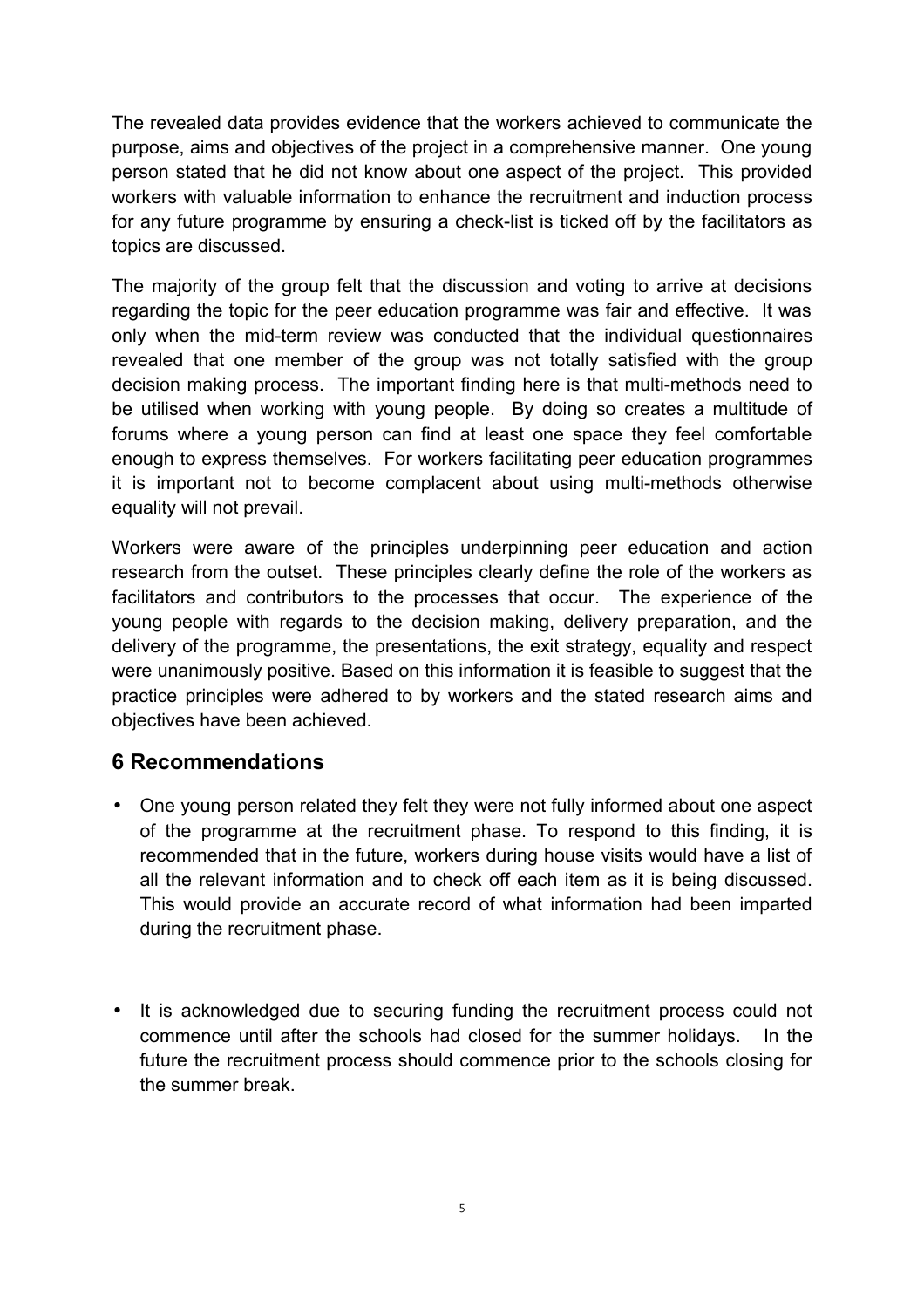- An earlier recruitment period means that school personnel and other agency workers as "gatekeepers" could become proactive participants in the recruitment phase.
- It is envisaged that an extended recruitment timescale would lead to the creation of a waiting list for places. Such a list could be drawn upon if any young person decided not to participate in the programme.
- An extended recruitment timescale would facilitate workers to build up relationships with detached youth. This would potentially increase the chances of engaging young people with limited resources with the programme.
- The feasibility of a detached service being made available in the area should be investigated to work with young people disengaged from all mainstream services.
- It is also recommended that in the future the number of participants should be expanded to accommodate at least 15 young people, of both sexes on the programme.
- Workers to incorporate one-to-ones as part of the programme and individual comment cards during decision making.
- To allocate more preparation and practice time with regards to the learning element.
- To continue using multi-methods to gather information to promote equality.
- To continue to feed information back continuously throughout the programme to the wider organisation. This would enable identified youth needs to be responded to in a speedy and flexible manner, where possible.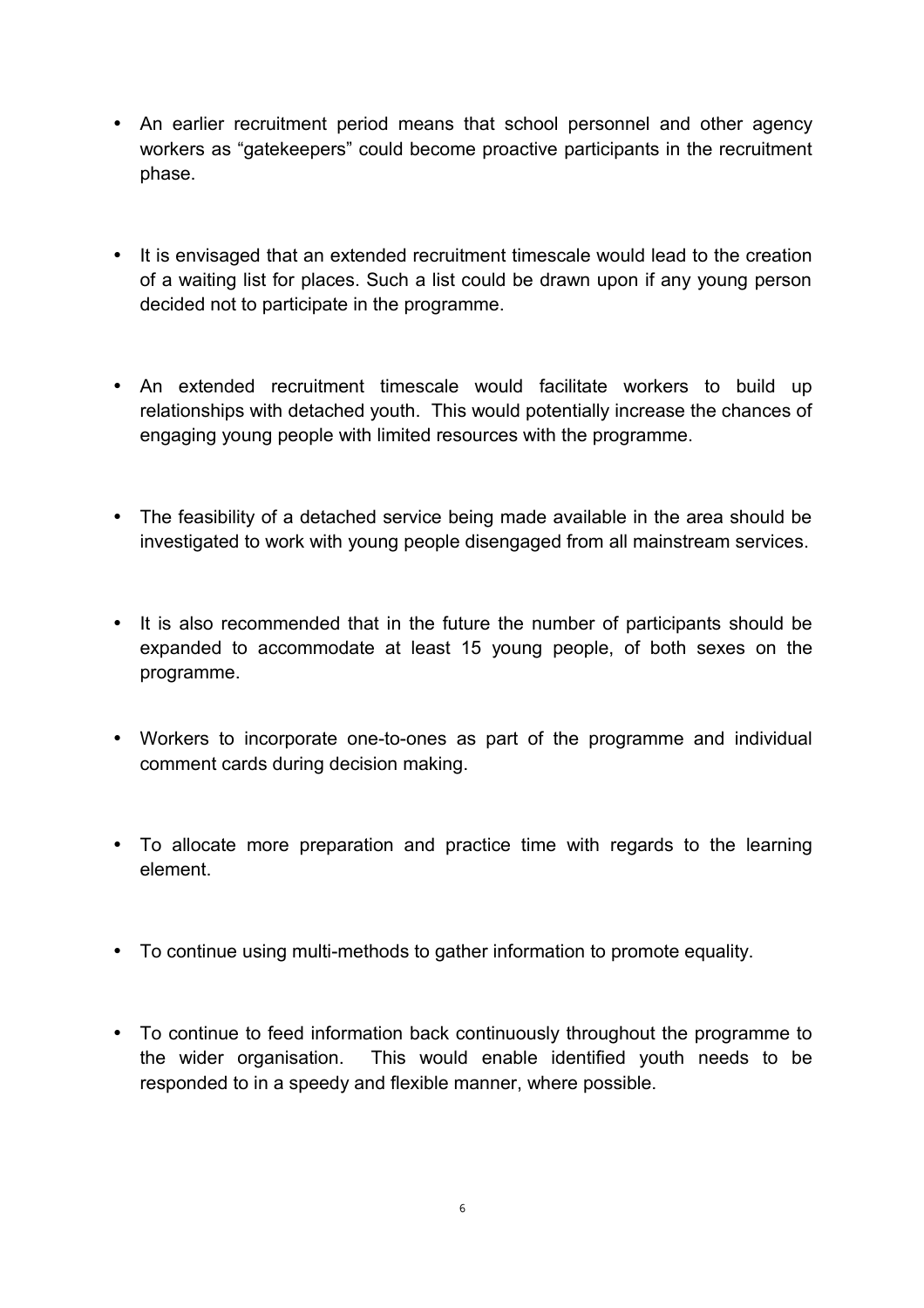# **Chapter One - Introduction**

# **1.1 Introduction**

As the EAR project progressed a youth centred need to support young males of 14-16 year olds was identified. The EAR project caters for  $5<sup>th</sup>$  and  $6<sup>th</sup>$  class national school pupils and 1st year second level students. As participants matured they actually became too old to participate in EAR programmes. It was the young males that returned to the project requesting a service for themselves during the summer months. This led to the development of a proposal to operate a peer education programme during the summer of 2008.

As young people less than 16 years of age, legislation dedicates that they are too young to participate in part-time employment. Through the progression of the peer education programme it was intended that existing skills of participants would be enhanced and new skills learned. These could then be applied in the workplace and in everyday living in the future.

To maximise the learning from this process it was decided to progress the pilot peer education programme as a piece of action research. The overall aim of the project:

## **1.2 Aim**

• To pilot a peer education programme with 14-16 year old males.

# **1.3 Study Objectives**

- To facilitate young people to become peer educators
- The participants would deliver a peer education programme
- To produce an action research report

The remainder of the report is divided into the following chapters. Chapter two is the Project Background. This chapter explains what peer education is and will be discussing both the advantages and disadvantages of peer education. This discussion provides the reader with the rationale for utilising peer education. Finally the chapter will explore the local context. This is aimed at providing a picture of the situation at present in Athlone regarding educational attainment, unemployment levels, social composition and deprivation; this will help establish the needs for services to be available.

Chapter three is the Research Design and Methodology section. This chapter focuses upon the action research process explaining both qualitative and quantitative data generation methods. The ethical framework and delimitations of the study will be discussed in this chapter also.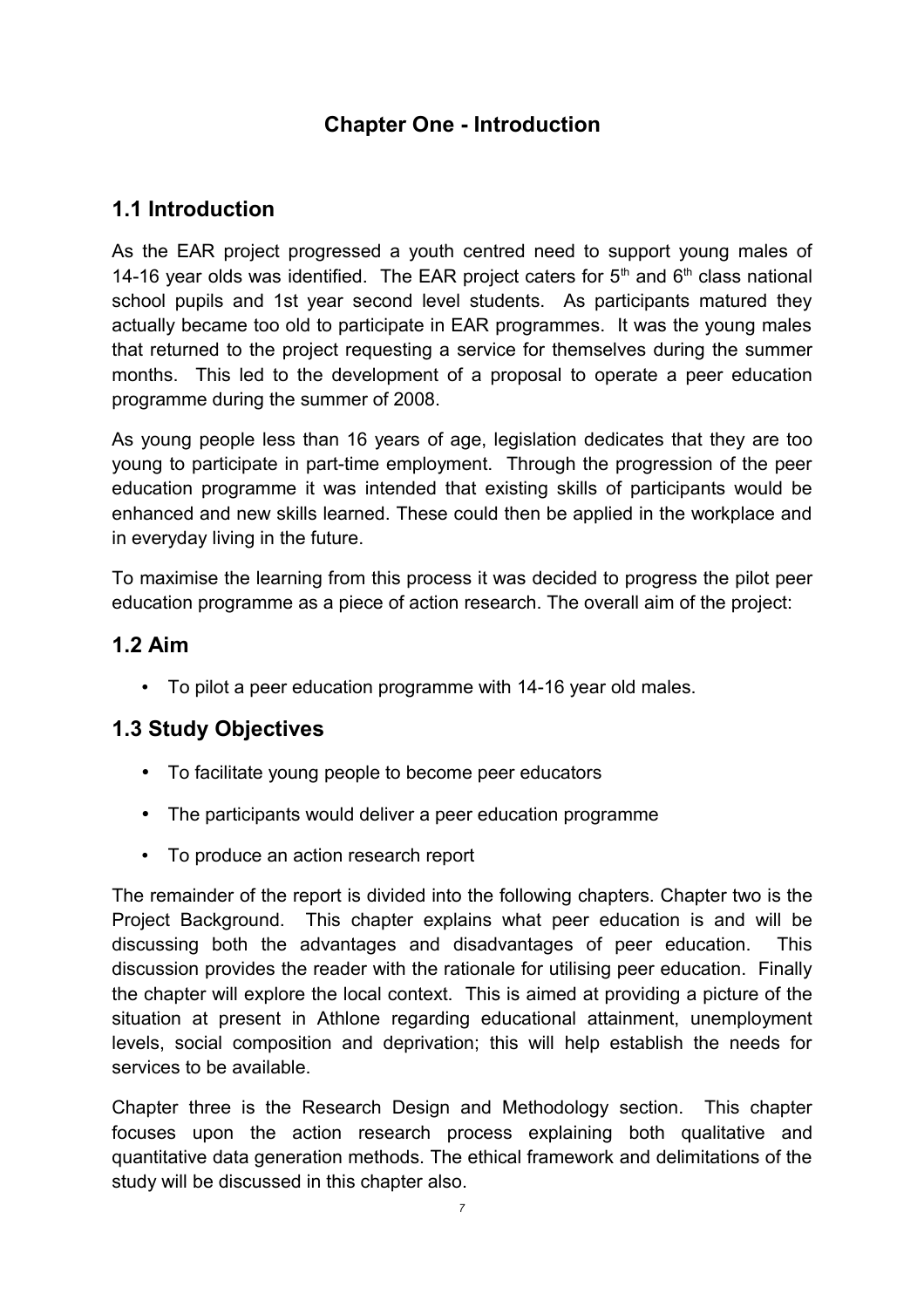Chapter four is the Planning Process. This chapter outlines the plan that was put in place prior to the programme. The plan commenced with participant recruitment, then induction, identification of topic, progress development of course content, delivery preparation, delivery and the exit strategy.

Chapter five is the Practice. This chapter will explain the actual practice as experienced from the perspectives of the young people, parent/guardians and the workers under the same headings provided in chapter four.

Chapter six is the Findings and Analysis section. This will produce the findings and analysis of the information gathered from the action research process. The key points are drawn together to make a conclusion as to whether the aims and objectives set out at the beginning of the research were achieved.

Chapter seven is the Recommendations section. This will provide the recommendations based upon the research to finalise this research report.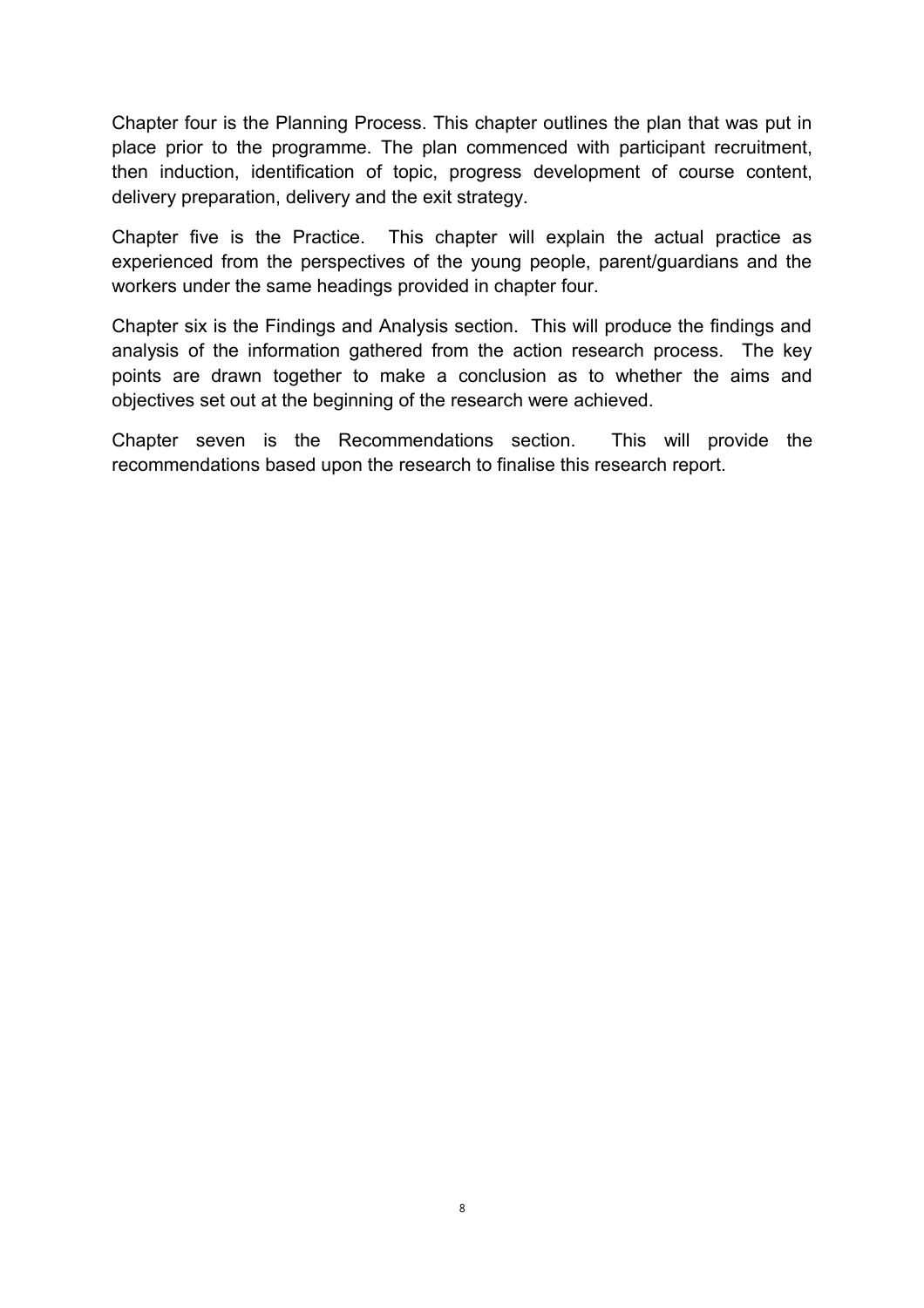# **Chapter Two - Project Background**

# **2.1 Introduction**

This section of the research report will firstly explain what peer education is. It will then attempt to answer the question of why peer education? This will include looking at previous studies, and also identifying both the advantages and the disadvantages of peer education. Finally it will explore some background information on the Athlone area which will highlight how peer education could prove a beneficial project to be available to young people in the area.

# **2.2 What is Peer Education?**

Peer education when working with young people is usually associated with health promotion focusing upon specific issues such as sexual health, substance misuse and mental well-being. Peer Education can be utilised with all age groups, not just young people, regarding different topics or issues. The following definitions provide clarity:

*'A peer is a person who belongs to the same social group as another person or group. The social group may be based on age, sex, sexual orientation, occupation, socio-economic or health status, and other factors'.* (UNPF, 2005:36) From this definition it can be observed that age and status are important determinants in the informal definition of a peer group.

*'Education refers to the development of a person's knowledge, attitudes, beliefs, or behaviours as a result of the learning process'.* (UNPF, 2005:36)

*'Peer Education is a term widely used to describe a range of strategies where people from a similar age group, background, culture and/or social status educate and inform each other about a wide variety of issues ......... through a participatory process, peer education creates an environment where young people feel safe and able to share information, skills and values'* (IPPF 2004).

Peer Education therefore is based on the belief that young people can have a positive impact on their peers. It differs from most other educational interventions in that the interaction occurs between young people themselves rather than between an adult and a young person. Foroige (2002:4) describe how *'ultimately, Peer Education is an approach that empowers young people to provide education and deliver messages to other young people. It enables young people to reach out and inform other young people on important issues and become active contributors to the educational process, rather than passive recipients'.* Hence key principals of peer education include participation, ethics, promote equality and peers educating peers.

# **2.3 Why Peer Education?**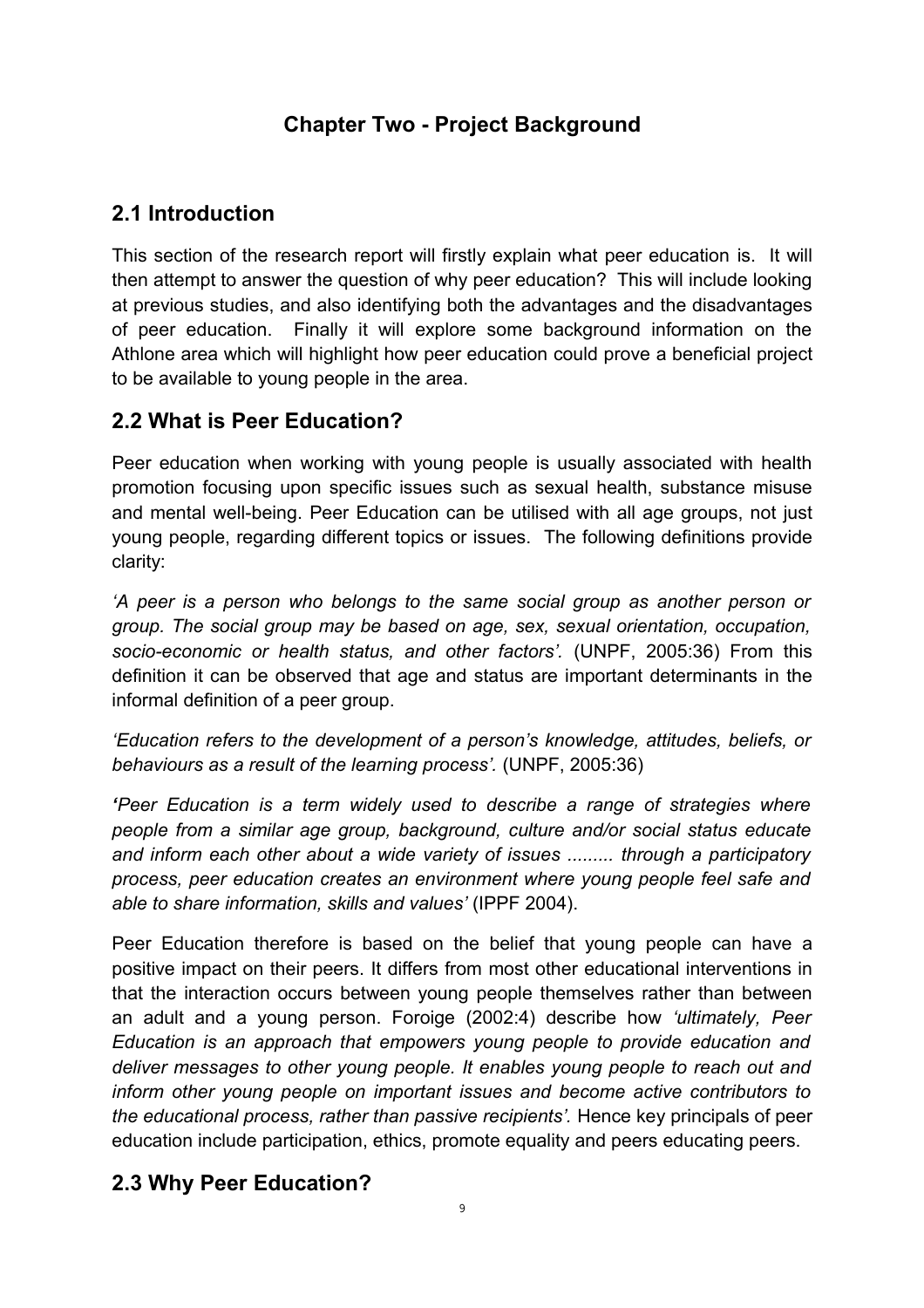*'The rationale behind peer education is that peers can be a trusted and credible source of information. They share similar experiences and social norms and are therefore better placed to provide relevant, meaningful, explicit and honest information'* (IPPF 2004:6). Peer education can take place in any setting where young people feel comfortable. This can include street corners, social clubs, school grounds, churches, bus stations, work places, homes, and farms.

There are many reasons for the appeal of peer education programmes due to the many advantages of such programmes. UNPF and Youth Peer (2005:6-7) lists the following advantages of peer education programmes.

- Peers are traditional providers of information to their peers. Young people already tend to talk with their peers about most subjects, including sensitive issues.
- Peer education programmes are community based. Peer education programmes tend to be quite flexible.
- Peer education programmes can provide strong benefits to peer educators themselves. This could be related to how peer education programmes allow for direct participation of young people in programmes designed to affect them, thereby promoting positive life skills such as leadership and communication creating opportunities for mentoring and future job contacts.
- Peer education programmes can be economical. Although the costs of peer programmes are often underestimated these activities can be implemented economically.
- Peer Education is flexible and complementary. Peer education programmes rarely stand alone. Usually they are just one activity in an organisation's larger initiative involving many organisations, sectors and often public agencies.

While the many advantages and applications of peer education make this approach a valuable one, there are some disadvantages and limitations that should be considered.

According to UNPF and Youth Peer (2005:7) some limitations include:

- That they can be somewhat time consuming to train and supervise young people, however if properly planned and organised this should not pose as a major issue.
- How adults must adjust to sharing decision-making and other responsibilities with young people, a situation that may be new in many cultures and profession. This is true however this can be a learning experience hence for all involved.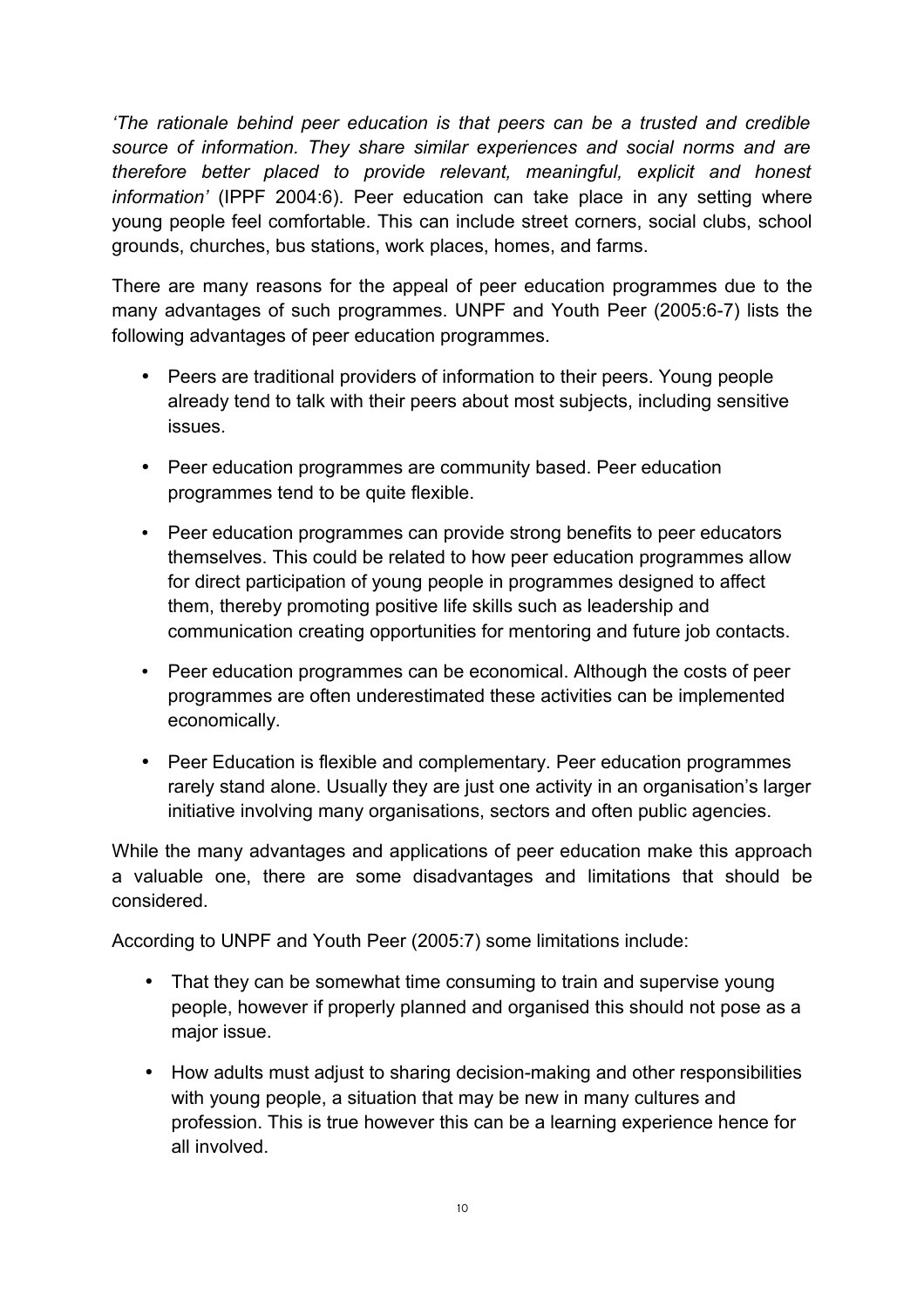- Turnover is relatively high in peer programmes. This is inevitable as young people eventually age out of peer programmes.
- Finally research has shown that peer education programmes have more impact on the educators themselves than the peer contacts. This does not need to be viewed entirely as a disadvantage as the peer educators are still gaining from the experience and the peer programme is still having an effect on them. There is still learning taking place.

In spite of the various limitations identified here, there are ways to reduce them and the advantages appear to out-weigh the limitations.

# **2.4 Local Context**

The peer education programme was conducted in the Athlone Urban area. An overview of the levels of educational attainment, unemployment, deprivation and social class composition will provide an understanding of the local context.

Overall, the Midlands region is the second most disadvantaged region in Ireland. At a local level, Athlone is highlighted in GAMMA's County Westmeath baseline data report (2006:21) as being one of the most disadvantaged areas. Athlone Urban West is one of four which fall into the 'disadvantaged category'. This evidence alone could suggest the need for community services of some kind to be put in place for those currently living in this area.

According to GAMMA (2006:22) the proportion of lone parents (as a proportion of all households with dependent children) in Ireland had exactly doubled over the past fifteen years. Strongly reflecting the urban-rural dichotomy within the county, Athlone West Urban (43.0%), Athlone East Urban (38.4%) and Athlone East Rural (35.4%), all have rates which must be considered very high by national comparison.

Previous peer education programmes have proven effective in this area of sexual health and awareness. UNPF and Youth peer (2005) in their report 'Standards for Peer education Programmes' explain how well designed and well implemented peer education programmes work. In the report they highlight how *'hundreds of evaluations of peer education programs have been carried out, studies which use more vigorous designs have found that peer education programmes led to increased levels of knowledge, reports of condom use, reports of modern contraceptive use at last sex, care-seeking for sexually transmitted infections, intention to delay first sexual intercourse, ability to remain faithful to one partner, perceived self-efficiency in contraceptive use and willingness to buy condoms'*. These findings suggest that a peer education programme based around sexual health could be a beneficial programme to be available in the local area.

There has been a continuous improvement in education levels amongst adults over the past fifteen years in Ireland with *'Athlone No1 (RD) Rural District (31.7%) having*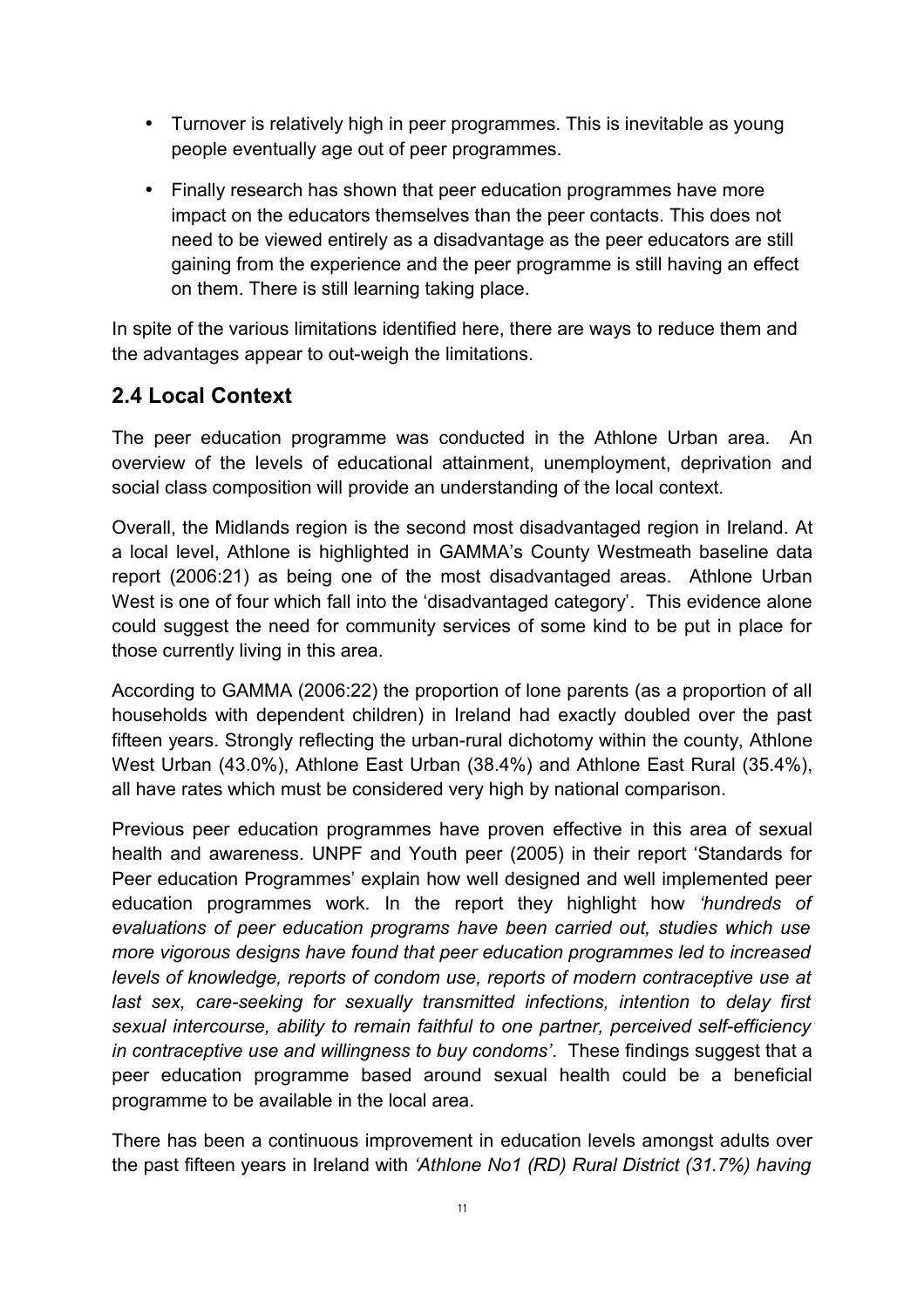*the highest levels of third level education amongst its adult population'* (GAMMA 2006:23). GAMMA (2006:23-24) also highlights that the changes in social composition experienced throughout Ireland over the past 15 years largely parallel those in educational achievement, with a gradual increase in the number of professionals and even a greater decline in the proportion of semi- and unskilled manual workers. However despite these positive findings when it comes to employment in Athlone, one district, Athlone West Urban is a specific area of deprivation. The report establishes that unemployment rates are higher in Athlone UD for both males and females. The report also highlights that the highest unemployment levels in the county are in Mullingar North Urban and Athlone West Urban.

# **2.5 Conclusion**

It has been established by drawing on the GAMMA report and exploring areas such as educational attainment, lone parents, social composition and unemployment that the Midlands are a disadvantaged area. In Athlone the urban areas are experiencing higher levels of low educational attainment and unemployment than the National average. This could suggest the need for services to be available for those living in these areas, for example services aimed at increasing employment rates, reducing the levels of lone parents, promoting health etc.

The development and delivery of services can use different approaches to work with a range of target groups. Peer education is one such approach and has many advantages to offer when working with young people and adults. The participants gain knowledge and expertise in a specific topic and then educate their peers building the capacity of communities to respond to locally based issues.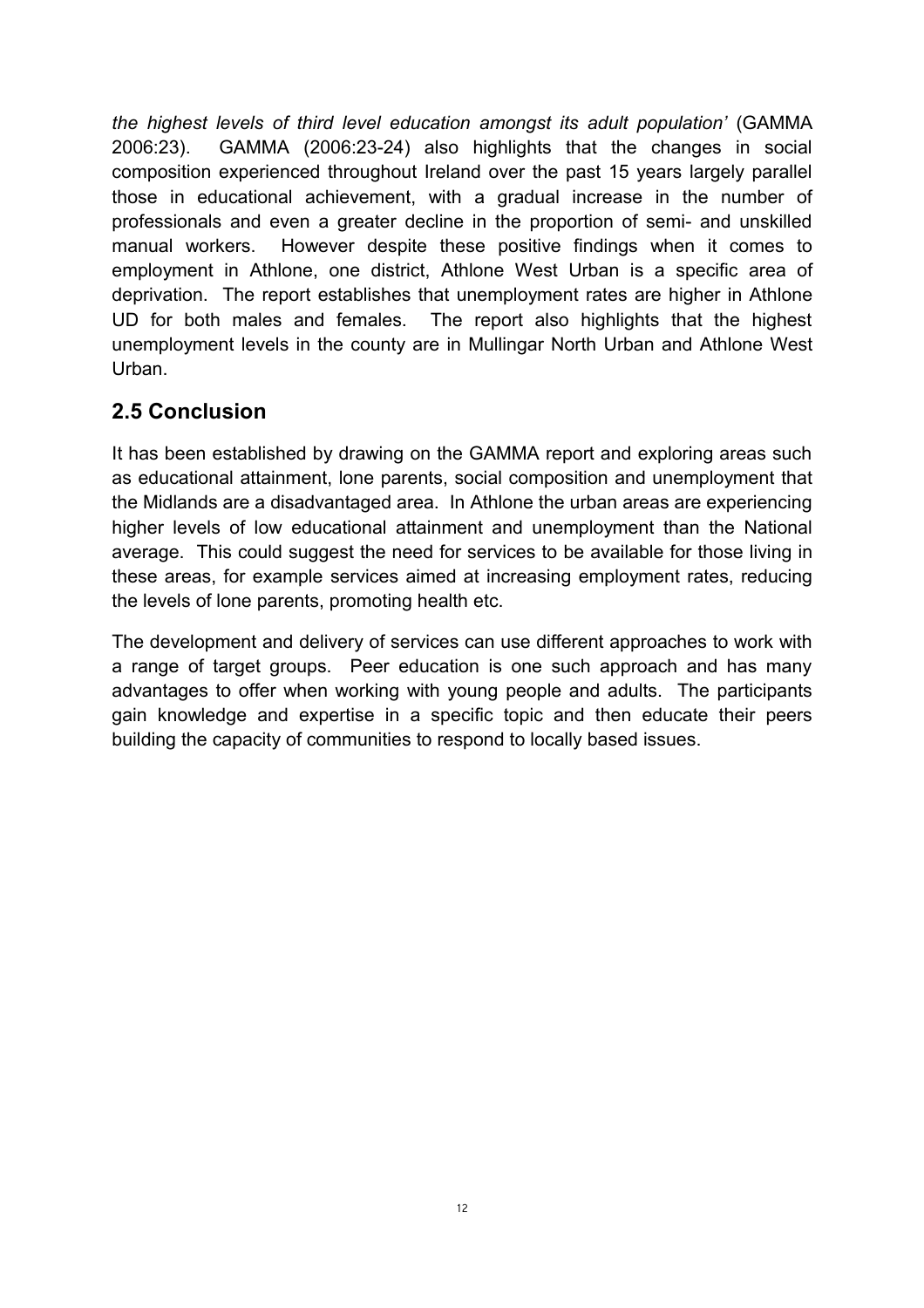# **Chapter Three - Research Design and Methodology**

# **3.1 Introduction**

This chapter outlines the research process commencing with a brief discussion of research families followed by the following headings of

- Choice of research methodology
- Ethical framework
- Boundaries of the study
- Sampling
- Data Generation Techniques
- Data Management
- Delimitations

# **3.2 Research Families**

*'The epistemologies of Positivism and Human Interpretativism underpin different research families. Positivism, a Functionalist perspective, studies casual relationships by using systematic gathering of precisely measurable data to test predetermined hypothesis, and is generally referred to as quantitative research'* (Bilton 1977 cited in McElwee et al 2002:91).

Human Interpretativism argue that richness of information gathered can be lost in quantitative research, they believe qualitative research methods are intended to supply a more richer and deeper understanding of the reality of the people being studied. *'Qualitative research is concerned with collecting and analysing information in as many forms, chiefly non-numeric, as possible'* (Blaxter et al, 1996:49).

There are some researchers who feel that neither *'qualitative methodologies nor the positivist paradigms are sufficient epistemological structures under which to place action research'* (Lather 1986, Morley 1991 cited in O'Brien 1998). Rather a paradigm of Praxis is seen as where the main affinities lie, this is the art of acting upon the conditions one faces in order to change them. According to O'Brien (1998) *'it deals with the disciplines and activities predominant in the ethical and political lives of people. Aristotle contrasted this with Theoria- those sciences and activities that are concerned with knowing for its own sake'. Both are equally needed he thought. That knowledge is derived from practice, and practice informed by knowledge, in an ongoing process, is a cornerstone of action research'*.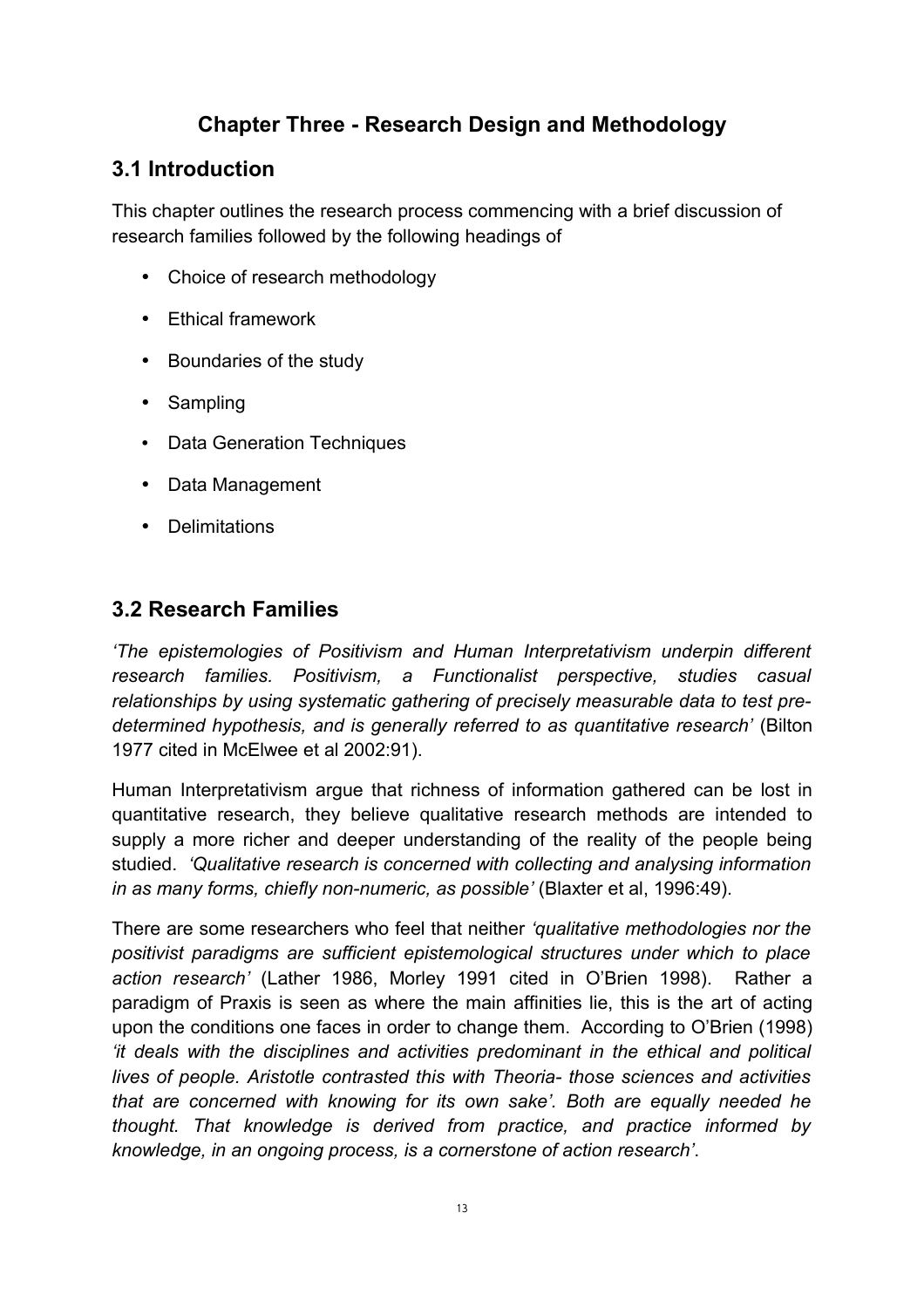# **3.3 Choice of Research Methodology**

Action research involves a cyclical process of planning, action, observation and reflection in a continuous motion. Knowledge is derived from practice, practice is informed by knowledge. As a research process it is flexible and compliments the pilot peer education approach.

Action research as described by O'Brien (1998) has several attributes that separate action research from other types of research. *'Primary is its focus on turning the people involved into researchers, too – people learn best, and more willingly apply what they have learned, when they do it themselves. It also has a social dimension – the research takes place in real – world situations, and aims to solve real problems. Finally, the initiating researcher, unlike in other disciplines, makes no attempt to remain objective, but openly acknowledges their bias to the other participants'*. These fit in nicely with peer education as they reflect the aims of a peer education programme some of which are mentioned by (Foroige 2002) such as the young people becoming researchers themselves, pass on information to each other and learn from each other, it offers a unique and challenging way to develop and implement educational interventions, tackles social problems.

What gives action research its unique flavour is the set of principles that guide the research. These include-

- Reflective Critique
- Dialectical critique
- Collaborative resources
- Risk
- Plural structure
- Theory, practice, transformation

(Refer to Winter (1989) for further reading).

Action research mostly though, in accordance with its principles, *'it is chosen when circumstances require flexibility, the involvement of the people in the research, or change must take place quickly or holistically'* (O'Brien 1998). Again this highlights the suitability of using action research on the peer education program.

Both qualitative and quantitative methods were utilised in this research. The use of both approaches ensures that the information gathered is likely to be more rich and accurate. By this it means for example that some young people might not feel comfortable speaking their true opinions in a focus group situation, but will also have the opportunity to disclose their feelings confidentially by means of a questionnaire. This is known as a triangulation which creates the opportunity to cross reference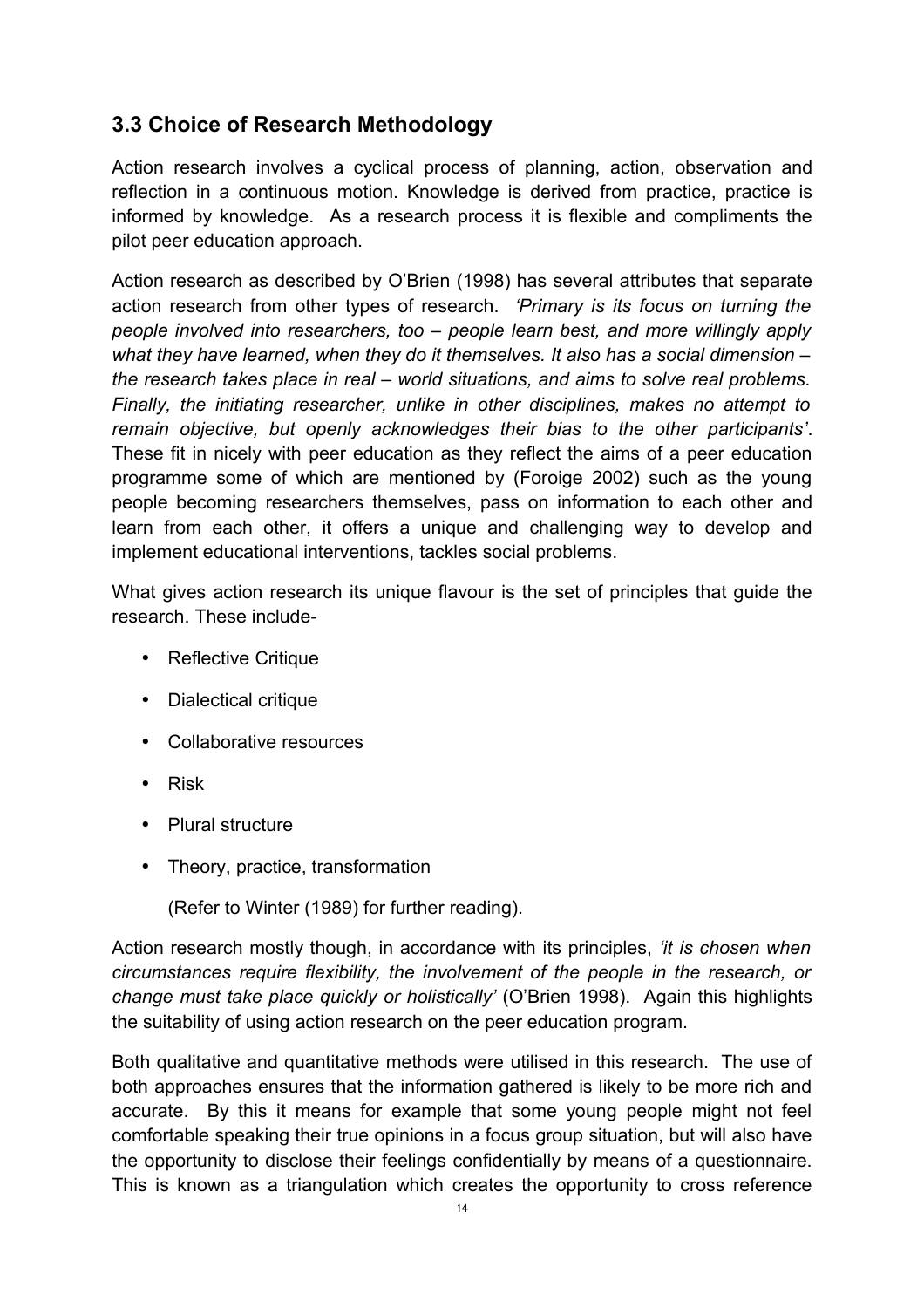data generated by different methods and identify mis-matches of information and emerging themes.

# **3.4 Ethical Framework**

An ethical framework was designed prior to the recruitment process of the project. This ensured that the young person consented to participate in the programme and that it was their choice. It consisted of ensuring that parental consent was also obtained. It also included confidentiality, storage of information, equality proofing and prevention of harm. A copy of the code of ethics was provided during the house visits and they were explained fully to both the young people and their parent/guardians. (See appendices G)

# **3.5 Boundaries of the study**

## *3.5.1 Geographical*

The peer education programme took place in Athlone town of County Westmeath. The young people who participated in the programme resided in various parts of the town drawn from both the west side and east side areas.

## *3.5.2 Age*

All the participants of the programme were between the ages of 14-16 years.

## *3.5.3 Profile of Participants*

All participants at the time of the research were residing in Athlone with five young people living in the Athlone West and three young people living in Athlone East. Out of the eight young people who participated in the programme, four young people were from different ethnic backgrounds. The participants of the programme were attending different secondary schools in the Athlone area. There were four young people entering into third year in school, two young people entering second year and one young person entering fifth year.

# **3.6 Sampling**

There were three forms of non-probability sampling and purposeful sampling used in this research *'non-probability sampling is a method of sampling that does not involve random selection'* (Social Research Methods, 2008). *'In purposeful sampling, we sample with a purpose in mind'* (Social research methods, 2008). The first form of non- probability sampling to be implemented was that of convenience sampling. Beins (2004:69) describes convenience sampling as a non probability sampling technique that involves whatever participants can conveniently be studied.

Convenience sampling occurred when two young males who would have participated in previous EAR projects, but were now too old to participate in these programmes, returned to the project requesting a service for themselves during the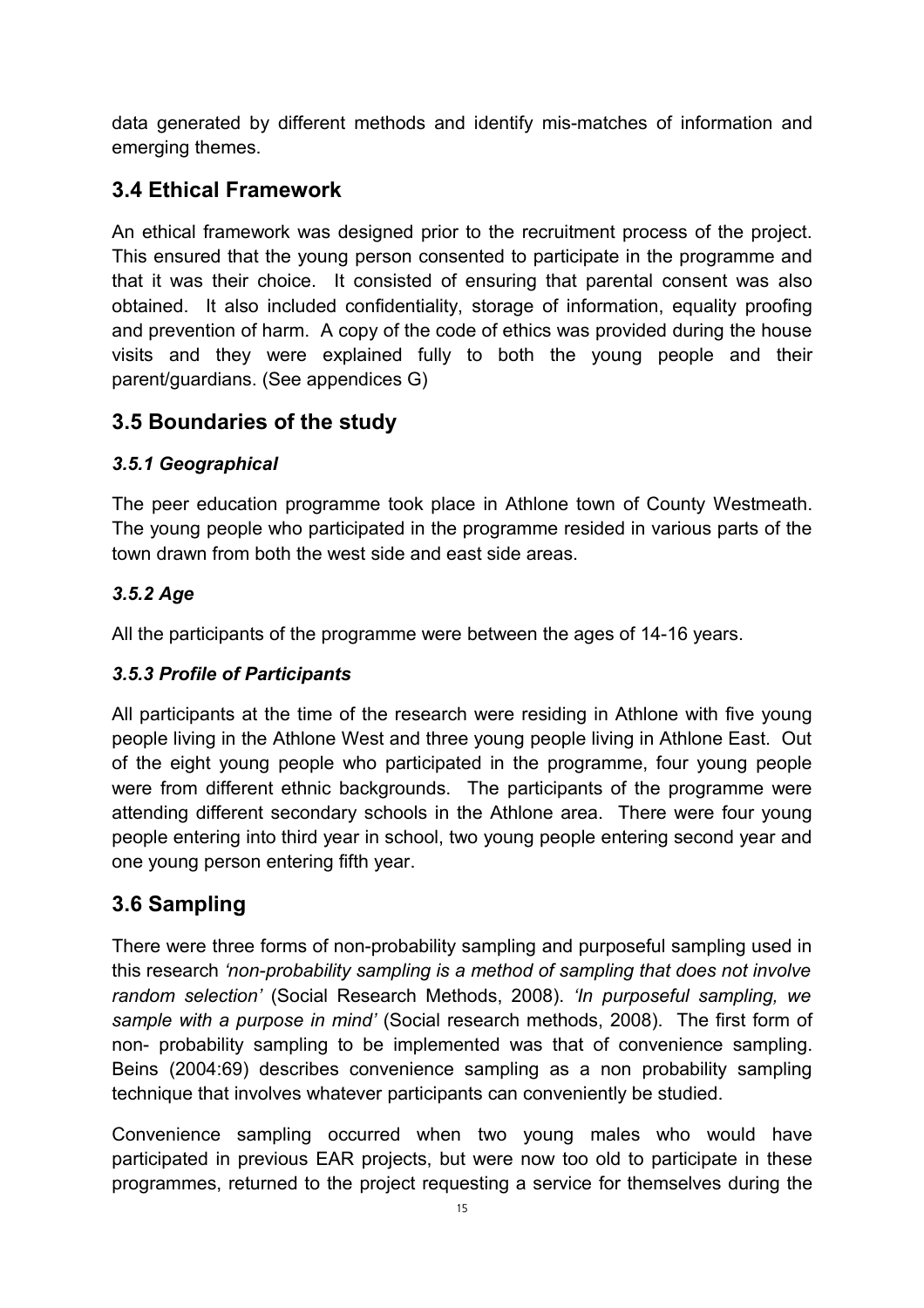summer months. Both of these young people were recruited to the programme. There was also one other young person recruited through convenience sampling. This young person applied to participate in the EAR Summer Connected? Programme<sup>[1](#page-15-0)</sup>, but was not guaranteed a place due to there being only 21 places on the programme and his application was numbered in the late twenties. Workers had worked with this young person previously and were aware of his age and that he would be eligible for the peer programme. Workers contacted this young person and informed him of the peer programme. He agreed to participate and was recruited to the programme.

The second form of sampling to be used was 'gatekeepers' (Sociological Association of Ireland, 2008). This occurred with five young people. Two young people were identified through the tracking exercise conducted by the EAR project which highlighted the possibility of the young people experiencing difficulties in school. Both of these young people were recruited to the programme. Workers also liaised with a Schools Completion Officer and three young people were referred by this gatekeeper to the workers. Both of these young people were contacted and recruited to the programme.

The third sampling method to be used in the research was that of chain-referral sampling (snowball sampling). It is *'a non-probability sampling technique in which a research participant is selected who then identifies further participants that he or she knows*' (Social Research Methods, 2008). This occurred when workers were conducting house visits with two separate young people. One young person referred workers on to two of his friends. Workers followed up on these two young people and both were recruited for the programme. Another young person recommended his friend to the programme however despite numerous attempts by workers including telephone calls and house visits proved unsuccessful in recruiting this young person to the programme.

# **3.7 Data Generation Techniques**

Quantitative and qualitative methods are both compatible with action research. To maximise the potential learning from the research process it was decided to utilise both quantitative and qualitative data generation techniques.

Quantitative research consists of *'those studies in which the data concerned can be analysed in terms of numbers'* (Blaxter et al., 2006:26). This is research where you can condense your results into numbers. A questionnaire is an example of a method of quantitative data collection.

<span id="page-15-0"></span><sup>&</sup>lt;sup>1</sup> Summer Connected works with 6<sup>th</sup> class and 1<sup>st</sup> year pupils only. It is acknowledged for a variety of reasons some young people maybe 14 years of age in 1<sup>st</sup> year. The young person who availed of the peer programme was 14 years of age.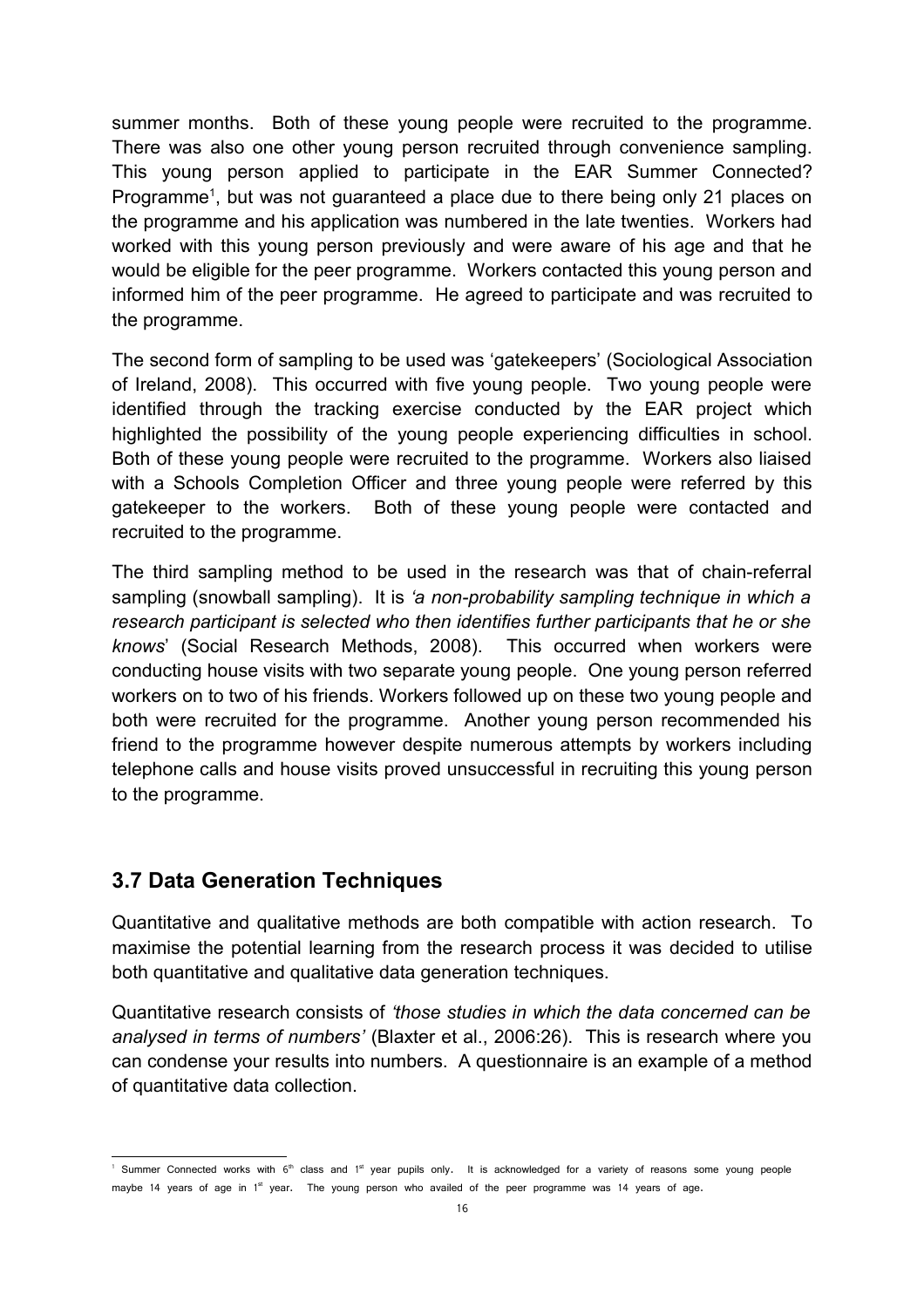Advantages according to Beins (2004) of quantitative research are they carry out statistical tests, can be reduced to numbers, you can carry this type of research out on more people and that with a questionnaire a vast amount of information can be gained in a short space of time. The disadvantages of quantitative research must also be taken into account and according to Beins (2004) quantitative data is not as rich or detailed as qualitative data. .

*'Qualitative research is concerned with collecting and analysing information in as many forms, chiefly non-numeric, as possible'* (Blaxter et al., 1996:49). According to Bryman (2004) this is research that can be conducted by use of interviews, focused groups and single case studies that will give you in-depth information on topics researched.

Some advantages of qualitative research that Beins (2004) establishes include that interviews and focused groups are very adaptable, it allows the researcher to establish people's feelings, and also it produces in-depth data. Qualitative research also has its disadvantages, Beins (2004) would argue that qualitative research can be time consuming as transcribing and coding of data is a major task, consistency and objectivity is hard to achieve so this effects reliability and finally that data is based on what people say rather than what they do.

#### *3.7.1 Quantitative Methods*

The quantitative methods utilised for this particular pilot programme were baseline questionnaires, attendance sheets, young person's open-ended questionnaires, parental/guardian open-ended questionnaires and worker open-ended questionnaires.

Baseline Questionnaires- The young people who were identified through the tracking carried out by the EAR project completed a baseline questionnaire. Prior to the programme young people were asked to complete a baseline questionnaire regarding school attendance, intention of education progression, desired options if leaving school and social activities (see appendices A).

Attendance Sheets- Young people were asked to sign an attendance sheet at the beginning of each session. This provided evidence of attendance patterns throughout the programme. (See appendices B).

Young person's questionnaire- Near completion of the programme as part of the evaluation process and the exit strategy young people were asked to complete an individual open ended questionnaire (see appendices C). The contents of the questionnaire were based upon qualitative data gathered from worker reflection recordings, focus groups and direct inputs from young people. As a technique it also provided participants with an opportunity to provide information on an individual basis, which might be preferred by some as a way of contributing to the generation of data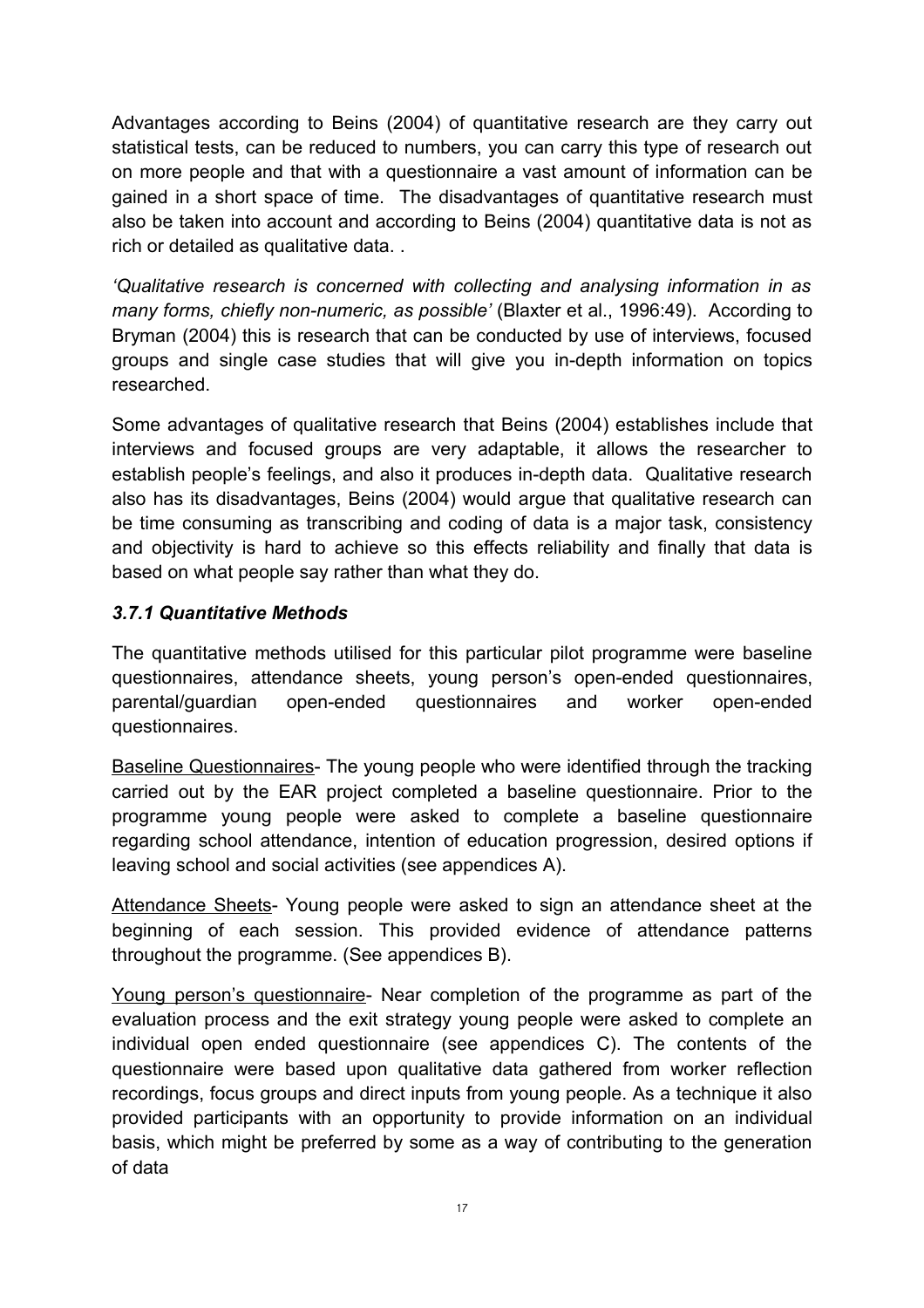Parental/guardian questionnaire- Parents/guardians were asked to complete an open ended questionnaire for the final evaluation of the programme (see appendices D). The contents of this questionnaire were based upon qualitative data gathered from workers reflective recordings, direct inputs from young people and inputs from the workers and overall project. To provide a holistic picture of the pilot project it was essential to capture their opinions, perceptions and feelings regarding the project.

## *3.7.2 Qualitative Methods*

The qualitative methods generate 'rich' data of people's experiences, feelings and perceptions. A variety of methods were used to generate qualitative data throughout the process. These were field notes, reflection sheets, planning sessions, mid-point reviews and focus groups.

Field notes - The appointed workers kept a daily diary of field notes providing a detailed account of what occurred, dates, times and observations. Action items were identified. These recordings were the workers perception of what was happening. As part of the action research process these records are part of reflective critique and observations.

House visit – House visits were conducted prior to programme commencement with both the young people and their parent/guardian present. The house visit was aimed at providing all relevant information regarding the programme and giving an opportunity for any questions or queries to be answered. Consent forms would be collected during the house visit and the code of ethics would be distributed. This reflects the ethical framework of informing people, they are aware of what they are committing to.

Reflection sessions- The workers completed reflection entries after each of the sessions. These recorded mainly group dynamics, issues that emerged, agreed actions and follow ups. Each session was kept on file to enable retrieval of information when required.

Planning sessions- From the onset young people were facilitated to make choices regarding all aspects of the project. Choice of topic for the peer education programme, ethics of the peer programme, contents, budgets, arranging activities, agreed action, who would be responsible for a particular task etc.etc. These were written up and kept on file. This adhered to the dialectical critique of action research and collaborative resources.

Mid-point review- At the mid-point of the programme a review was conducted. The purpose of the review was to ensure that the stated aims and objectives were being worked towards, to identify outstanding tasks and other items that the participants wanted to share and consider potential responses. This interaction was recorded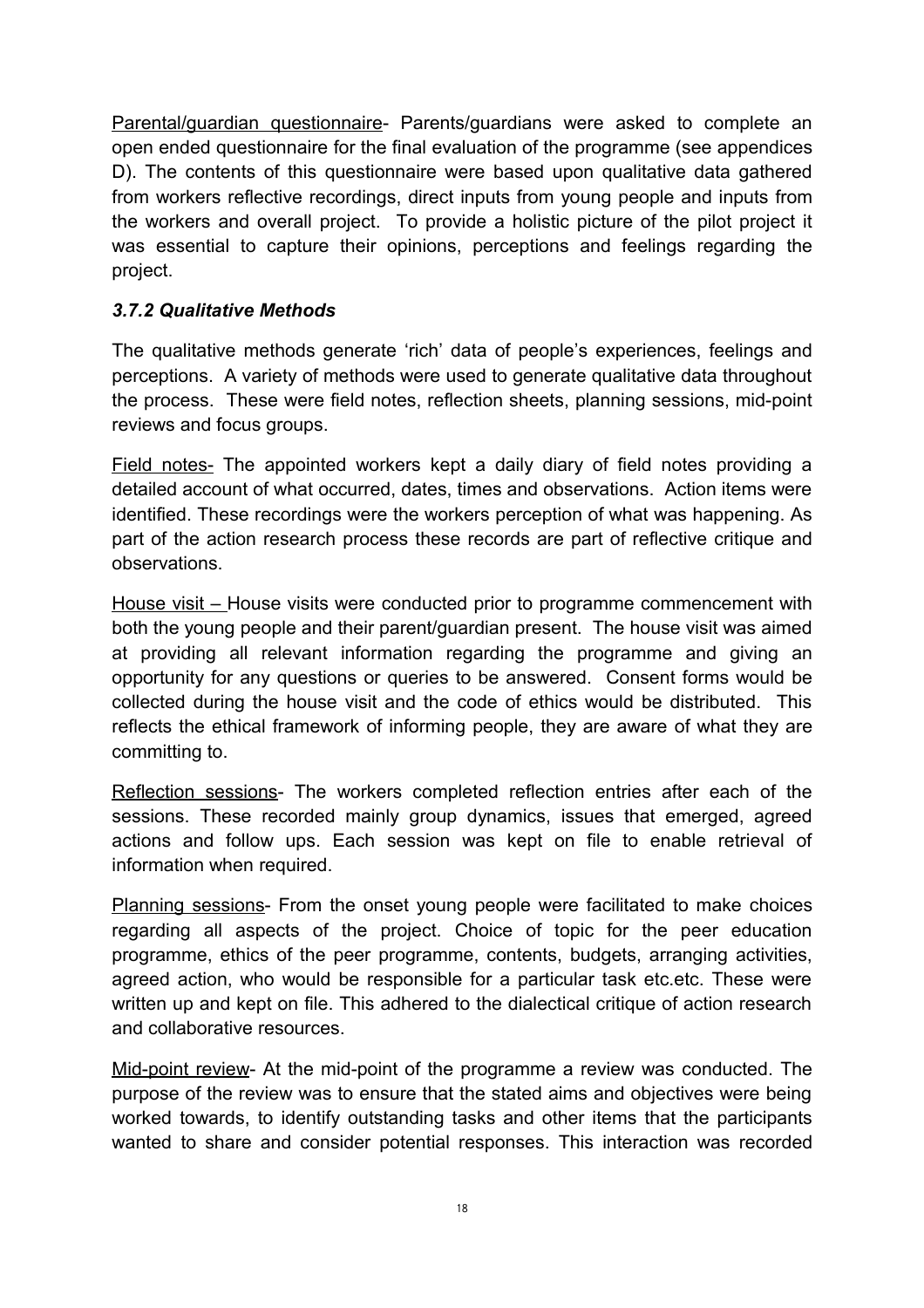and recommendations were made. (See appendices E). This was also typed up and filed away.

Focus group – The focus group with the young people provided a forum to consider all aspects of the project, what worked well? What was learned? Would be done differently? The information from this process was recorded on flip charts. Main themes and ideas were incorporated into the young person's questionnaire as a method of triangulation and verifying data that had been generated through the focus group. (See appendices F)

# **3.8 Data Management**

All information gathered was stored and filed away appropriately. All information was kept on file to enable retrieval of information when required.

## *3.8.1 Quantitative Methods*

The quantitative methods utilised for this particular pilot programme were baseline questionnaires, attendance sheets, young person's questionnaires, parental/guardian questionnaires and worker questionnaires. All of the information gathered from above was all stored in the peer education file, a file dedicated to the peer programme only. This file was stored in a locked filing cabinet in a locked office. Results obtained from the questionnaires were also stored on two laptops assigned to the workers of the peer programme in a folder dedicated to the peer education programme. These laptops were stored in a locked press in a locked office.

#### *3.8.2 Qualitative Methods*

The qualitative methods used in this research were field notes, reflection sheets, planning sessions, mid-point reviews and focus groups. All data from field notes and planning sessions were filed away in the peer education file which was stored in a locked cabinet in a locked room.

All information gathered through field notes, midpoint reviews and reflections were typed up and saved in the peer education folder in the laptops assigned to workers. A copy was also saved and filed away in the peer education programme file.

# **3.9 Delimitations**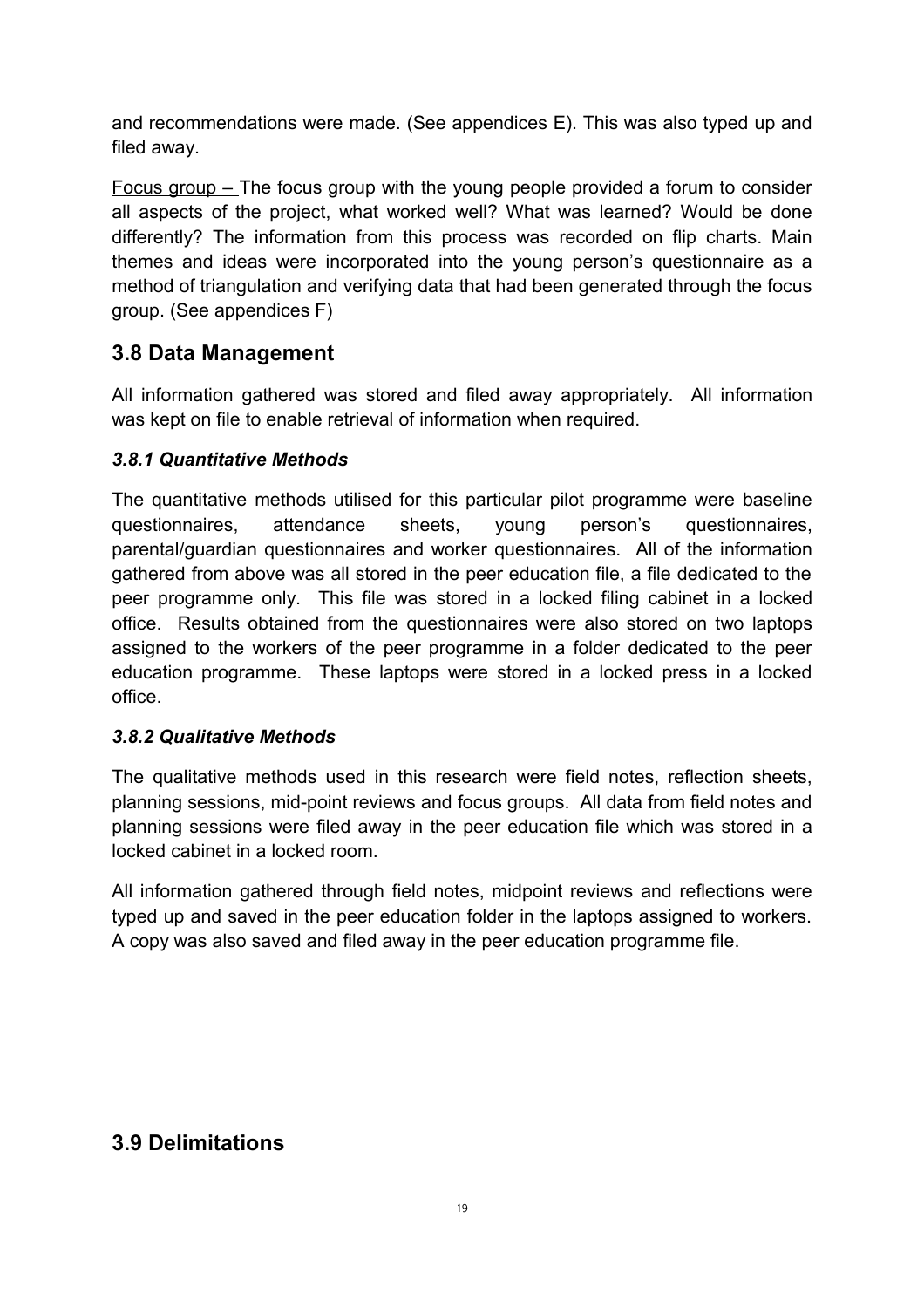## *3.9.1 Study Scale*

There were 10 young people who were recruited for the programme and eight who actually participated in the programme. Due to the small scale of the programme the transferability of the findings and recommendations to other areas may be limited. However as this was a pilot project it provides a sound basis to build on the information gathered from the research to inform future practice.

## *3.9.2 Timescale*

As a result of funding constraints the recruitment process commenced in June after the schools had closed for the summer holidays. Although the recruitment methods utilised during the programme secured the desired number of young people to progress the programme. It is acknowledged that if recruitment process had commenced prior to the schools closing and a longer timescale it probably would have aided the recruitment process.

# **3.10 Conclusion**

This chapter highlights that the framework for the programme was a thoroughly thought out process, providing an ethical framework, research methodology, data generation methods, study delimitations which promoted the action research to evolve in an organic way ensuring that the young people were partners in the process.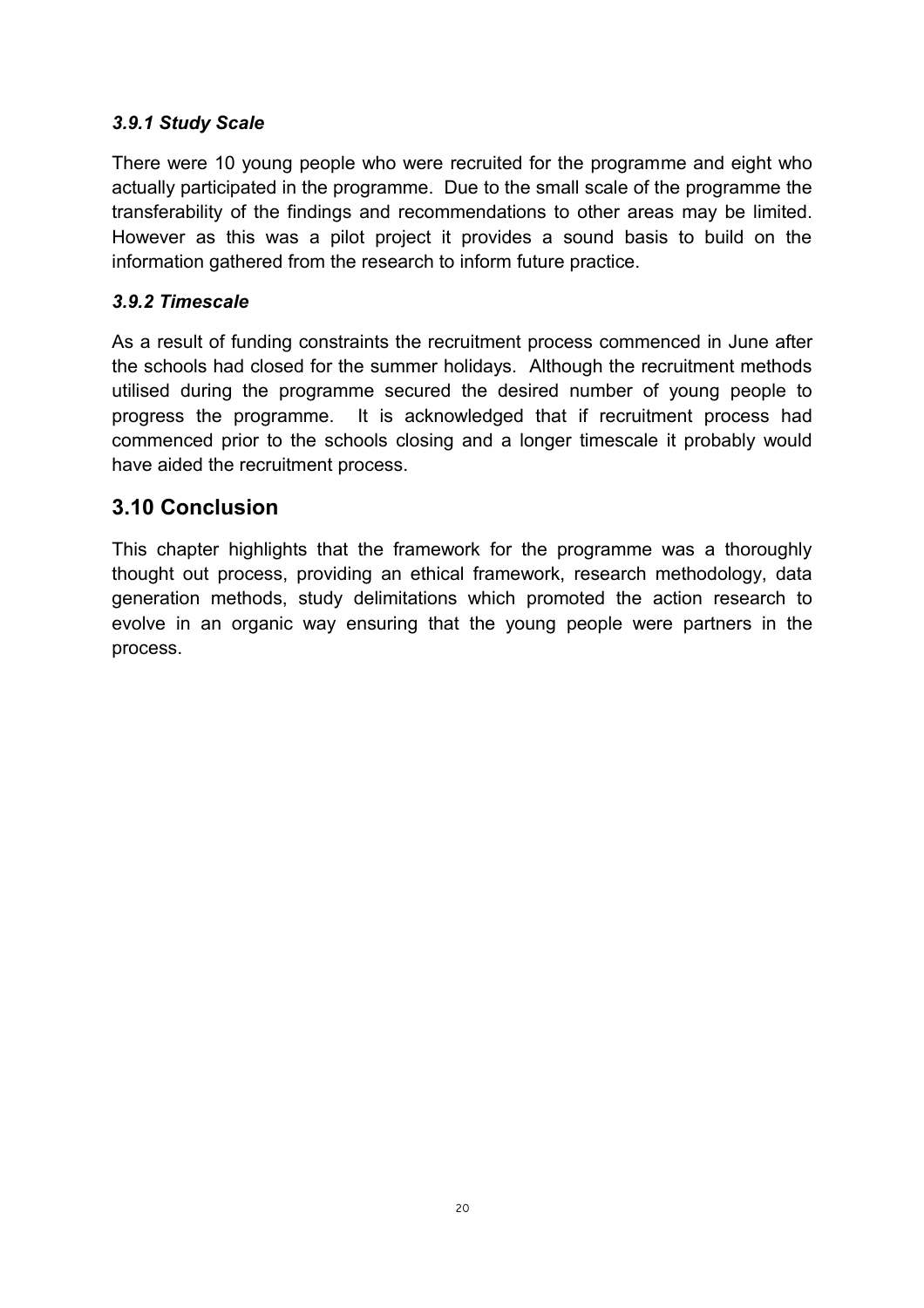# **Chapter Four- The Planning Process**

# **4.1 Introduction**

This chapter outlines the planning to enable the progression of the action research project and is presented under the headings of

- Participant recruitment
- Induction
- Identification of topic
- Progress development of course content
- Delivery preparation
- Delivery
- Exit Strategy

# **4.2 Participant Recruitment**

#### *4.2.1 Identification of Participants*

It was decided from the onset of the programme that workers would use both convenient sampling and gatekeeper sampling/referrals to recruit young people for the programme. However it wasn't anticipated that workers would also use chain referral (snowball) sampling. The development of snowballing will be discussed further in the report.

There were three forms of non-probability sampling and purposeful sampling used in this research *'non-probability sampling is a method of sampling that does not involve random selection*' (Social Research Methods, 2008). *'In purposeful sampling, we sample with a purpose in mind '*(Social Research Methods, 2008). The first form of non- probability sampling to be implemented was that of convenience sampling. Beins (2004:69) describes convenience sampling as a non probability sampling technique that involves whatever participants can conveniently be studied.

The second form of sampling decided to be used was that of gatekeeper sampling.

The sampling methods resulted in all young people being recruited by means of nonprobability sampling. Five young people were recruited through gatekeeper sampling, two young people were recruited through convenience sampling and three young people were recruited through snowball sampling.

#### *4.2.2 Engagement*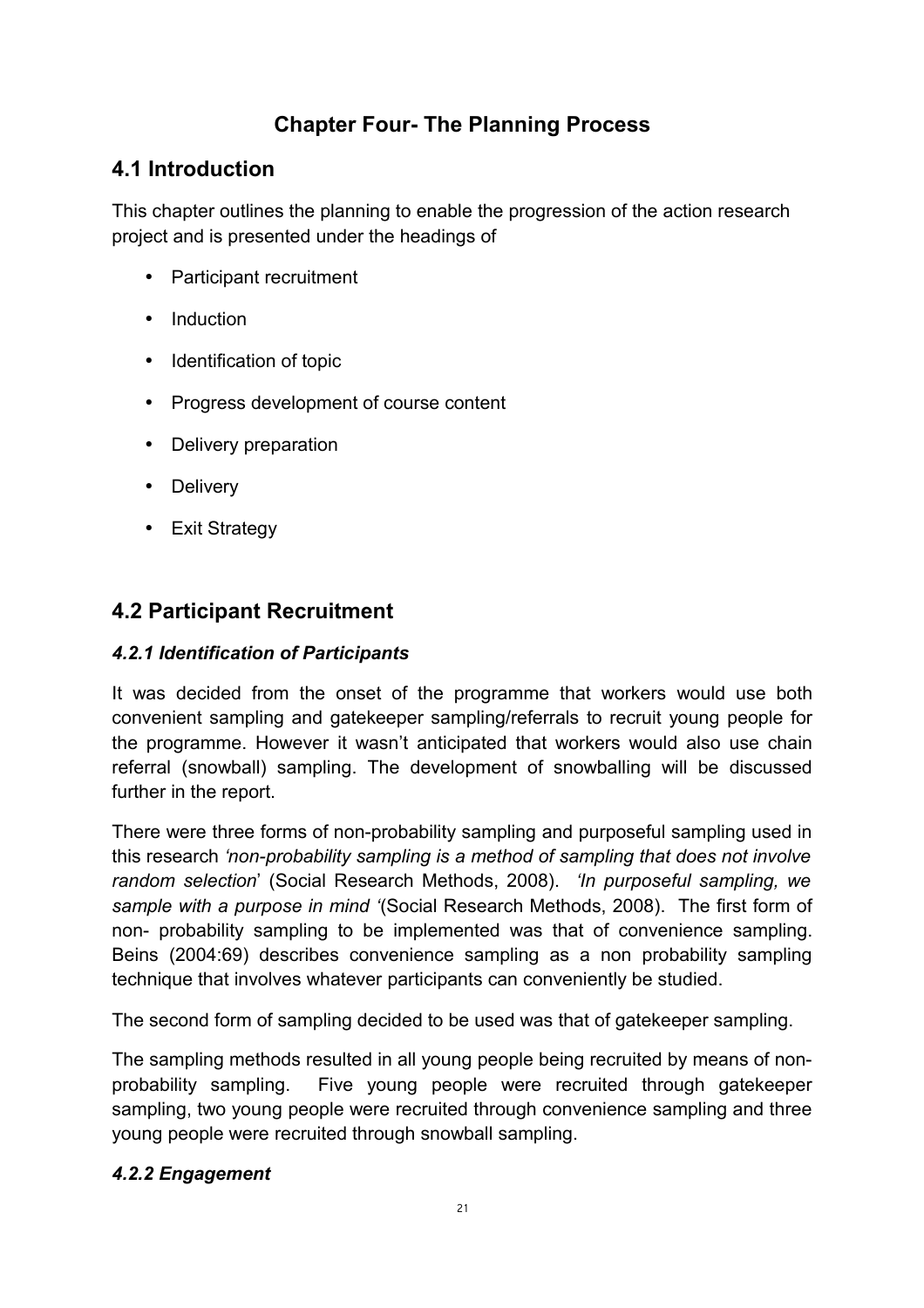Telephone call- The process of contacting the young people would comprise of workers conducting an initial phone call to their parent/guardians which would involve briefly explaining the programme and organising a house visit.

House visit- As action research is a proactive process a decision was made to conduct house visits with all the young people and their parents before the programme was due to start. The rationale behind this decision include that this would allow workers to talk to the parents and young people through the various aspects of the programme. The house visit would also provide both the young person and parent/guardian with an opportunity to ask any questions they might have in relation to the programme. It would also establish and encourage good communication links and that it would be a step towards building a relationship with the young people and their parent/guardian. It also would provide information in a verbal format as well as written format. This is particularly important as it would reduce any barriers such as some parents not having a high standard of English or low literacy levels for example.

During the house visits the workers would obtain the consent of the young person and their parent/guardian to participate in the programme.

Consent Forms- An explanatory letter was prepared by workers which included all the relevant details about the peer programme to insure both the parent/guardian and the young person were fully informed in relation to the various aspects of the programme. This included the facts that the programme was a pilot project, the code of ethics and that the programme was going to be conducted as an action research project to ascertain the feasibility of a peer education project. (See appendices G).

A consent form was also prepared and given to both the young person and their parent/guardian this was completed and signed after they had read the explanatory letter (see appendices H).

#### *4.2.3 Letters of Confirmation*

Once the consent was obtained from both young people and their parent/guardians, which in all cases was achieved during the house visit. It was then planned to send a letter of confirmation to each participant, which included an invite for both the young people and their parents/guardians to attend the induction day on the  $3<sup>rd</sup>$  of July. (See appendices I for letter)

## **4.3 Induction**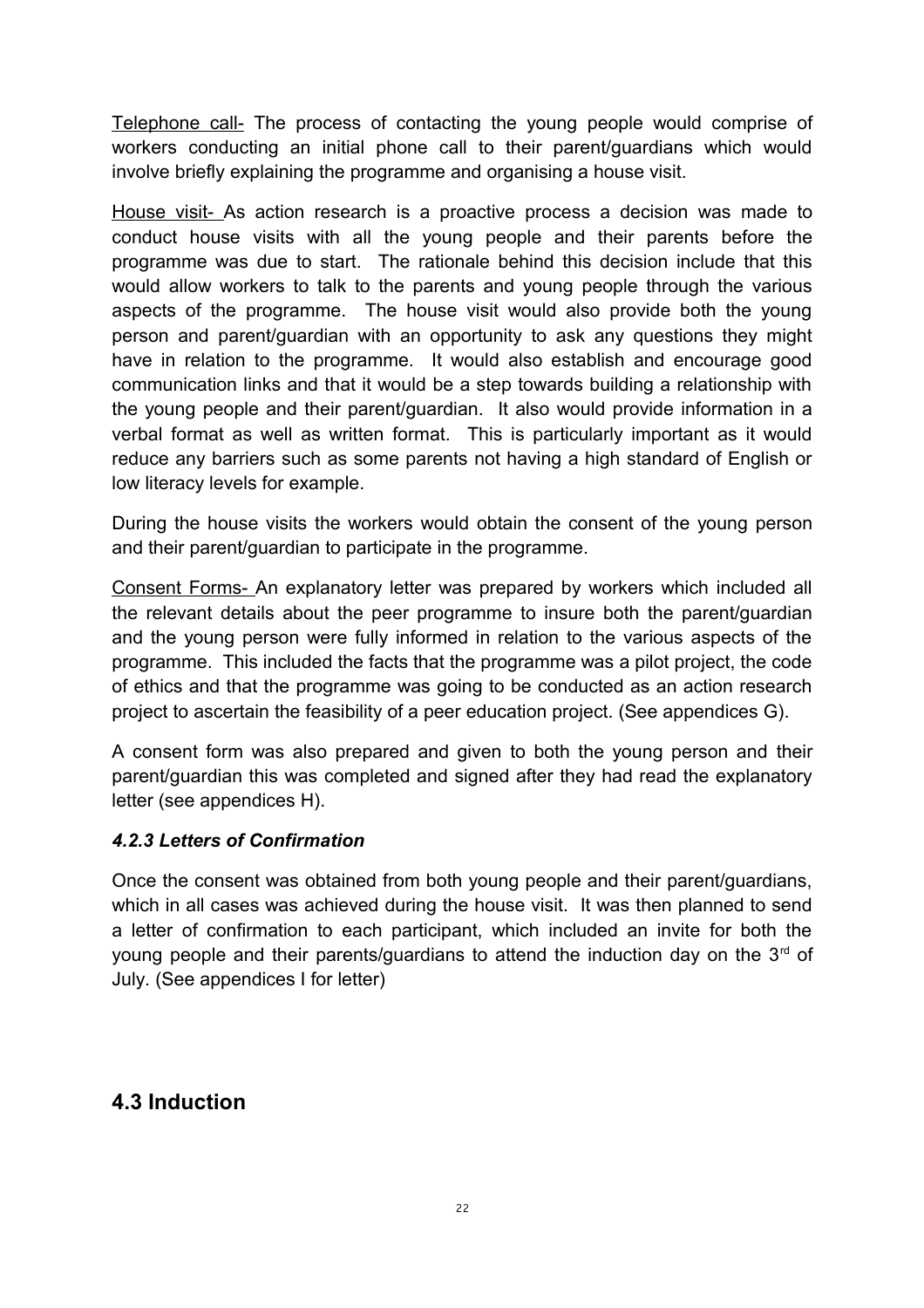An induction day was organised for Thursday the  $3<sup>rd</sup>$  July and would begin at 11am and finish at 2pm. Parents were requested to attend for an hour and stay for lunch while the young people would stay on after lunch until 2pm.

The focus of the induction day was to

- begin building relationships with the young people and their parents
- allow everyone to communicate with each other
- to ensure everyone understood all aspects of the program
- to answer any questions parents/guardians and young people may have
- to provide information re relevant policies of the program to both young people and their Parent/Guardians by going through all relevant policies
- to draw up the rules with the young people and begin the planning process with the young people.

The second half of the day would be used for the group

- to collaboratively draw up behaviour boundaries
- to commence the process of the learning element

# **4.4 Identification of Topic**

Workers were aware of the principles underpinning peer education and action research from the outset. These principles clearly define the role of the workers as facilitators and contributors to a collaborative approach as equal partners with the young people. The preparation for the programme identified discussion groups as one of a range of techniques to facilitate dialectical critique and encourage participation to progress the programme.

# **4.5 Development of the Course Content**

Prior to the commencement of the project it was envisaged that the young people would be active participants in deciding the course content. As the project is part of an action research it was planned to use dialectical critique and collaborative resources, so workers would hold a focus group with the young people once the topic for the learning element was agreed upon. This would involve facilitating the young people to identify possible sections or areas to be researched in relation to the project. The design included the framework of reviews/reflective sessions as part of the course content.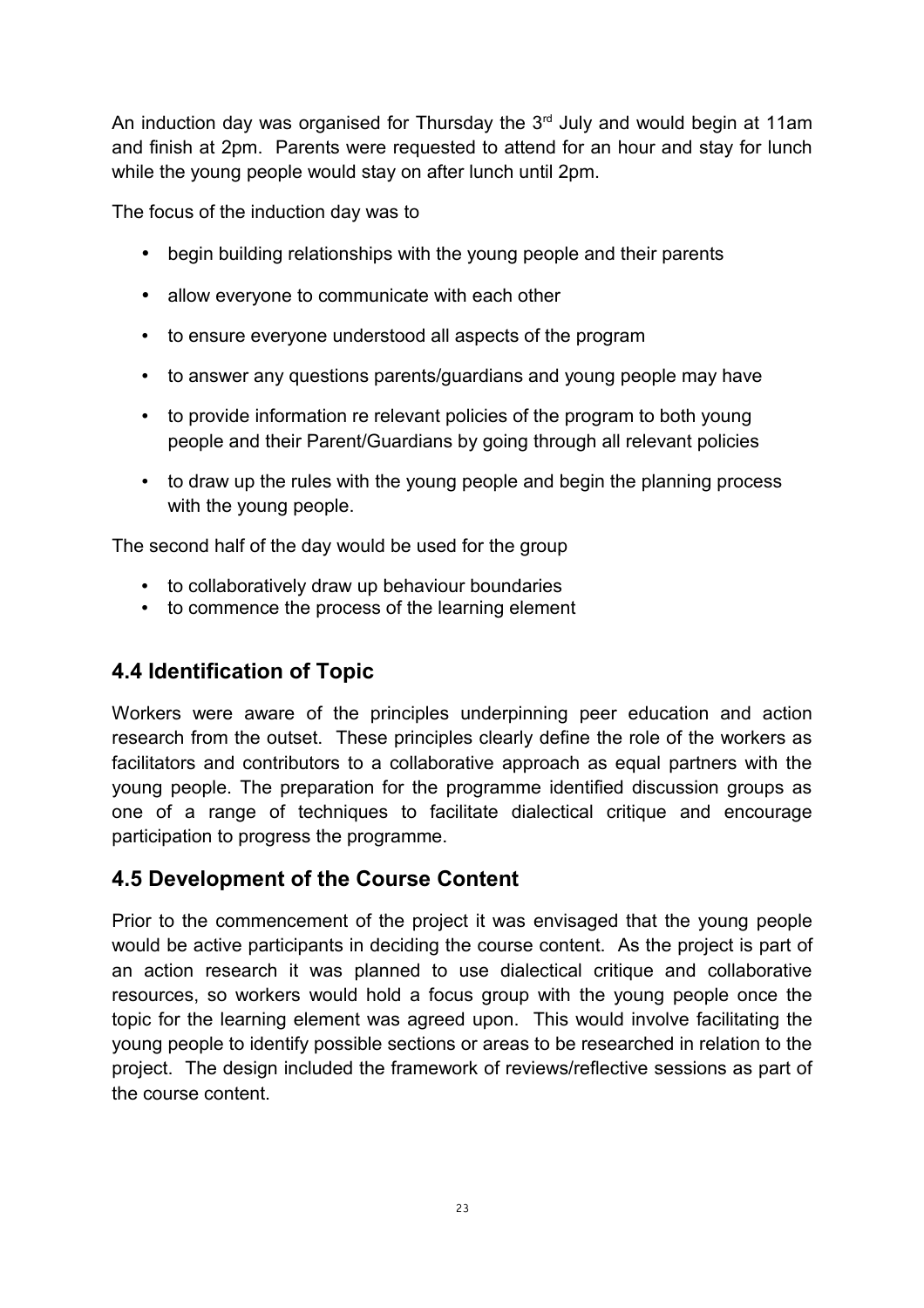# **4.6 Delivery preparation**

This involves workers sharing skills as a collaborative resource to prepare for the delivery of the peer education program.

# **4.7 Delivery**

The young people will deliver a presentation on the peer programme to a group of their peers. The young people will chose the method of delivery of the presentation.

# **4.8 Exit strategy**

There will be a celebration event held to bring closure to the programme. This will be the choice of the young people as to what they would like the event to be.

## **4.9 Conclusion**

A framework was constructed to ethically progress the action research process and the peer education programme simultaneously. The initial identification of potential participants and the engagement process was particularly important to target the desired group to participate in the programme. The framework enabled the active participation of the young people in decisions to progress the programme and the research through to fruition.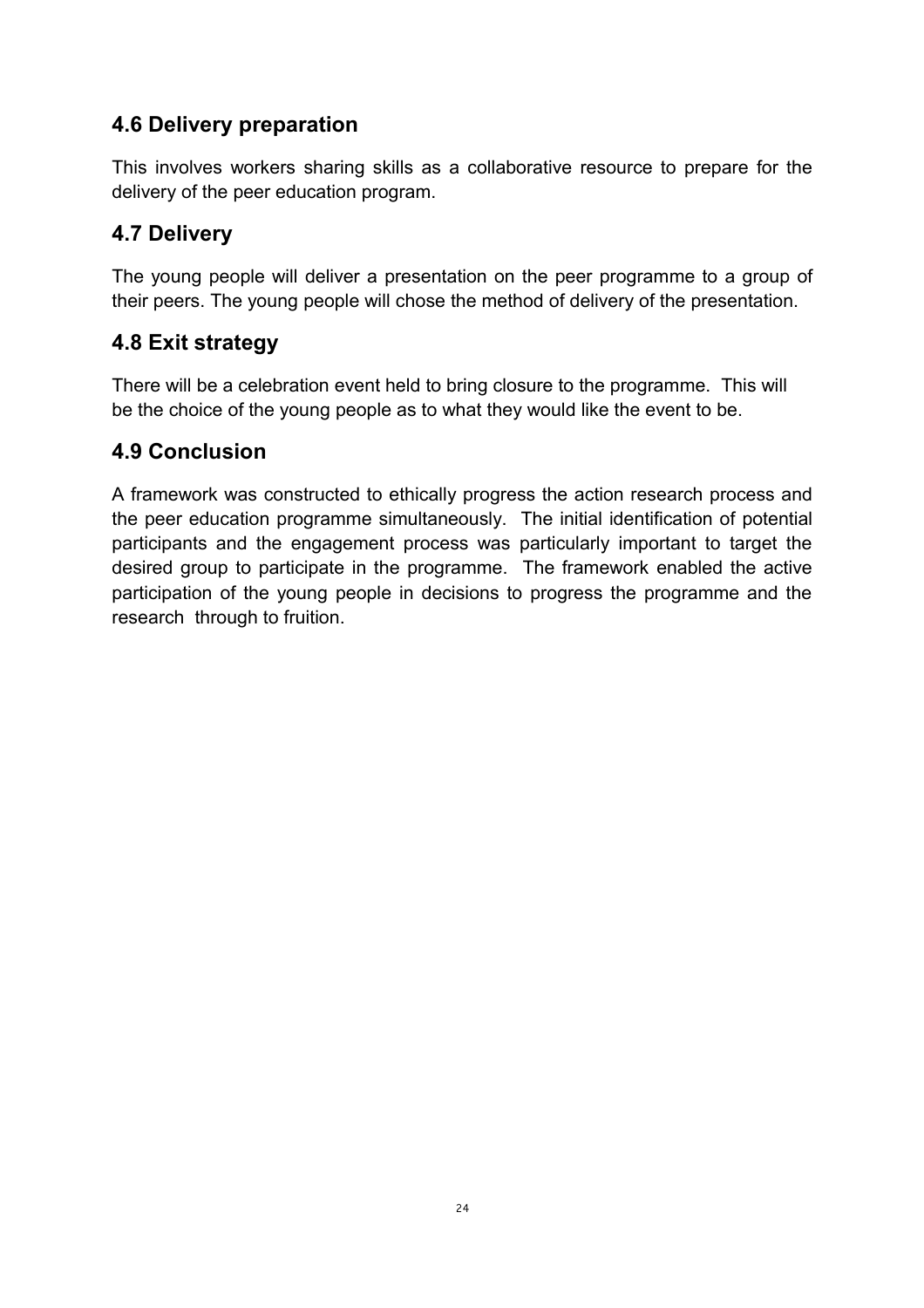# **Chapter Five- Practice**

# **5.1 Introduction**

This chapter of the report will discuss opinions and experiences of the young people, parent/guardians and workers under the following headings.

- Participant recruitment
- Induction
- Identification of topic
- Development of course content
- Delivery preparation
- Delivery
- Exit Strategy
- Conclusion

# **5.2 Participant Recruitment**

### *5.2.1 The Young People's Experience*

The research process sought information regarding the understanding of young people regarding the progression and development of the peer education programme. The data generated via open-ended questionnaires showed a positive response from the young people regarding how they were informed by workers about various aspects of the programme. Statements included:

- *'Yes they told us when they came to the house',*
- *'yes we were informed by the house visit'*

With regard to the expectations of the programme set at the initial meeting, all the young people made positive statements. Five young people stated that *'yes'* the program had met their expectations

• *'yes I expected to learn new things'*.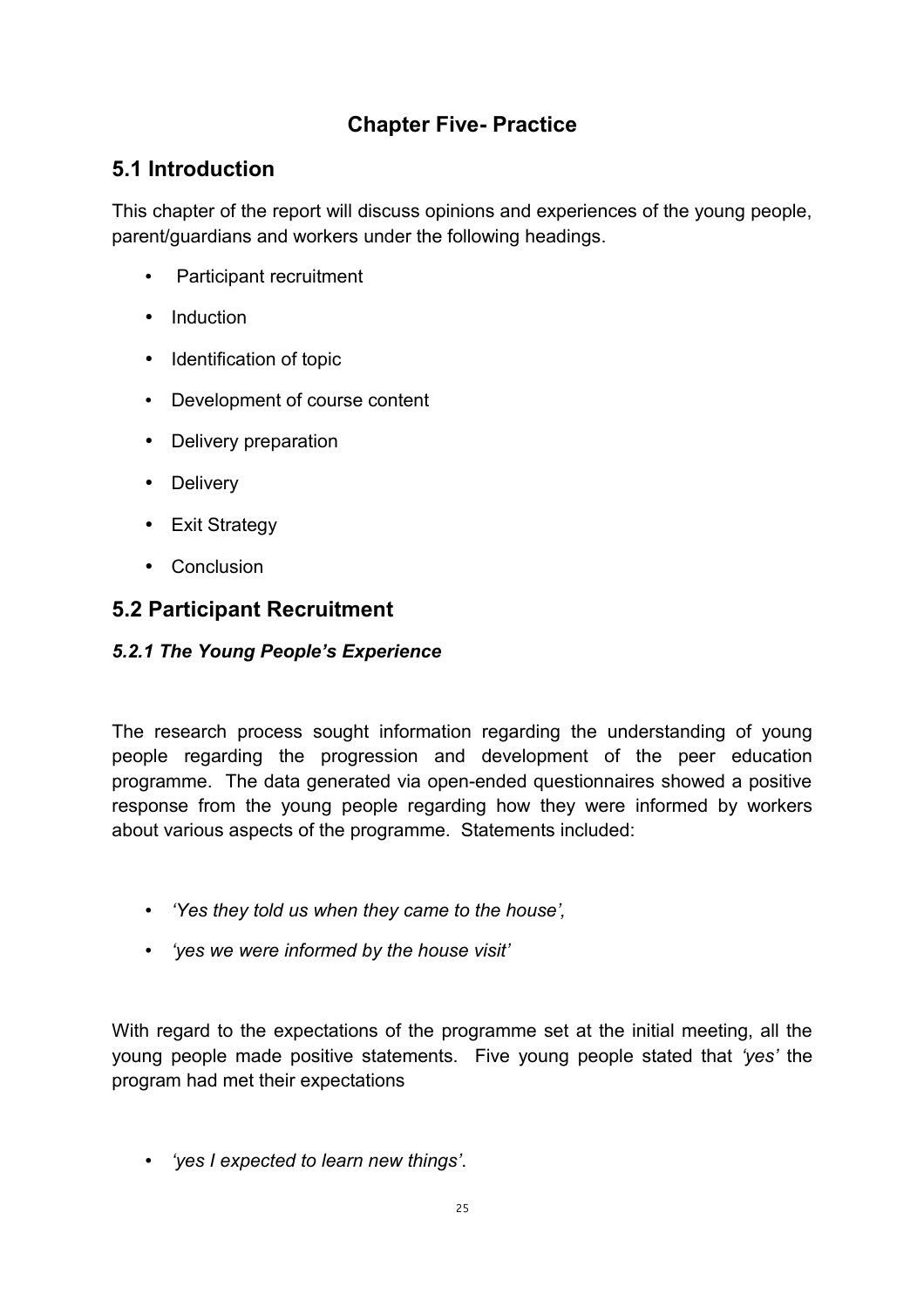Two young people revealed that the programme has surpassed their expectations in a positive way stating

- '*No, it was a surprise I thought it was going to be boring but it's not'*
- • *'thought it would be useless cause it's all boys but it's actually fun'.*

The majority of young people stating that there were no aspects of the programme that they weren't expecting

• *'nope I was never caught by surprise'.* 

In cases where young people highlighted things they weren't expecting, these were knowing someone in the programme that they already knew and being surprised as they had previously worked on another programme with one of the workers. However one young person outlined something unexpected

• *'yes, we were told we have to teach younger kids about what we learned'.*

## *5.2.2 The Parents/Guardians Experience*

An open-ended questionnaire was distributed to parents as part of the final evaluation process. The first section was designed to explore their experience of the recruitment process. Parents unanimously provided a positive picture of their experience describing the initial phone call

• *'Its a warm welcome call which I really appreciate'*

Also a positive response was given by parents/guardians in relation to their experience of the house visit such as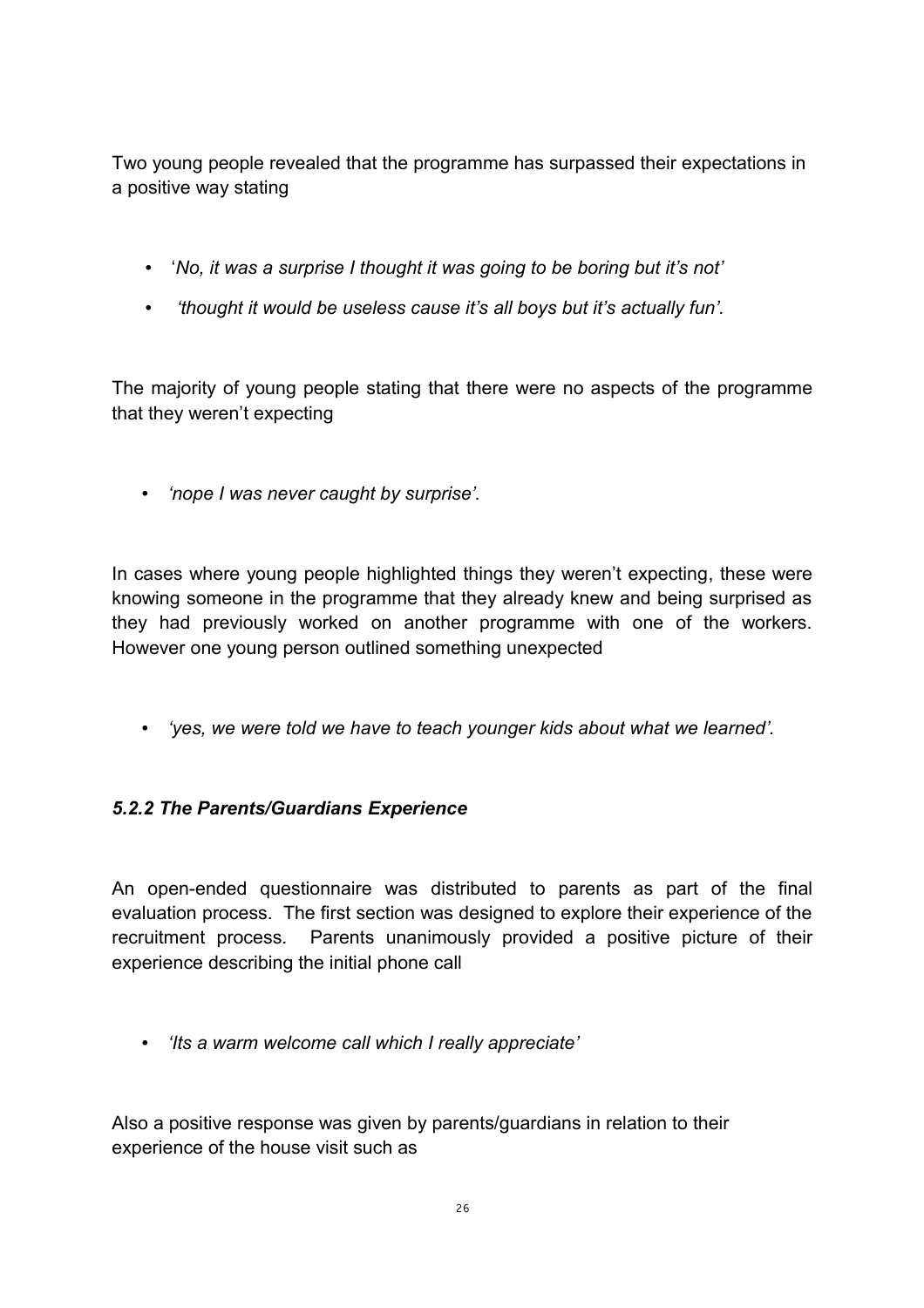- *'Friendly and informed'*
- *'Very good explained well'*

However one parent/guardian stated *'yes'* when asked if anything could be done to improve communication prior to the commencement of the programme. However they did not leave a suggestion or recommendations as to what could be done.

## *5.2.3 Workers Experience*

Workers found the short timescale given for the recruitment process difficult as funding was not secured until late June. This meant that the schools and home school community liaison officers were on summer break and the workers could not link in with them to recruit young people to the programme. Workers liaised with the School Completion Officer as a "gatekeeper" to recruit some young people. Due to the short timescale workers did not recruit a back up list of young people to join the programme if a young person was to leave the programme.

Workers found that the plan for the recruitment of making an initial phone call and conducting a house visit worked very well. All house visits were very welcoming and workers felt relaxed. Workers felt that that all relevant information was disclosed during these visits. In addition it also acted as the first step in relationship building between the workers and both the young people and parents.

# **5.3 Induction**

#### *5.3.1 Parent/Guardians Experience*

Information gathered through the open-ended questionnaires in relation to the parent/guardians experience of the induction day were very positive with comments including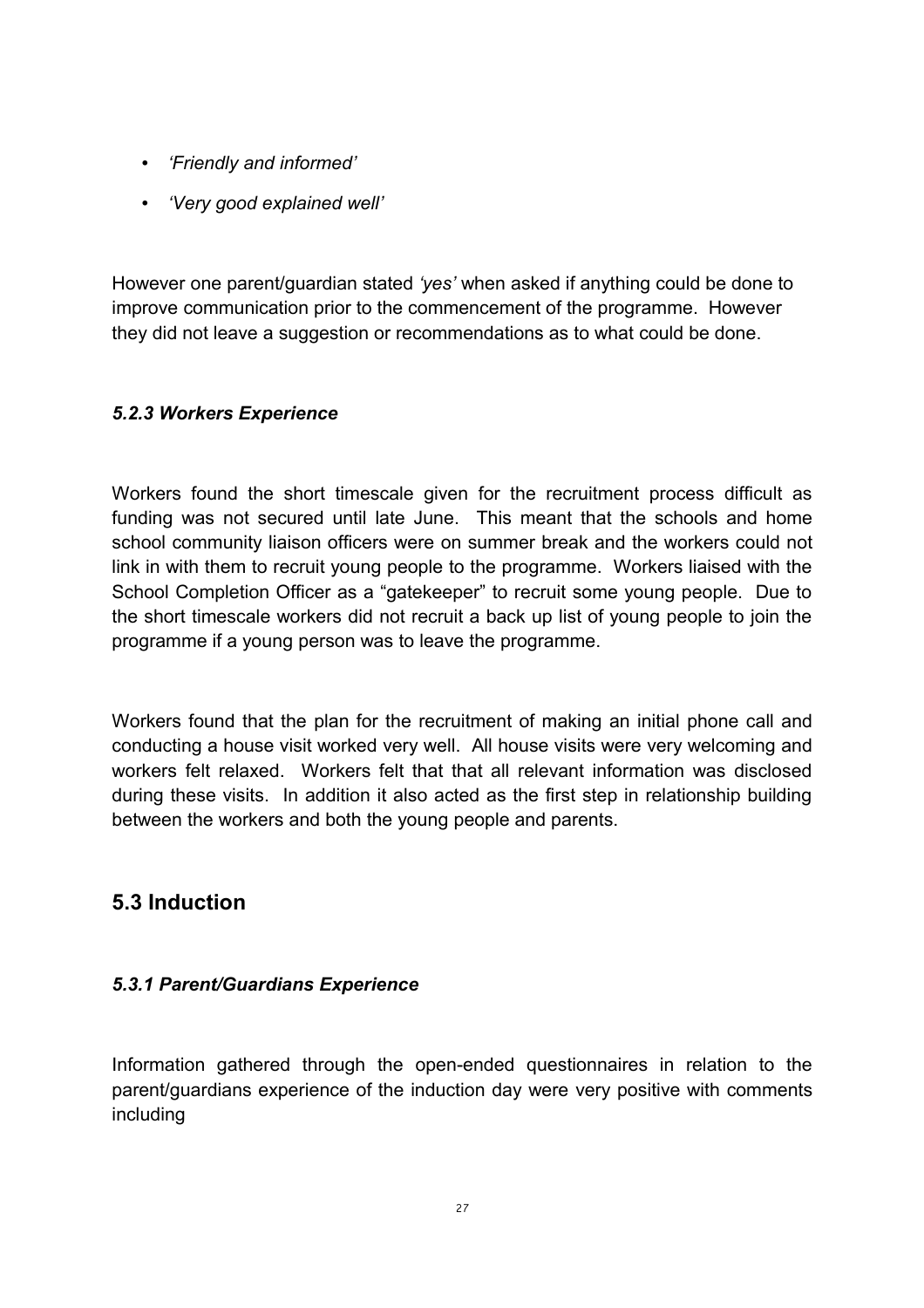- *'Very interesting and did all that they said they would do'*
- *'I felt relaxed and comfortable'*
- *'Felt comfortable and informed'*

### *5.3.2 Workers Experience*

Workers felt that the aims of the induction day were achieved as everything that was planned to be conducted was completed. However workers felt that engagement was minimal between the young people during lunch and between the parents. However after lunch the young people appeared much more relaxed and engaged well together. Overall workers felt that it was an important aspect of the process.

# **5.4 Identification of Topic**

#### *5.4.1 Young People's Experience*

The midway review dedicated a section to the learning element. It was designed to assess whether or not young people felt that there was equality in the group when it came to the learning element of the programme. This ascertained if the young people felt their ideas in deciding the choice of topic where listened to and acted upon, if they were happy with the decision and if workers facilitated the various ideas provided by the young people.

Ample evidence from this section highlighted a general consensus that equality was evident when it came to deciding the learning element. All the young people expressed that they felt that their ideas were considered and discussed by the group.

• *'We did get a chance'*

Every young person also stated that they felt they were given the opportunity to agree or disagree when choosing the topic.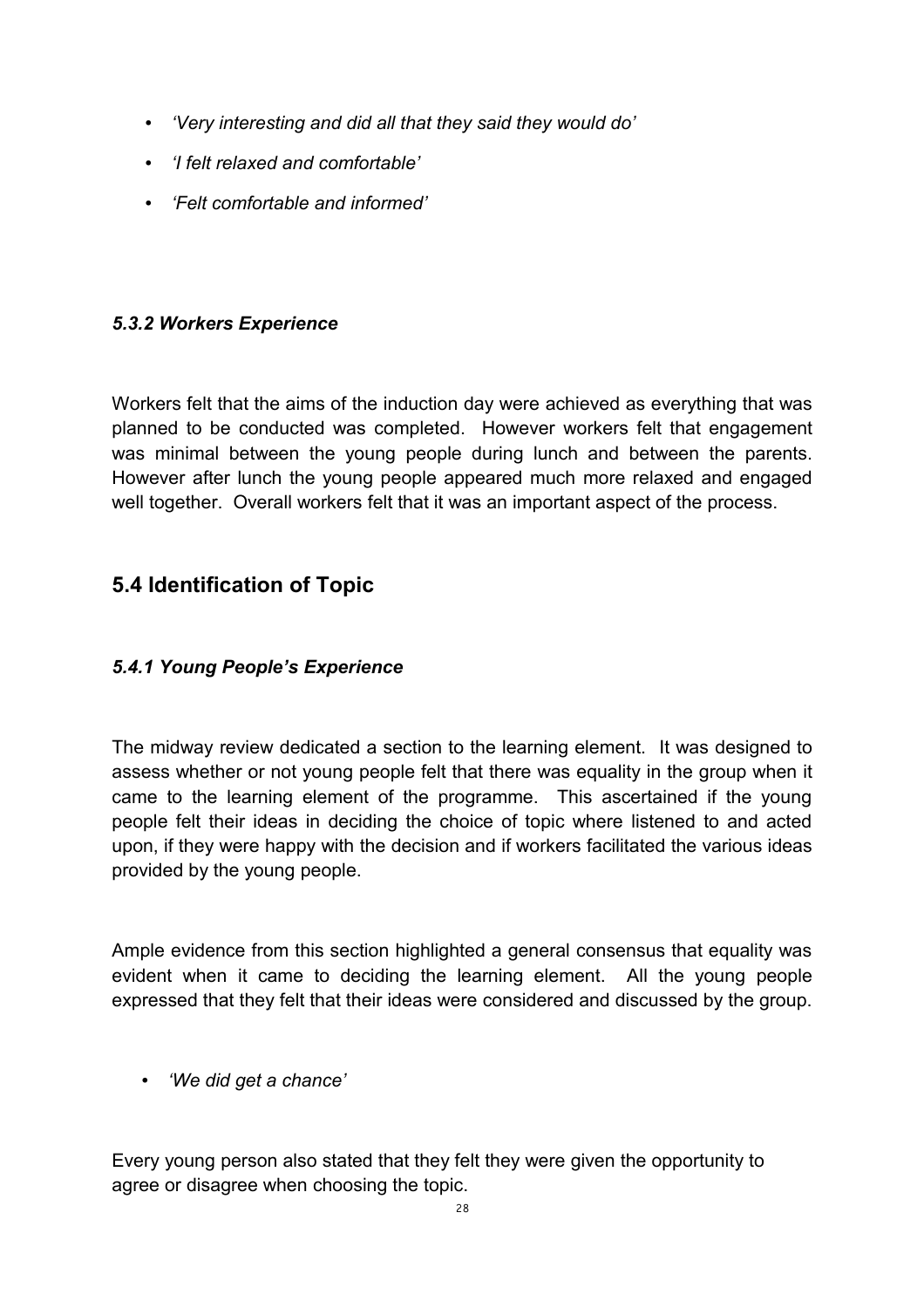• '*Yes we got to agree what we learn'.*

It was unanimous that the young people agreed that the topic chosen was a group decision. When asked how they felt individually about the army being the chosen topic the young people appear to be very happy with it with reasons including

- 'its good because all my family need to know more about the army'
- 'its good cause I want to know more about the army to see if I like it

Finally all young people expressed that they felt workers facilitated their various ideas in relation to the learning element. Despite these positive responses one young person in section three of the questionnaire suggested the possibility that one young person might have felt pressured by the group into agreeing with the decided topic as he stated that he least enjoyed

• 'The army...... but it's ok because everyone else likes it'

#### *5.4.2 Workers Experience*

Workers felt that the experience of the identification of topic was a positive one. It was observed that every young person contributed to the process. Workers endeavoured to facilitate equality and participation of the group throughout. It was observed by workers however that some young people needed more encouragement than others to voice their opinions in the focus groups and group discussions. Despite this however workers endeavoured to facilitate participation by asking the young people individually to contribute to the process. This approach always resulted in receiving a response from the young people. Workers also felt that the young people worked well together and listened to each other when identifying the topic.

# **5.5 Development of the Course Content**

#### *5.5.1 Young People's Experience*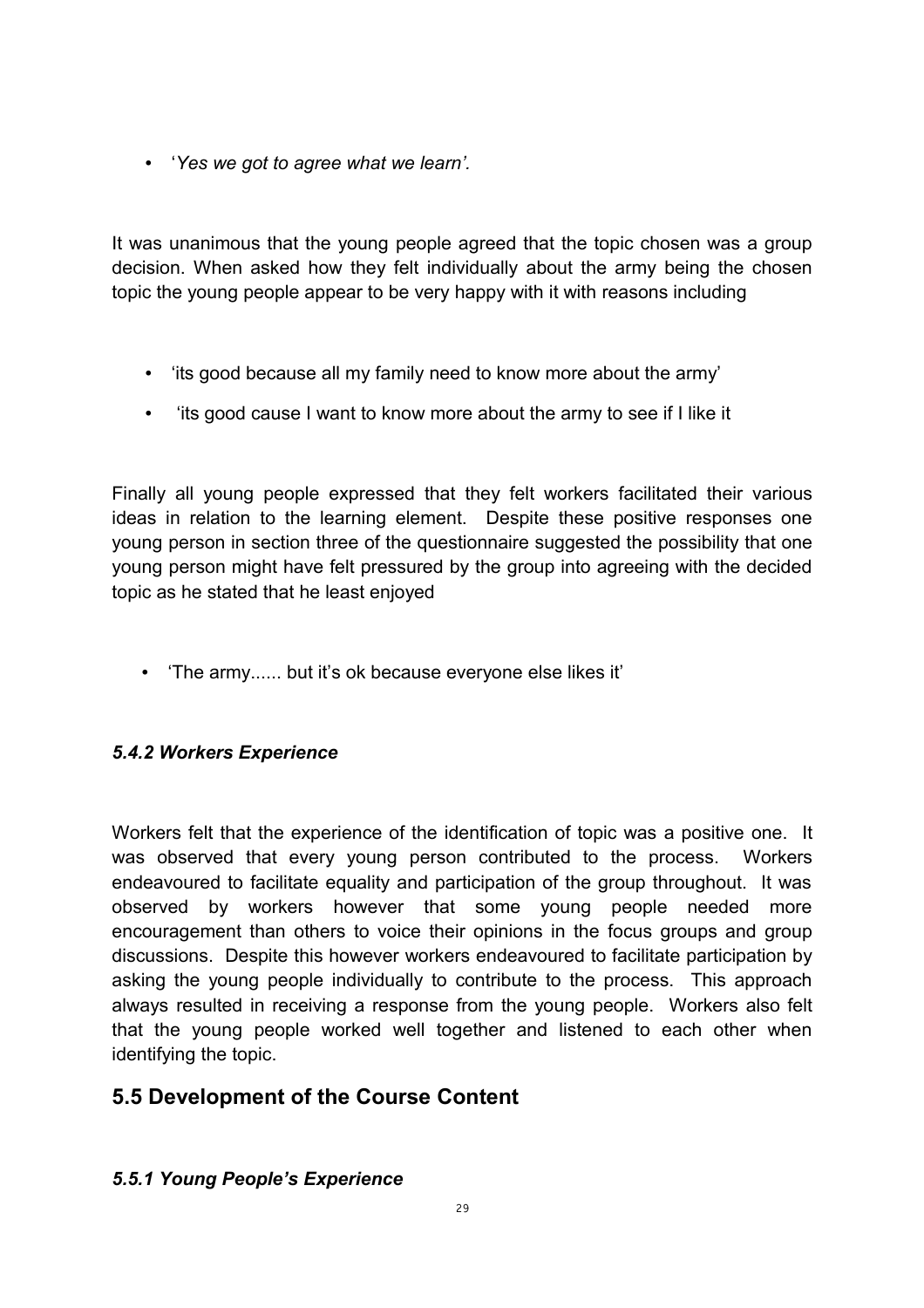In the mid-way review a section of the questionnaire was dedicated to the equality and collaboration in the group. Questions were designed to generate the opinions of the young people in relation to; did opportunities exist to express their ideas, opinions, and beliefs; if they were listened to; if they felt they were involved in decision making; and to establish if there was ever a time they felt they were not listened too.

The information gathered highlighted that all young people felt opportunities to express their ideas/views did exist. Some examples given included

• *'yes we asked to go swimming and we were allowed', 'yes ...because we do what we all vote on'.*

The answers provided also sustain that all young people feel that workers listen to and follow up on ideas/requests

- *'yes I made up a place we could go on an outing'*
- • *'yes I think they are very good listeners and they also are very good at following up on our ideas...'.*

Further evidence was supplied that highlighted that all young people feel that young people are fully involved in planning and decision making in the group.

- *'Yes because we vote'*
- • *'yeah we do and that's what I like about it'.*

Finally when asked if they felt there was a time they were not listened to, results showed that all but one young person felt that there were no times they were not listened to. One young person related that the one time he felt he was not listened to related to a request to go the gym.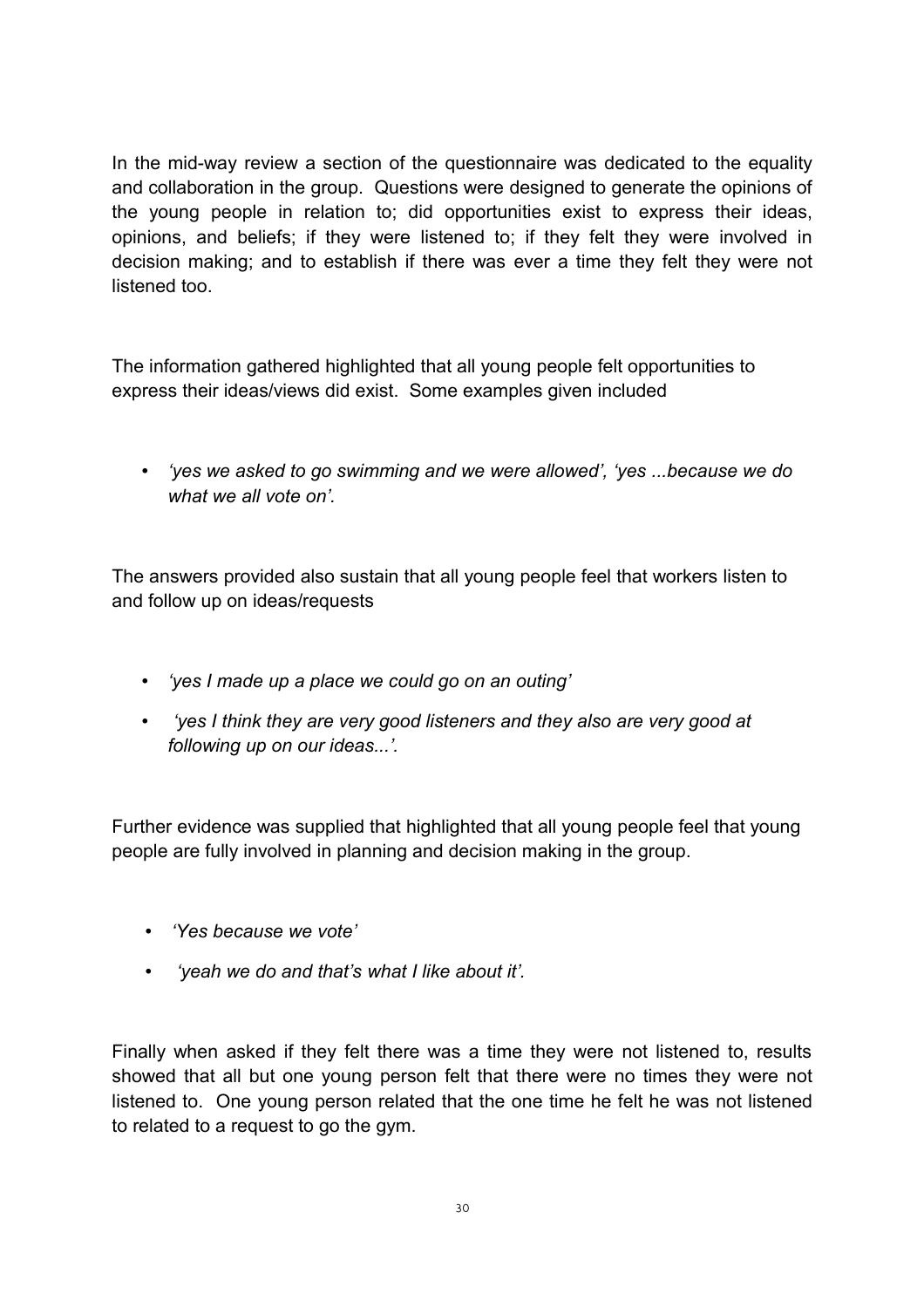As explained in chapter four planning, the completion of reflections and a mid-way review were included in the planning framework. To ascertain if these sessions were effective in facilitating young people to express their opinions and ideas a section was incorporated into the final evaluation about the mid-way review. The responses are presented below:

- *'yes because we can express our feelings'*
- *'yes because we can get to ask questions of things we are not sure about'*
- *'Yeah I came up with ideas and the workers followed up on them'*

The evaluation also included a section dedicated to equality and collaboration in the group. It was designed to evaluate whether the young people felt that since the midway review that opportunities occurred to express their ideas/requests.

Results from this section contained positive responses from the young people regarding all of the above.

- *'Yes we got opportunities to express our ideas'*
- *'I was listened to because I asked to go to the gym and they did this'*

Finally with regards to the young people feeling involved in the decision making for the program each young person answered positively. One young person stated

• *'Everybody is involved because we all have a vote then majority wins. This was very fair'*

## *5.5.2 Parent/Guardians Experience*

As the programme progressed the workers kept parents/guardians informed of any changes or updates to the programme through telephone calls and letters. Information gathered from the questionnaires showed positive responses from the majority of parents/guardians regarding the communication methods utilised by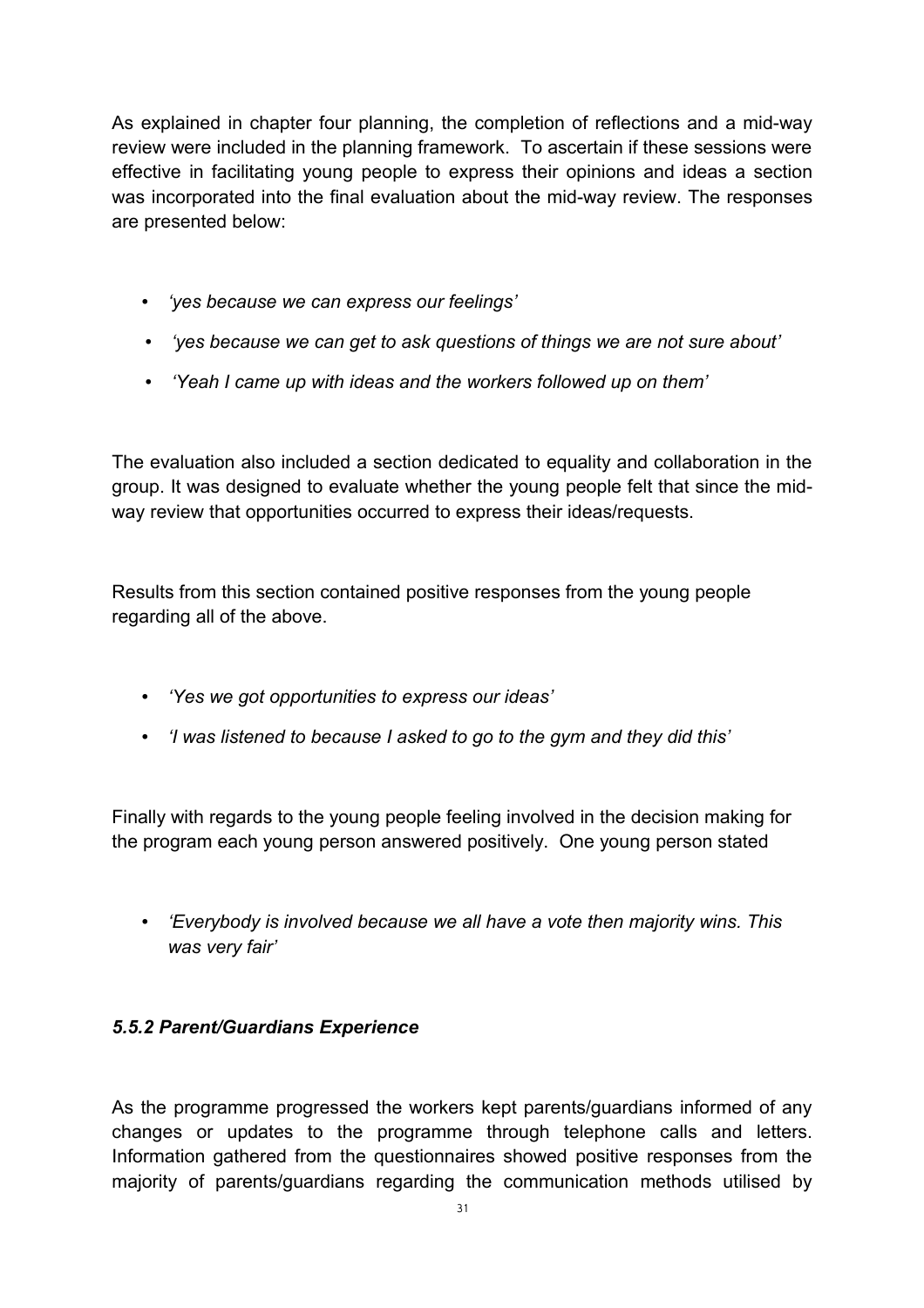workers. All except one parent (who did not explain their answer) felt that they were given adequate time and information regarding all aspects of the program with comments such as

- *'Yes I received all information by post which made everything clear'*
- *'yes b/cos I do receive a letter few days b/4 any changes or day trips'*

When evaluating their overall experience with communication with workers throughout the program the responses were positive including

- *'The girls kept me well informed of what was happening either by letter or mobile'*
- *'Perfect'*

#### *5.5.3 Workers Experience*

Workers felt that they adjusted well to the collaborative working methods required of the peer education approach. Workers endeavoured that that they acted as facilitators and all decisions and plans were agreed upon collaboratively with the young people.

However workers found it difficult at times to include the young people in all aspects of organising day trips or activities due to the program only running on Thursdays and Fridays. To elaborate further, for example if the group decided on a Friday that they wished to go on a day trip the following Thursday there would be limited time available on the Friday to organise all details of the trip. This meant that the workers would have to organise aspects of the activity during the week. If the programme operated longer hours or more days a week this would provide ample time for the young people to organise all aspects of the trip themselves.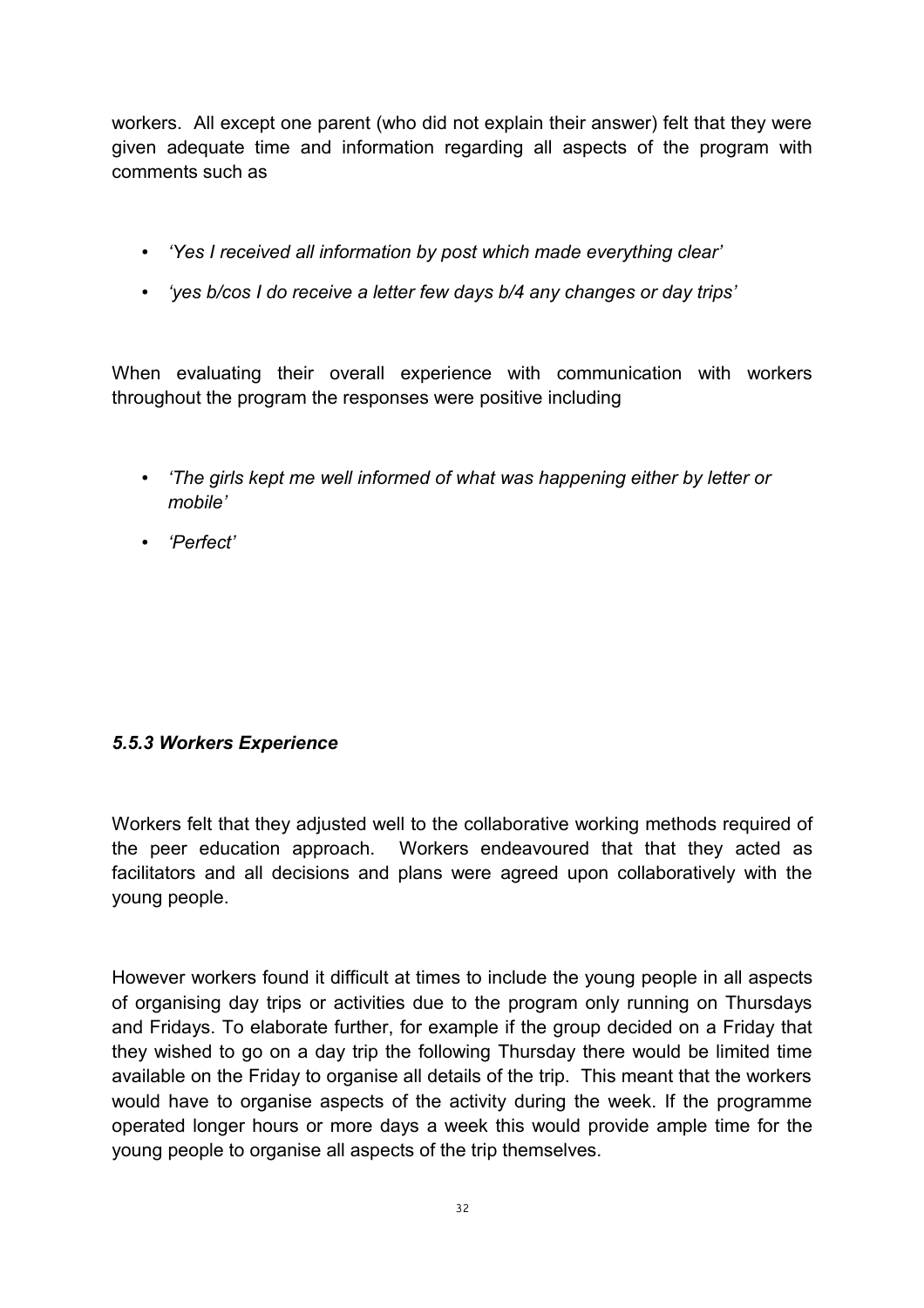# **5.6 Delivery Preparation**

### *5.6.1 Young People's Experience*

Through the data that was collected it was clear that the young people were very positive with regards to the delivery preparation.

Comments from the young people included:

- *'It was fair because we didn't do much everybody had a little to do.'*
- *'Yea cause each of us picked an option our self and wasn't forced to do it'*

With regards to all their research and work being put together into a book the young people left comments such as:

- *'It was good cause we saw and read what we worked on'*
- *'I thought it was good because it shows everything that we did'*

With regards to the time frame to prepare for the delivery of the presentation the young people commented that:

- '*We were given plenty of time to learn the presentation'*
- *'It was clear because the instructors helped us to go through it multiple of times'*

#### *5.6.2 Workers Experience*

It is clear to see that the young people did work hard and prepare well during the preparation of the delivery. The workers agree that having more time to spend preparing would have been beneficial to the young people and the workers.

## **5.7 Delivery**

#### *5.7.1 Young People's Experience*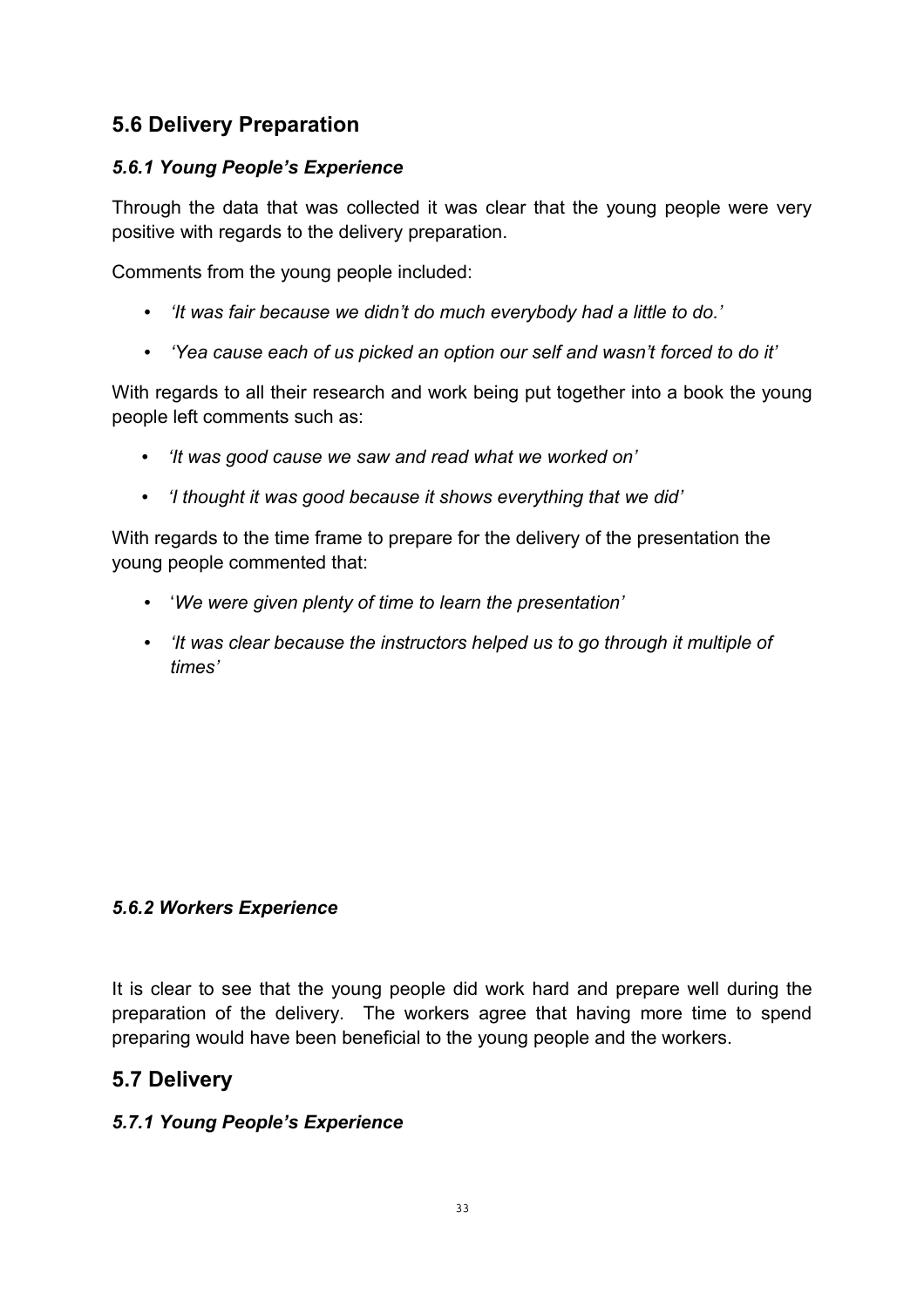The data generated with regards to the delivery of the presentation was also very positive as the majority of young people gave positive feedback writing comments such as:

- *'It feels good to be able to teach younger kids'*
- *'It was quite funny because the first day was a disaster and it went badly because of laughing. The second day was good and it went all well, we all know our passes and it went smooth. It was lots of fun.'*
- *'First day was funny but it didn't go as we planned cause we made disaster of it'*
- *'It was good. I was able to teach people but some of the people that I was teaching didn't give a toss. I think'*

## *5.7.2 Workers Experience*

It is apparent that during the presentation of the programme to other young people that there should be workers with both the peer education group and the group that are attending the session. This would ensure the young people attending the session are attentive and illustrating respect for the peer educators. It is the opinion of the workers that the peer educators appeared to gain more benefits by giving the presentation compared to the young people who were the audience.

# **5.8 Exit Strategy**

#### *5.8.1 Young People's Experience*

From the data that was collected the majority of the young people commented that they had a positive experience on the peer education programme writing comments such as:

- *'I really enjoyed my time in the peer education program it was a ball good luck in the future'*
- *'Thought it was gonna be boring cause it was all boy but I was wrong it turned out to be fun and the workers were very nice'*

In the data collected with regards to any changes that could be made in the future of the programme the young people had mixed answers including:

• *'Yea should be mix and should organise one for old people that are over 16'*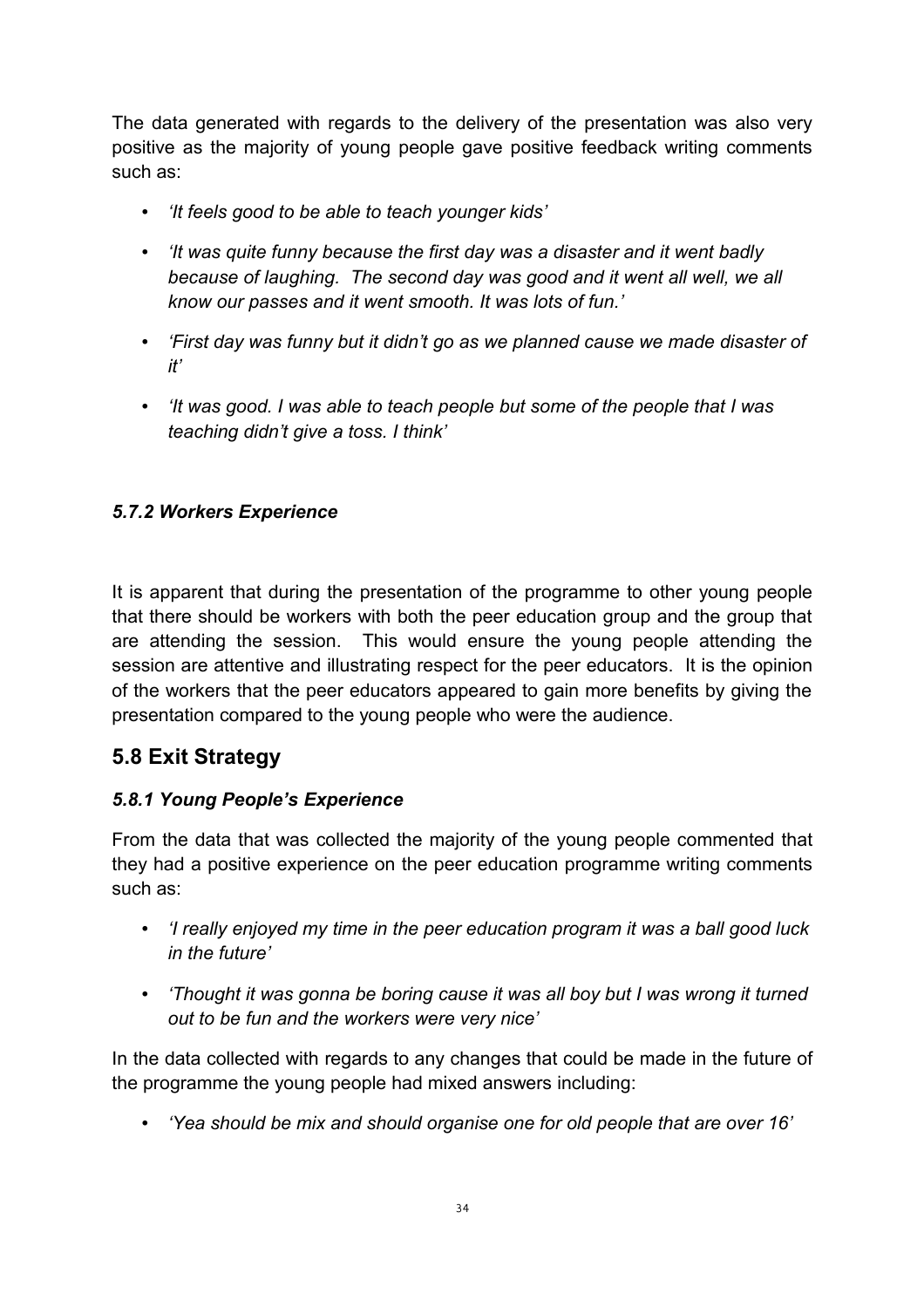- *'The workers should be more strict on the messers and there should be a man and a woman instead of just women because he could be more strict on the boy messers'*
- *'To change the age 16 to 17 because I'm sure lots of people have wanted to do the programme but stopped by their age. It would be better if was mixed group of boys and girls'.*

## *5.8.2 Parents Experience*

In the data that was collected the parents of the young people overall gave positive feedback with regards to the peer education programme. Comments on how they felt their young person's experience of the program were:

- *'I think he gained a little bit of confidence because he had to mix with his peers'*
- *'Good for his social skills'*
- • *'Em my opinion is that the peer education will help them plan ahead in the future'*
- *'I think it has been a good experience and a worthwhile one for \_\_\_\_\_\_\_'*

With regards to any recommendations or changes that the parents felt could be made to the peer education programme the parents wrote mixed reviews:

- 'Maybe chatting to the person individually regarding their interest, some teenagers find it difficult to speak out in a group'
- 'I think they should consider the age, 16-17 years of age next year and both sex. I mean boys and girls together'
- Should be means of transport for young people on site<sup>[2](#page-34-0)</sup> to the program'.

#### *5.8.3 Workers Experience*

It is clear that the programme achieved all the stated aims and objectives. Workers felt that the programme ran well and that the young people got all that they could out of it. Workers feel very encouraged that the parents feel that their child has had a worthwhile experience throughout the programme, as workers we can discuss and consider the options of increasing the age limit in the future and having a mixed group, as this could be beneficial to a peer education group.

<span id="page-34-0"></span> $2$  The site  $-$  This is an accommodation centre for asylum seekers and refugees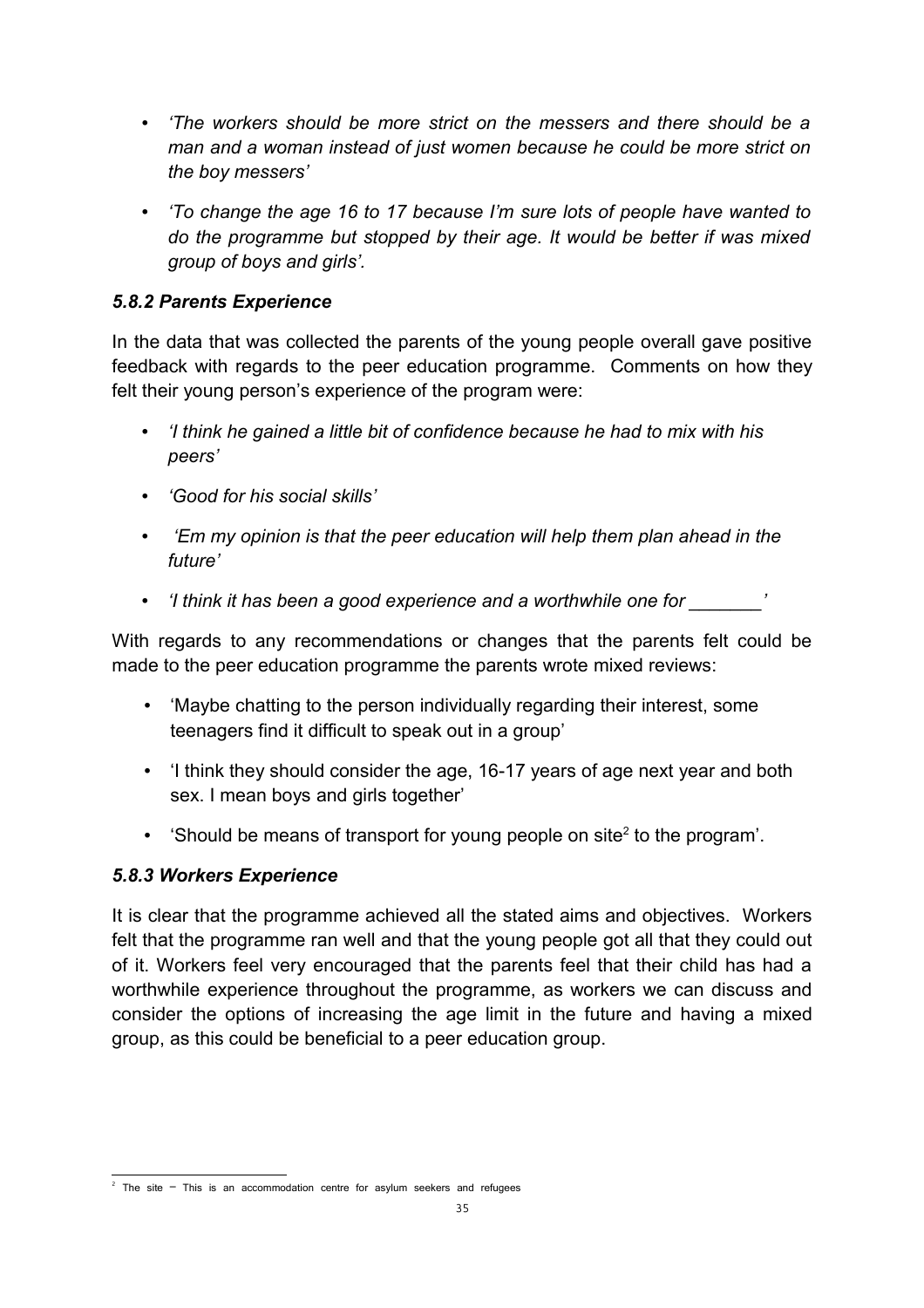## **5.9 Conclusion**

It is clear from the evidence provided in the previous sections that the planning framework translated into practice in a positive manner. The research aims and objectives have been achieved. The perspectives of young people, parent/guardians and the workers when compared found opinions that matched each other in the majority of areas, including equality, communication, decision-making and the exit strategy. As an action research project the peer programme was examined in-depth and the reflective critique identified points for potential improvement which will be considered in the next chapter.

# **Chapter Six – Analysis (Observation and Reflection)**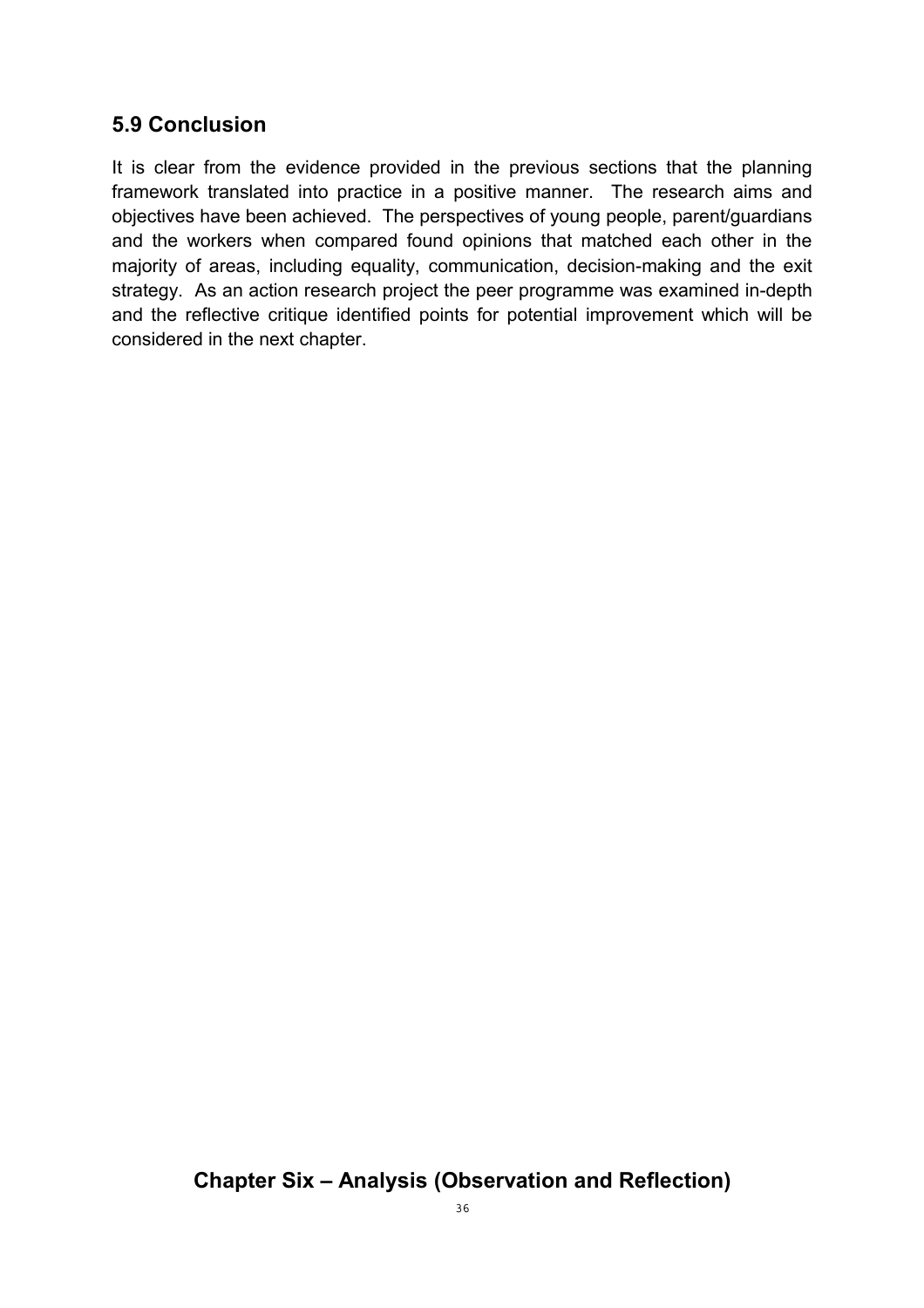# **6.1 Introduction**

This chapter considers the practice evidence, observation and reflections of the young people, parents/guardians and workers. As the project progressed it is clear that needs, issues and concerns emerged, which the peer educators in collaboration with the workers explored and considered possible responses to arrive at a group decision. These decisions were implemented and it was these choices that led to the fruition of the project.

The final evaluation enabled all involved the opportunity to reflect upon the project in its entirety. This analysis draws together the key findings of the report, the knowledge produced and how this knowledge can then be applied to inform practice (O'Brien: 1998). The remainder of this chapter is presented in the following sections:

- Programme Recruitment
- Induction
- Identification of topic
- Development of the course content
- Delivery preparation
- Delivery
- Exit Strategy
- Other

# **6.2 Participant Recruitment**

It is clear that the combination of different targeting methods were very effective at identifying young people who may benefit from participating in the programme. The workers initiating the project through design facilitated the organic development of the programme recruitment promoting equality and participation from the outset. The self selection of young people by requesting the service, by word of mouth (snowballing) and a gatekeeper (key worker within an organisation) meant that young people were active in the shaping of the recruitment process, but without the initiative losing sight of the desired target group for the project.

Ten young people were identified as potential participants within a short time span of approximately two weeks. Eight of these young people were successfully engaged in the programme. The two that did not engage, the first had commitments elsewhere and was unable to attend. The second, although parental and the young person consent was obtained the individual did not attend the programme.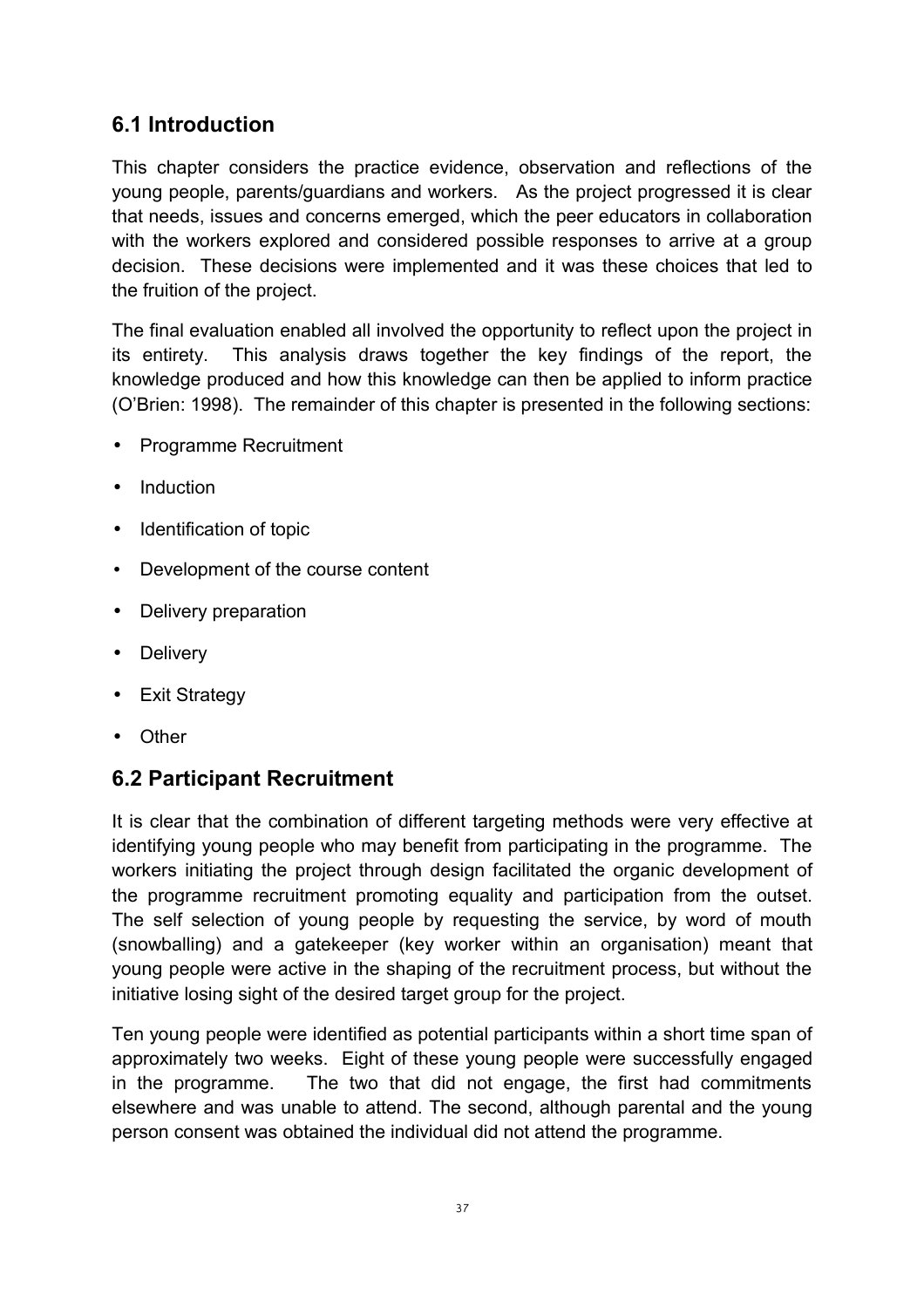Peer education is usually one strand of initiative offered by an organisation (UNPF and Youth Peer 2005) and as such it is acknowledged that not all young people will engage with this approach. The young person may have chosen not to attend for a variety of reasons. But to promote inclusion further re-engagement strategies of telephone calls, messages and house calls were initiated without success. This could suggest a need for a different type of service such as detached youth work.

# **6.3 Induction**

The experience of young people and parent/guardians of the induction was positive. The ethical framework, the principles of peer education and action research states that it is important that all involved understand the purpose of the project. The revealed data provides evidence that the workers achieved to communicate the purpose, aims and objectives of the project in a comprehensive manner.

One young person stated that he did not know about one aspect of the project. This provided workers with valuable information to enhance the recruitment and induction process for any future programme. It is this reflective and dialectic critique process which enables action research to be flexible and inform practice on an ongoing basis (O'Brien: 1998). By workers listening to and acting upon a young person's information actively demonstrates that an equal value is placed upon a young person's and adult opinions and ideas.

# **6.4 Identification of Topic**

The majority of the group felt that the discussion and voting to arrive at decision regarding the topic for the peer education programme was fair and effective. It was only when the mid-term review was conducted that the individual questionnaires revealed that one member of the group was not totally satisfied with the group decision making process. By providing the opportunity to supply information through a written form created a space for the individual to express their personal feelings in a manner that they were comfortable with. This information highlights that even when things appear to be equal, unforeseen factors can impact upon the way a person participates in a group decision-making process. The important finding here is that multi-methods need to be utilised when working with young people in order to provide a multitude of spaces for the young person to express themselves and not to become complacent otherwise equality will not prevail.

# **6.5 Delivery Preparation**.

Workers were aware of the principles underpinning peer education and action research from the outset. These principles clearly define the role of the workers as facilitators and contributors to a collaborative approach as equal partners with the young people. The experience of the young people with regards to the delivery preparation of the programme was unanimously positive. The young people felt that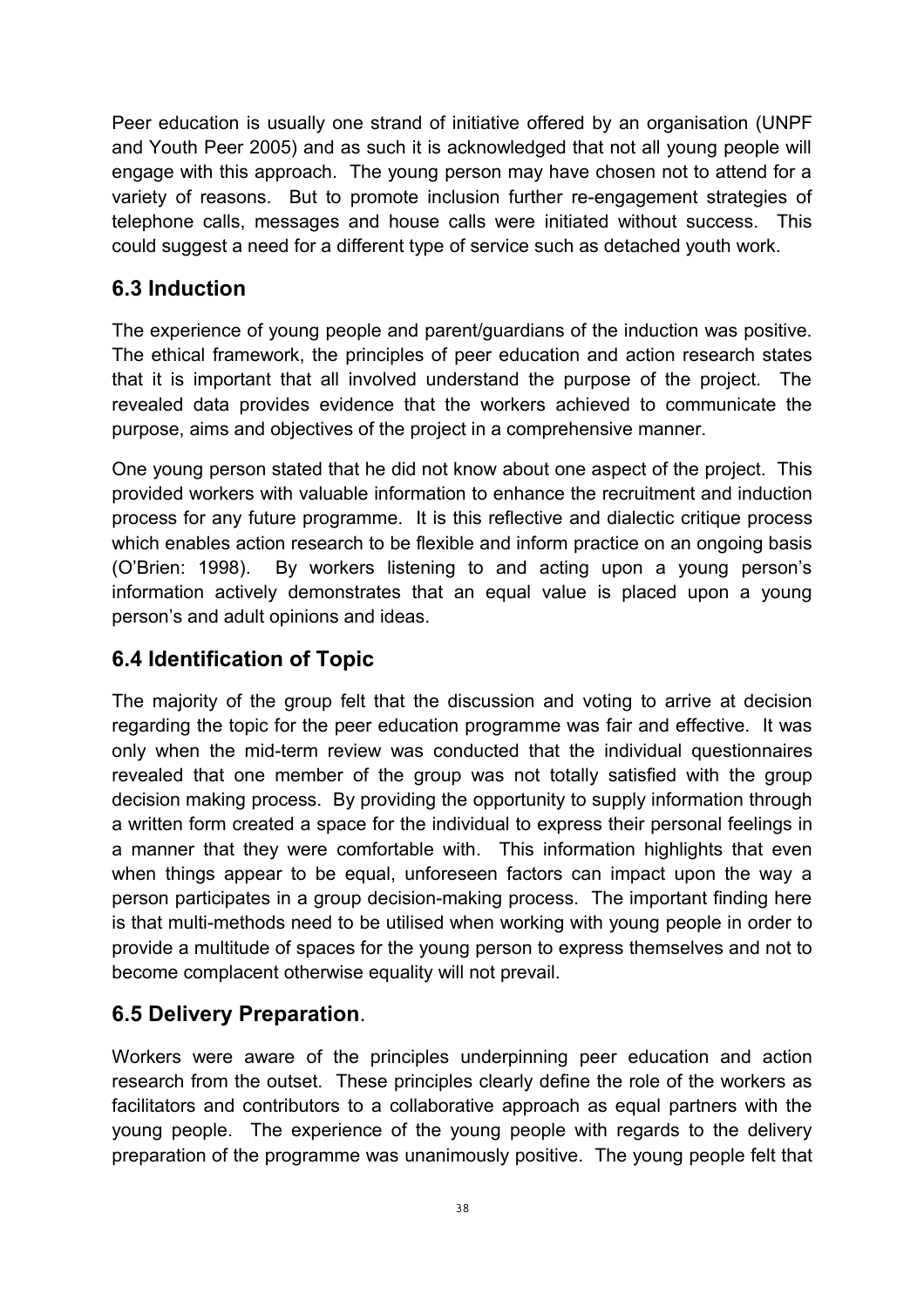the work load was divided up 'equally' and that everyone got to work on a topic of their choice thus promoting participation.

With regards to the timescale provided for the preparation, the responses from the young people were again very positive. They felt that they were given 'plenty of time' and were facilitated well by workers. Foroige (2002) highlights how adequate preparation time must be allocated to the young people and although the young people gave positive responses workers observed that the young people worked hard and prepared well for the delivery. But it was felt by the workers that more time dedicated to this area would be beneficial to the young people as some young people appeared nervous on the day.

# **6.6 Delivery**

The responses given by the young people in relation to the delivery highlighted that they enjoyed both presentations, but felt the first delivery didn't go very well, but the second presentation went really well. This could be linked back to providing more time to practice and prepare as recommended by Foroige (2002).

One disadvantage of Peer Education as highlighted by UNPB and Youth Peer (2005:7) is that *'research has shown that peer education programmes have more impact on the peer educators themselves than their peer contacts'*. This was observed by both the young people and by workers during the presentation. The young people stated that they enjoyed teaching their peers but that they felt that some of them were not interested in learning. Workers observed that some of the young people receiving the presentation did appear disinterested at times however others gave their full attention and appeared to enjoy the presentation.

# **6.7 Exit Strategy**

Both the young people and their parent/guardians were included in the exit strategy. It was envisaged that the young people would be active participants in deciding the course content using dialectical and collaborative resources this would include involvement in deciding the exit strategy (O'Brien 1998). The young people were indecisive between two options; 1) a trip to the cinema or 2) a meal. The young people requested the workers to decide and surprise them on the Wednesday, the closing session of the programme. Workers surprised the group by providing both a meal and the cinema. The young people were very happy about this and thanked workers. This shows the collaboration of the group working together and also of workers promoting equality was up held as everyone got the option of their choice.

There was also a celebration evening held where the young people were given invitations for them to invite people of their choice. Some young people invited their parents, who attended the evening and thanked workers for the peer education programme.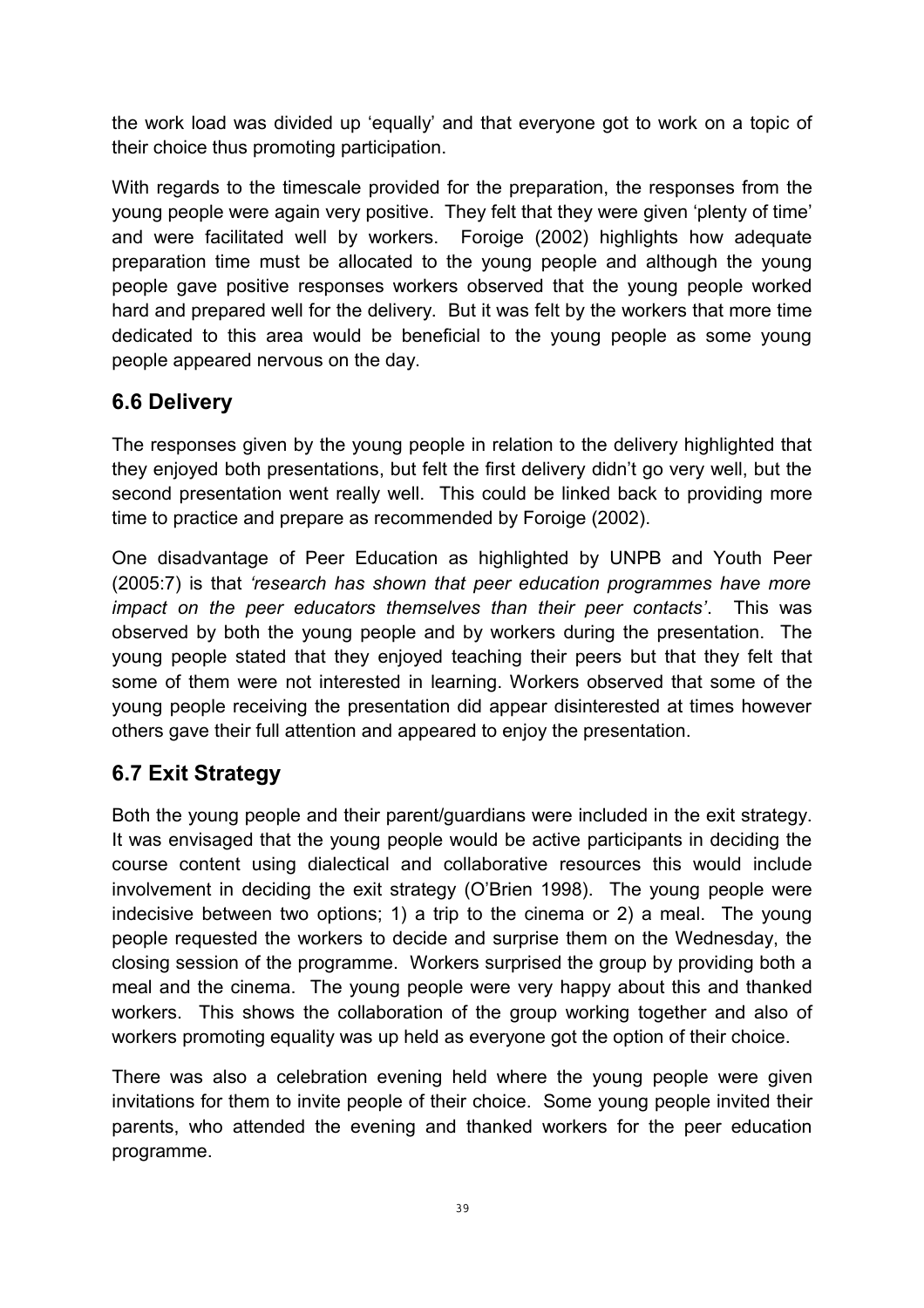# **6.8 Other**

The analysis considers all aspects of the project and it is clear that the stated research aims and objectives have been achieved. The peer education programme has been piloted successfully and is identified as feasible method of working with young people in the Athlone area. The young people became educators of their peers by researching their own choice of topic and imparting their learning to others. The conscious decision to progress the project as piece of action research enable the experiences of those involved to be recorded, observed, reflected upon and collated into a report to inform future practice.

## *6.8.1 Young women*

The project focused upon young males as the initial idea to develop a service with 14 -16 year olds came from the young males themselves. As the project developed it became apparent that young females of the same age group could potentially benefit from a similar programme either as a mixed group or a female group.

As an approach peer education is one element of practice within an organisation (UNPF, 2005). The identified need for an intervention with young females of 14-16 year olds supported the findings of another EAR project initiative. A weekly programme facilitating a mixed group of young people aged approximately 11 – 13 years of age identified the need to work specifically with young females to respond to issues regarding risky behaviour. Peer education is an approach that has proven successful regarding substance mis-use, sexual health and mental well-being (UNPF, 2005).

# **6.9 Conclusion**

It is clear from the findings and analysis that the aims and objectives set out at the beginning of the programme have been met. It also highlights how action research was a complementary method to use with the peer education programme. The research process has provided valuable information and insights into the experience of young people and their parents/guardians about the programme which can be utilised to inform practice in the future.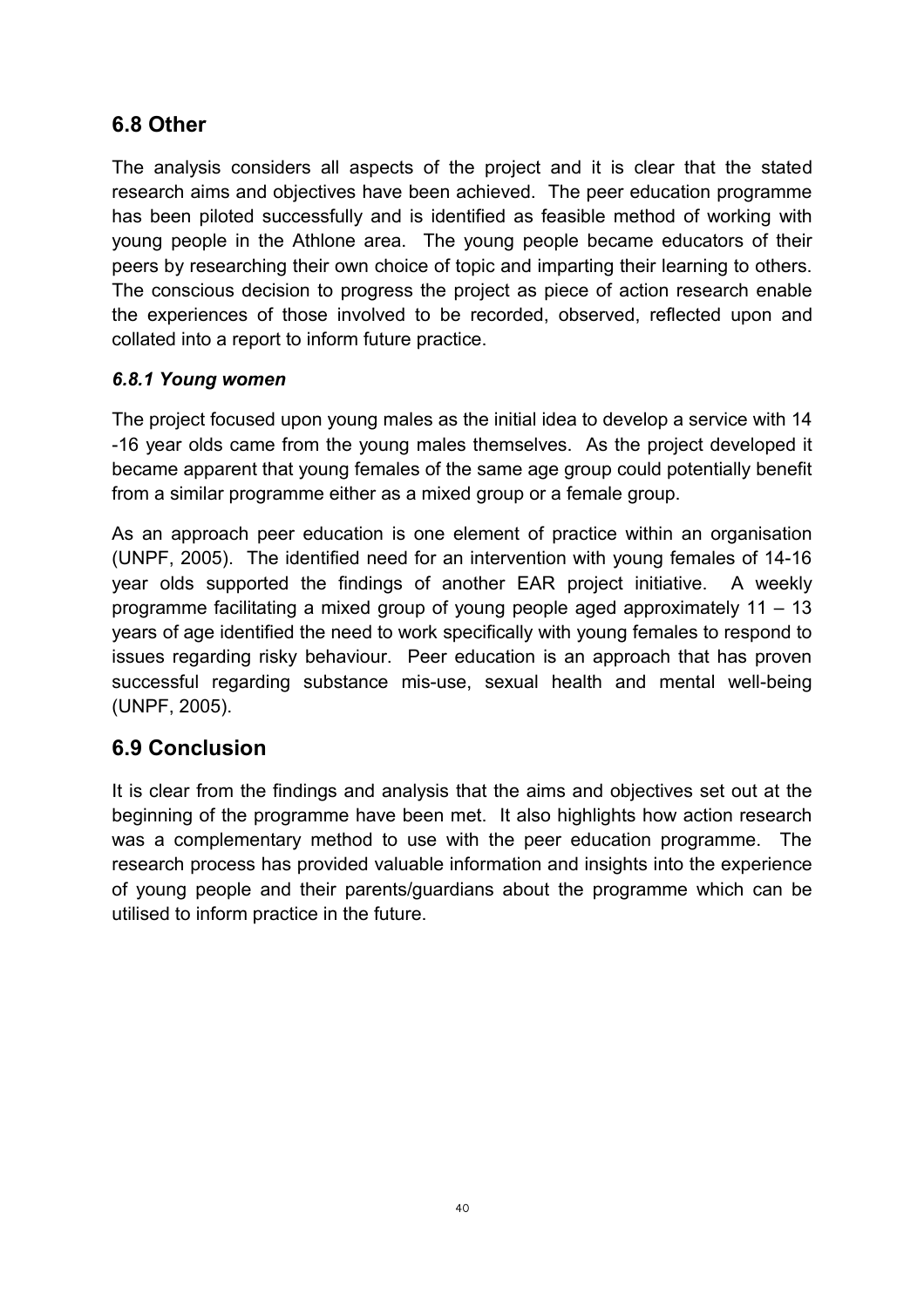# **Chapter Seven-Recommendations**

## **7.1 Introduction**

The action research process generated significant amounts of data providing an indepth insight in the experiences of the young people who became researchers and peer educators, their parents/guardians and workers. The generated data presented in the previous chapters provides a sound basis for the recommendations made under the following headings:

- Participant Recruitment
- Induction
- Identification of topic
- Development of Course Content
- Delivery preparation
- Delivery
- Exit Strategy
- Evaluation methods
- Additional Information

# **7.2 Participant Recruitment**

- There is ample evidence to show that the combination of the telephone calls, house visits to inform the young people and parents/guardians of the various aspects of the programme and letters was an effective method of recruitment. This multi-method communication approach should be utilised for future programmes.
- As the research shows the combination of telephone calls, house visits to inform the young people and parents/guardians of the various aspects of the programme and letters was an effective method of recruitment. This multi-method communication approach should be utilised for future programmes.
- As one young person related they felt they were not fully informed about one aspect of the programme at the recruitment phase. In the future workers during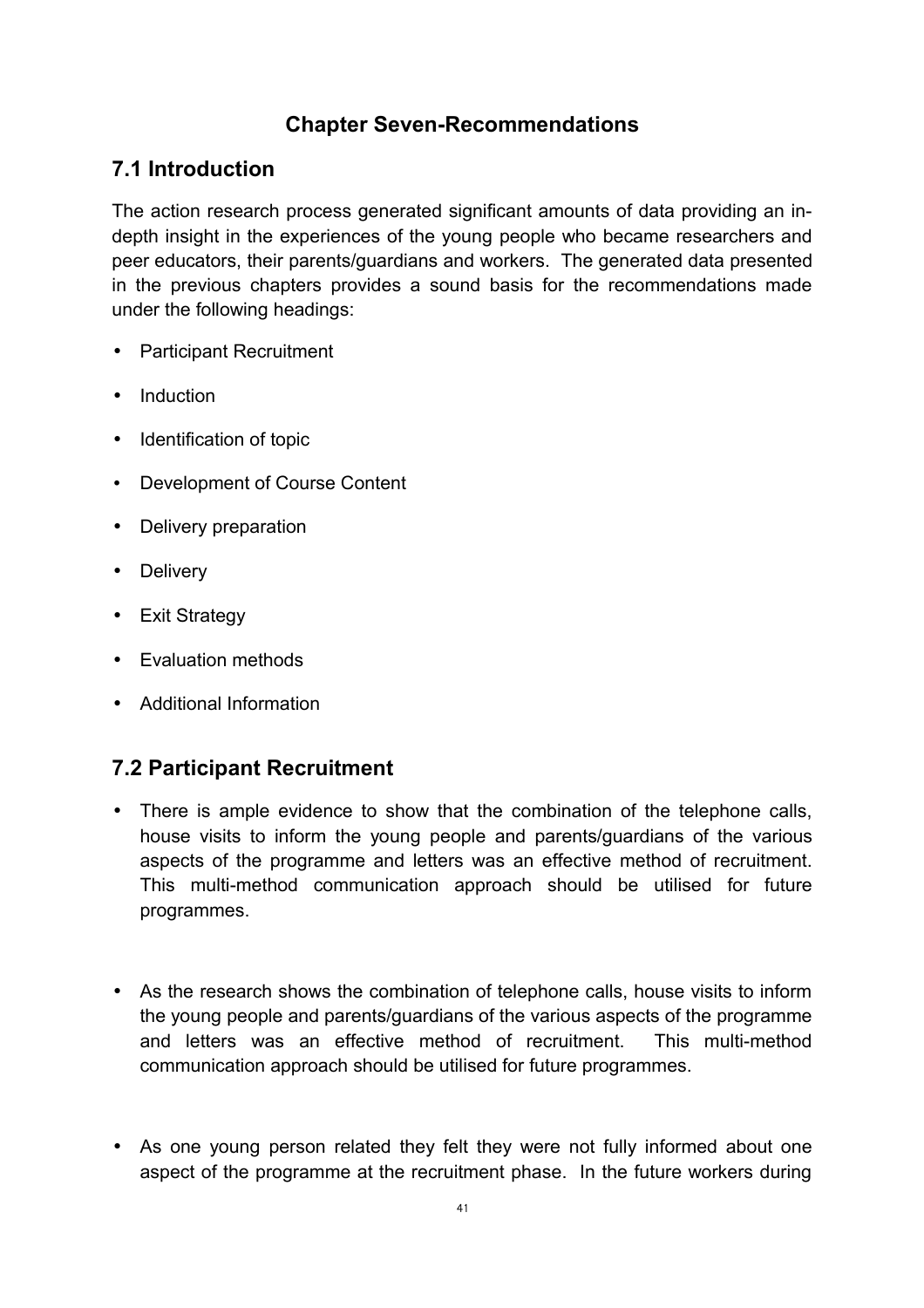house visits would have a list of all the relevant information and to check off each item as it is being discussed. This would provide an accurate record of what information had been imparted during the recruitment phase.

- It is acknowledged due to securing funding the recruitment process could not commence until after the schools had closed for the summer holidays. In the future the recruitment process should commence prior to the schools closing for the summer break.
- An earlier recruitment period means that school personnel and other agency workers as "gatekeepers" could become proactive participants in the recruitment phase.
- It is envisaged that an extended recruitment timescale would lead to the creation of a waiting list for places. Such a list could be drawn upon if any young person decided not to participate in the programme
- An extended recruitment timescale would facilitate workers to build up relationships with detached youth. This would potentially increase the chances of engaging young people with limited resources with the programme.

# **7.3 Induction Day**

- The induction day also got a warm response however not every parent could attend this session. In the future the date for the induction session should be given while on house visits. At this stage if there is any parent/guardian who indicates that they are not in a position to attend the session, the workers could provide the details planned for induction day with the parents during the house visits.
- In addition, parents who committed to the induction day, but for whatever reason could not attend on the day. Subsequently a session will be agreed with the parents to provide all the details of the induction session.

# **7.4 Identification of topic**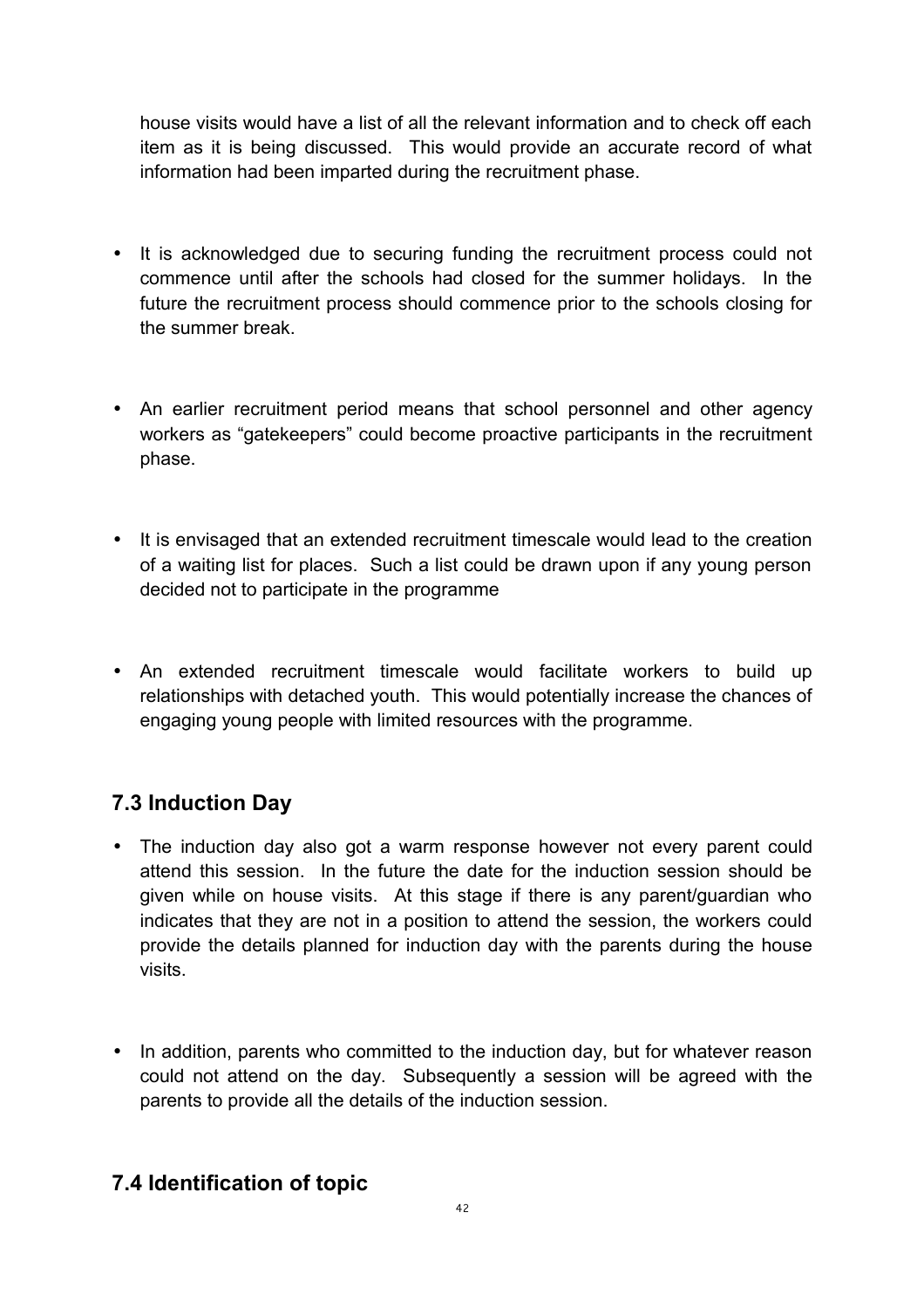The majority of young people gave positive responses when it came to the choosing of the topic through a focus group. However when the mid-way review was conducted it emerged that one young person was not fully satisfied with the chosen topic. However this would not have emerged if the workers were not using multimethods of gathering information.

Although parents/guardians were not directly involved in the choice of topic at the evaluation stage with one parent made the suggestion *"to speak to each young person individually about their interests"*. The workers through the reflective process also identified a need for one-to-ones as another method of working with young people to ensure that equality is promoted throughout the programme.

• Workers to allocate more time and incorporate one-to-ones and individual comment cards during decision making.

# **7.5 Development of Course Content**

- There is ample evidence that the diverse delivery methods used within the group which comprised of group discussions and group voting are recognised by the young people as being successful and a fair method of making agreements and progressing the project.
- To improve practice in the area of course content. When suggestions or ideas cannot be accommodated by the programme this should be communicated with the young people. By explaining the efforts that were made to respond to specific request, but create opportunities to explore other possible options.
- To ensure regular breaks are included in the daily structure of the programme.
- To continue to utilise relationship building exercises throughout any future programme.
- As the programme developed it was necessary to be flexible regarding times and dates. Any such changes were communicated to parents/guardians by letter. Generally, parents/guardians viewed this as a positive method of receiving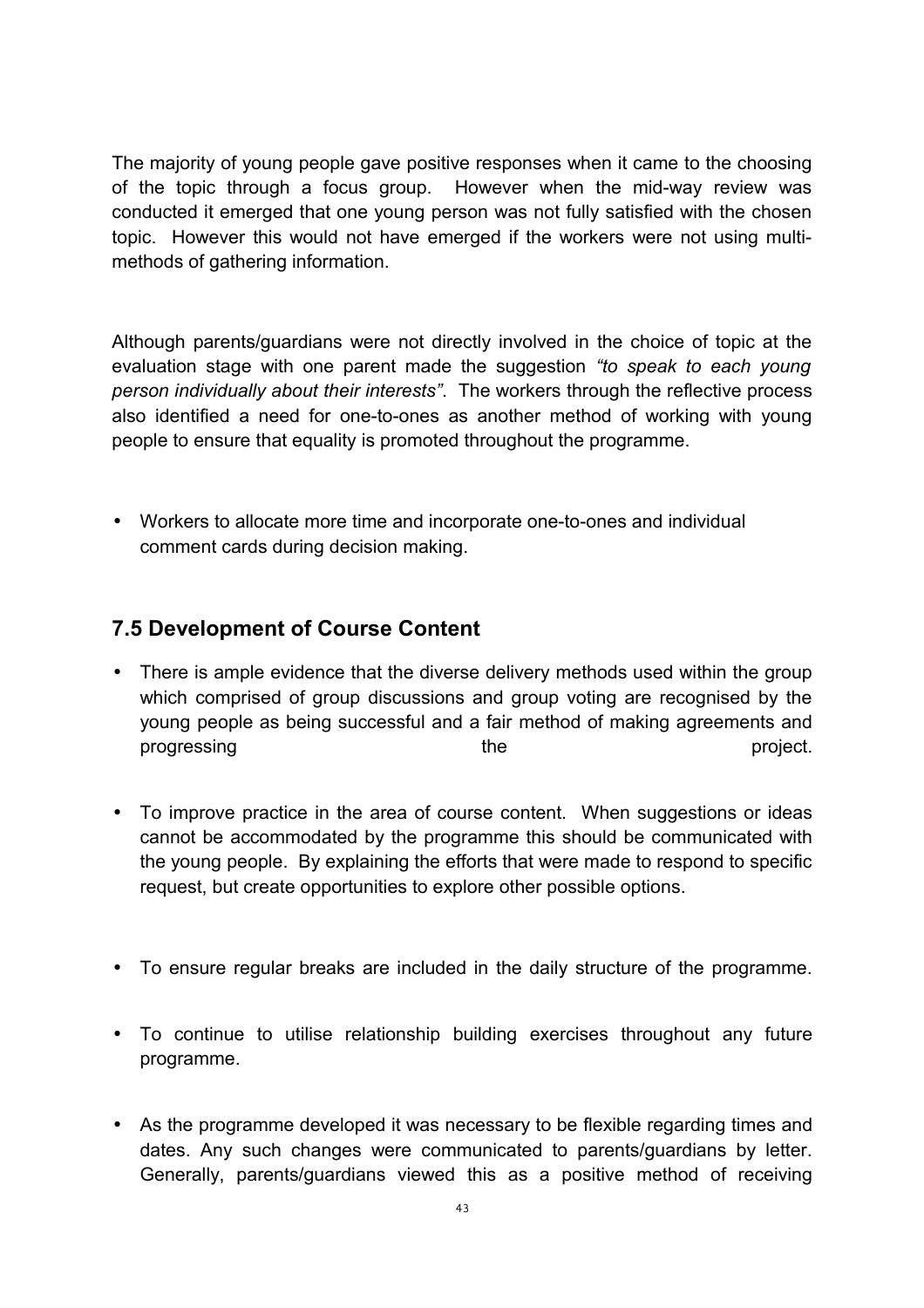information. One parent felt that the notification of change could be longer. To accommodate this request it is recommended that both telephone communication and letters should be used to inform parents of changes in the future.

## **7.6 Delivery preparation**

The evidence from the young people suggests that they were happy with the delivery preparation process. They felt they were given adequate time and practice before the delivery. However the workers recorded observations noted that some young people appeared nervous. The young people themselves felt that the first delivery did not go as well as the second delivery. To respond to this information the following recommendations are made:

- To allocate more preparation and practice time
- To continue to utilise the focus group as a means of deciding what sections and areas the young people would prefer to cover and work on in their project

# **7.7 Delivery**

Responses from the young people and the observations of workers established that some of the young people receiving the presentation were disinterested in learning. In the future-

• The presentation should be offered to young people who are interested in learning and participating in the presentation instead of presenting the project to a group in general.

## **7.8 Exit Strategy**

It is important to provide an exit strategy to any programme in order to bring closure to a programme in a positive way. The exit strategy in this project celebrated and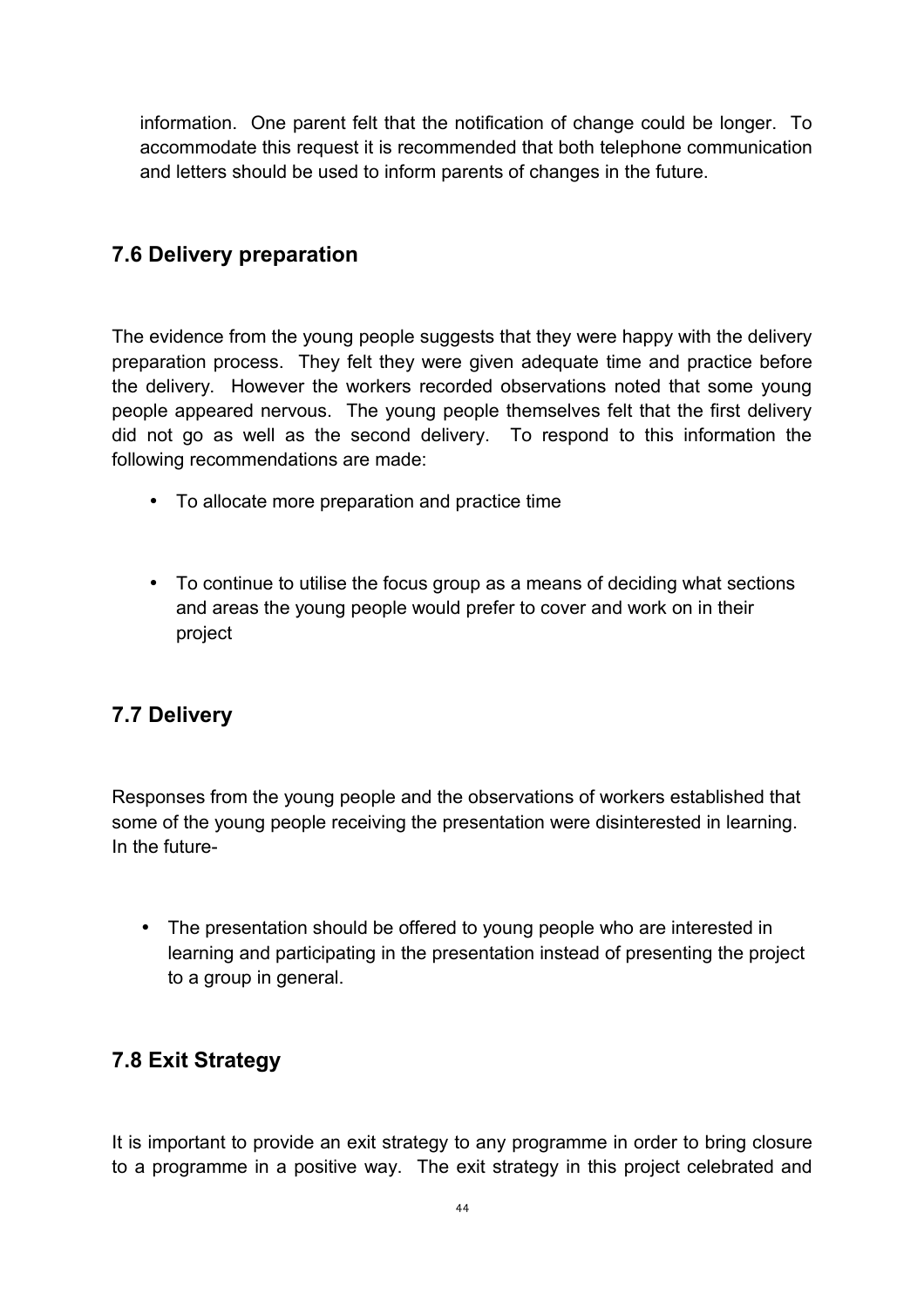acknowledged the work and efforts put into the peer education program by everyone involved.

• Continue to provide an exit strategy to the peer education program

# **7.9 Evaluation Methods**

The information gathered from the young people show that they were very positive about the evaluation methods used in the peer programme. The workers used multimethods of generating information and this created the opportunity where young people could express themselves in a safe environment of their choice, focus group, questionnaire or one-to-one.

• To continue using multi-methods to generate information

# **7.10 Additional Information**

As peer education is usually one approach used by a project, the information gathered can be fed back into the wider organisation or programme. A need was identified for young females of the ages 13-16 years and reported internally to the EAR Project. As a result of this information a programme was designed and implemented in a relatively short space of time.

• To continue to feed information back continuously throughout the programme so needs can be identified and programmes put in place to meet these needs, where possible.

It was established that despite efforts made by workers, one young person although recruited would not engage with the programme. This could be that the programme offered did not meet the immediate needs of that particular young person. As previously discussed a longer recruitment period may provide the space to build a relationship that would create the circumstances to enable the young person to engage. However it is also a possibility that detached youth work might be a more appropriate response when working with this young person and other young people.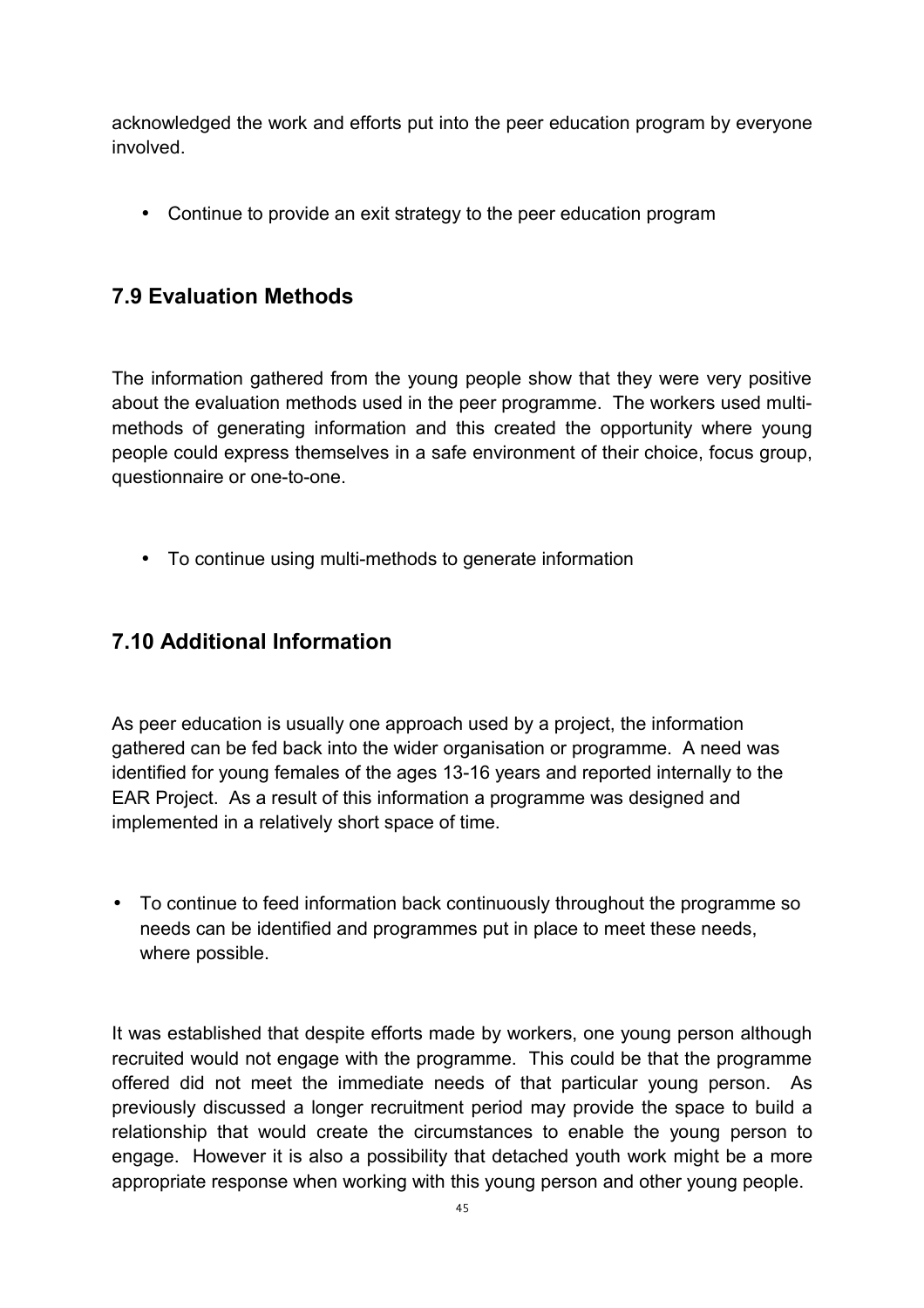• To investigate the feasibility of a detached service being made in the available in the area.

## **Bibliography**

- 1. Beins, B.C. (2004) 'Research Methods: A Tool for Life' New York: Pearson
- 2. Blaxter, L. Hughes, C. Tight, M. (1996) 'How To Research' Buckingham: Open University Press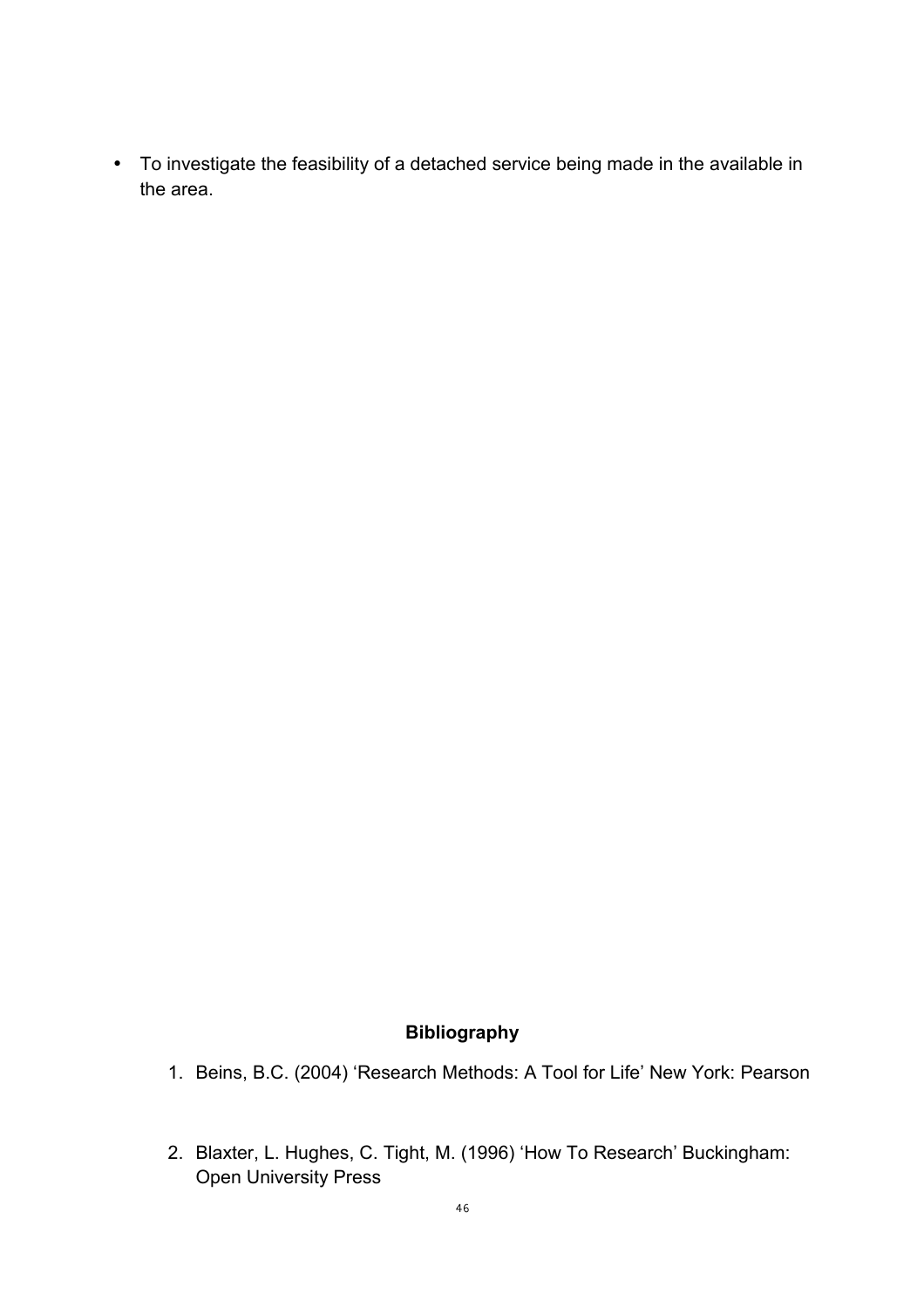- 3. Bryman, A. (2004) 'Social Research Methods (2<sup>nd</sup> Edition)' New York: Oxford University Press
- 4. Gamma. (2006) 'County Westmeath Baseline Data Report -2006' Ireland: Gamma LTD
- 5. Health Promotion Department. Foroige. (2002) 'Ideazz: A Step-BY-Step Approach to Peer Education' Longford: Turners Printing Company
- 6. International Planned Parenthood Federation (IPPF). (2004) 'A Framework for Youth Peer Education Programmes' [www.ippf.org/en/resources/guides](http://www.ippf.org/en/resources/guides-toolkits/peer)[toolkits/peer](http://www.ippf.org/en/resources/guides-toolkits/peer) Retrieved 12<sup>th</sup> July 2008
- 7. McElwee, N. McArdle, S. O'Grady, D. (2002) 'Risk and Resilience? : A Qualitative Study in County Wexford of Risk Factors for Young People' Wexford: Wexford Area Partnership Ltd
- 8. O'Brien, R. (2008) 'An Overview of the Methodological Approach of Action Research' [www.web.net/~robrien/papers/arfinal.html](http://www.web.net/~robrien/papers/arfinal.html) Retrieved 18th July 2008
- 9. Research Methods Knowledge base. (2008) 'Sampling'

[www.socialresearchmethods.net/kb/sampling.php](http://www.socialresearchmethods.net/kb/sampling.php) Retrieved 11th of August 2008

10. Sociological Association of Ireland. (2008) ' Statement of Ethical Practice' [www.socresonline.org.uk/info/ethguide.html](http://www.socresonline.org.uk/info/ethguide.html) Retrieved on the 11th of September 2008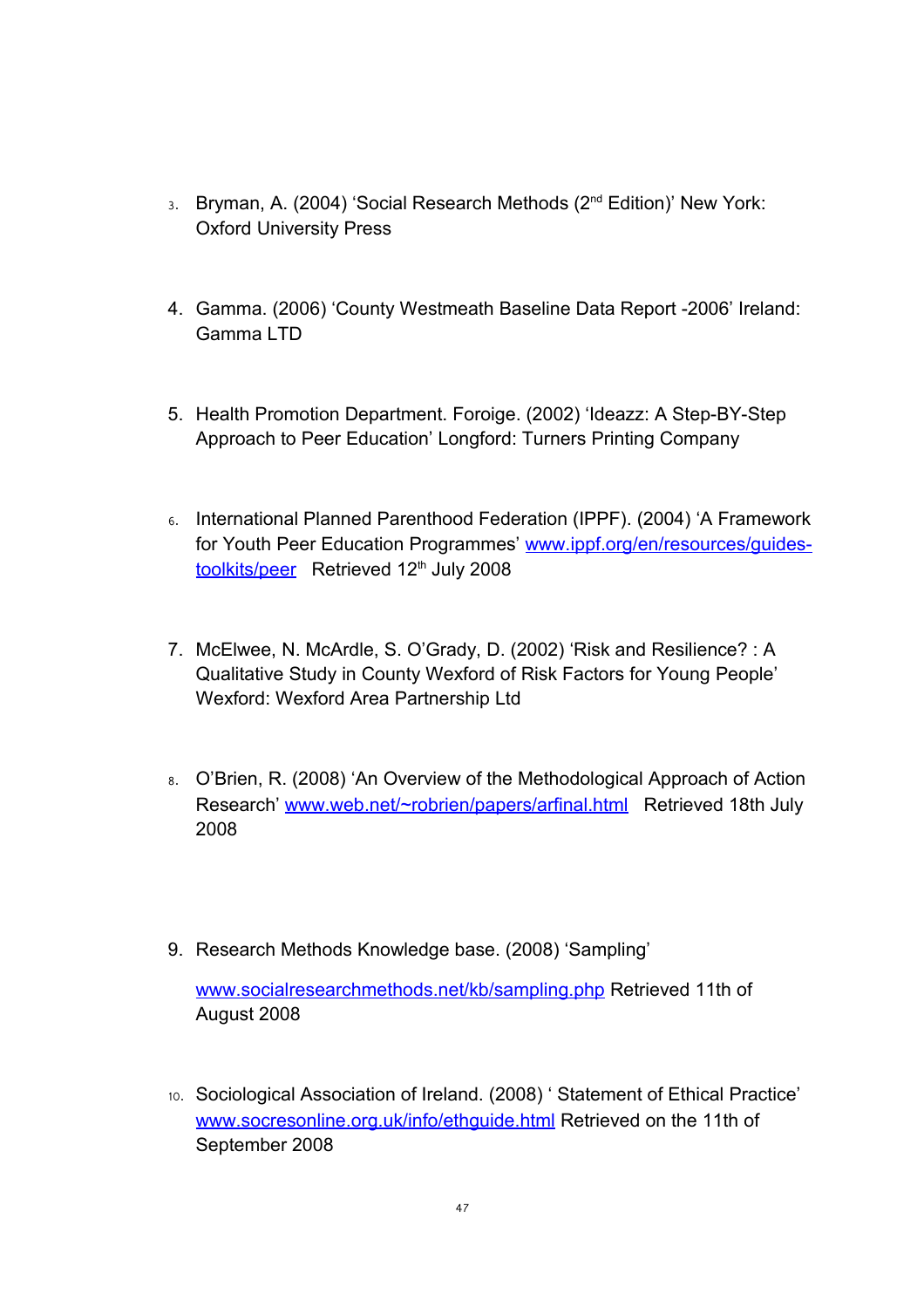- 11.United Nations Population Fund. Youth Peer Educator Network (2005:36) 'Youth Peer Education Toolkit: Peer Education Training and Practice' Arlington USA: United Nations Population Fund
- 12.United Nations Population Fund. Youth Peer Educator Network. (2005) 'Standards for Peer Education Programmes' Arlington USA: United Nations Population Fund
- 13.Winter, R. (1989) 'Learning From Experience: Principles and Practice in Action-Research' Philadelphia: The Falmer Press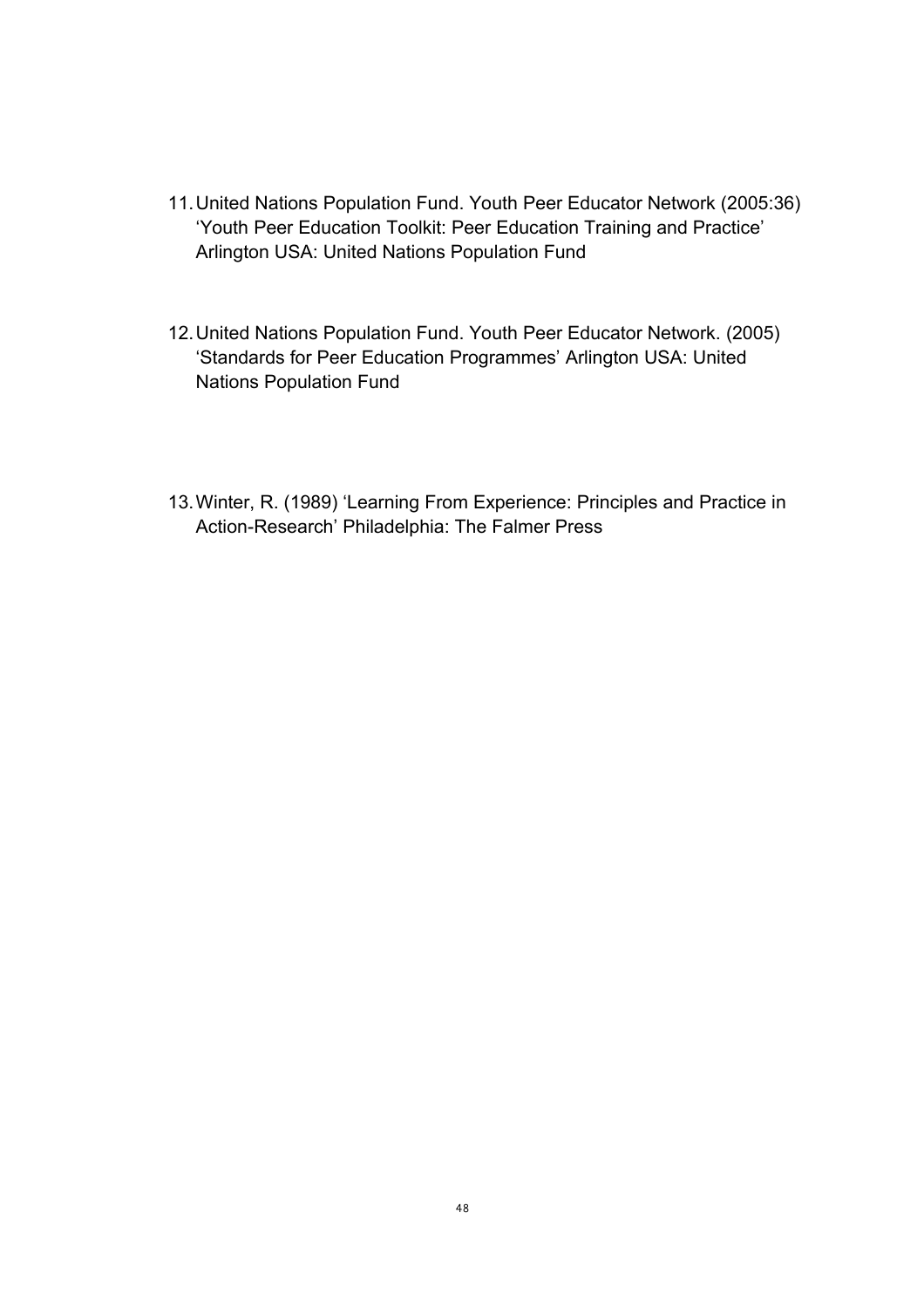#### **Appendices A**

#### **Athlone Community Task Force- Education action research project 2008**

1) Has your child remained in the secondary school they transferred to from national school? Yes No

If no, please outlined if they went to another school or to a different education provision

2) Since  $6<sup>th</sup>$  class has your child joined or availed of any of the services listed below (please tick which apply):

| Youth Club     | <b>GAA Club</b>  | Speech Therapy            |
|----------------|------------------|---------------------------|
| Drama/dance    | Soccer Club      | Music                     |
| Order of Malta | <b>Barnardos</b> | Any other (please detail) |

3) Will your young person be sitting the junior certificate this academic year?

Yes No

4) a) Does your young person intend to return to school in the next academic year?

Yes No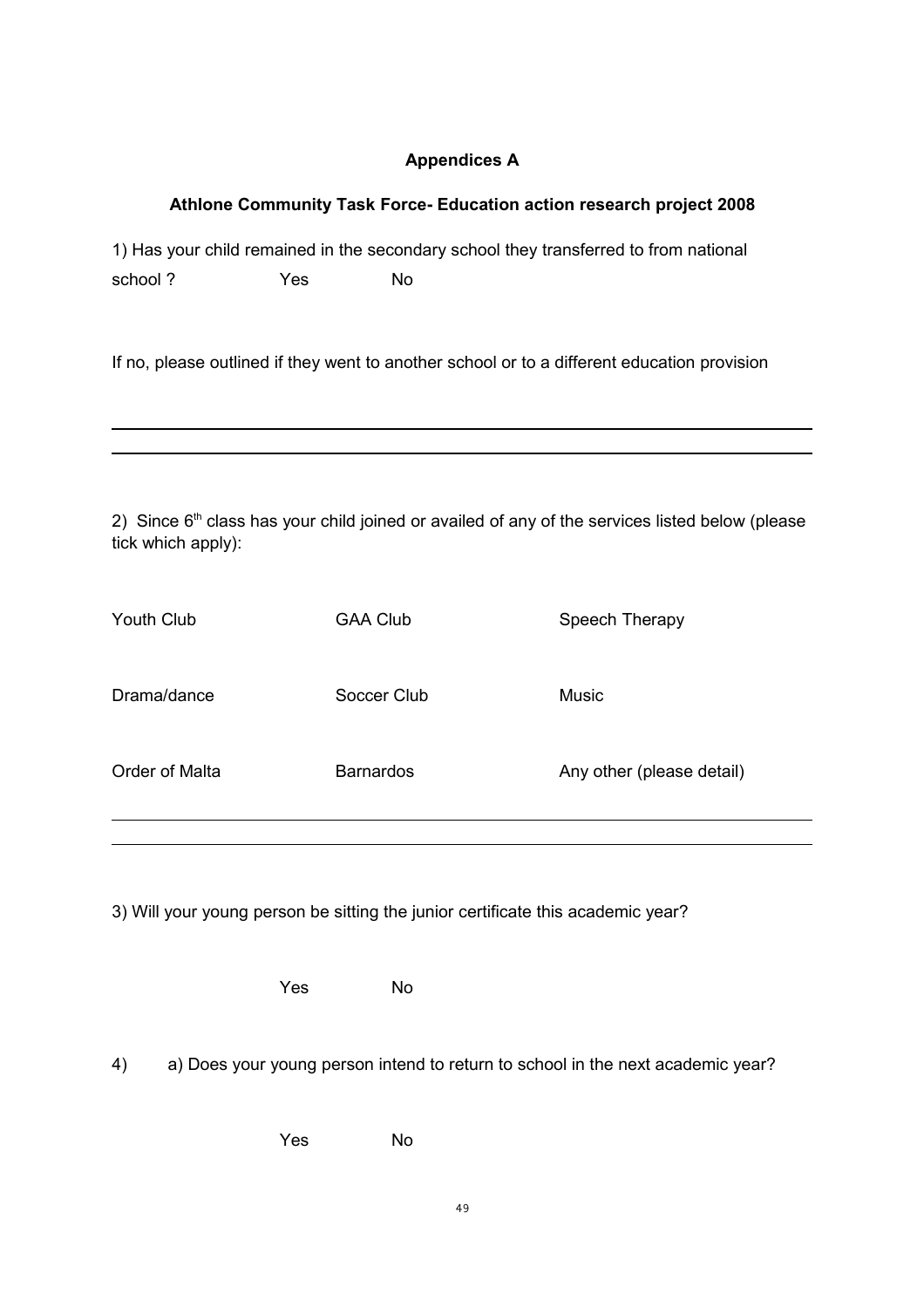b) Please circle the secondary school year they will going into September 2008.

1<sup>st</sup> Year 2<sup>nd</sup> Year 3<sup>rd</sup> Year Transition Year

4<sup>th</sup> Year 5<sup>th</sup> Year

5) If your young person is intending to leave second level school – do they have plans to do any of the following?

Employment Training Apprenticeship

6) Permission to access primary and post-primary school attendance records.

I (name) \_\_\_\_\_\_\_\_\_\_\_\_\_\_\_\_\_give my permission for ACT to access my son/daughter

(name) \_\_\_\_\_\_\_\_\_\_\_\_\_\_\_\_\_\_\_\_\_\_\_\_ school attendance records. Date.

\_\_\_\_\_\_\_\_\_\_\_\_\_\_\_\_\_\_\_

#### **Appendices B**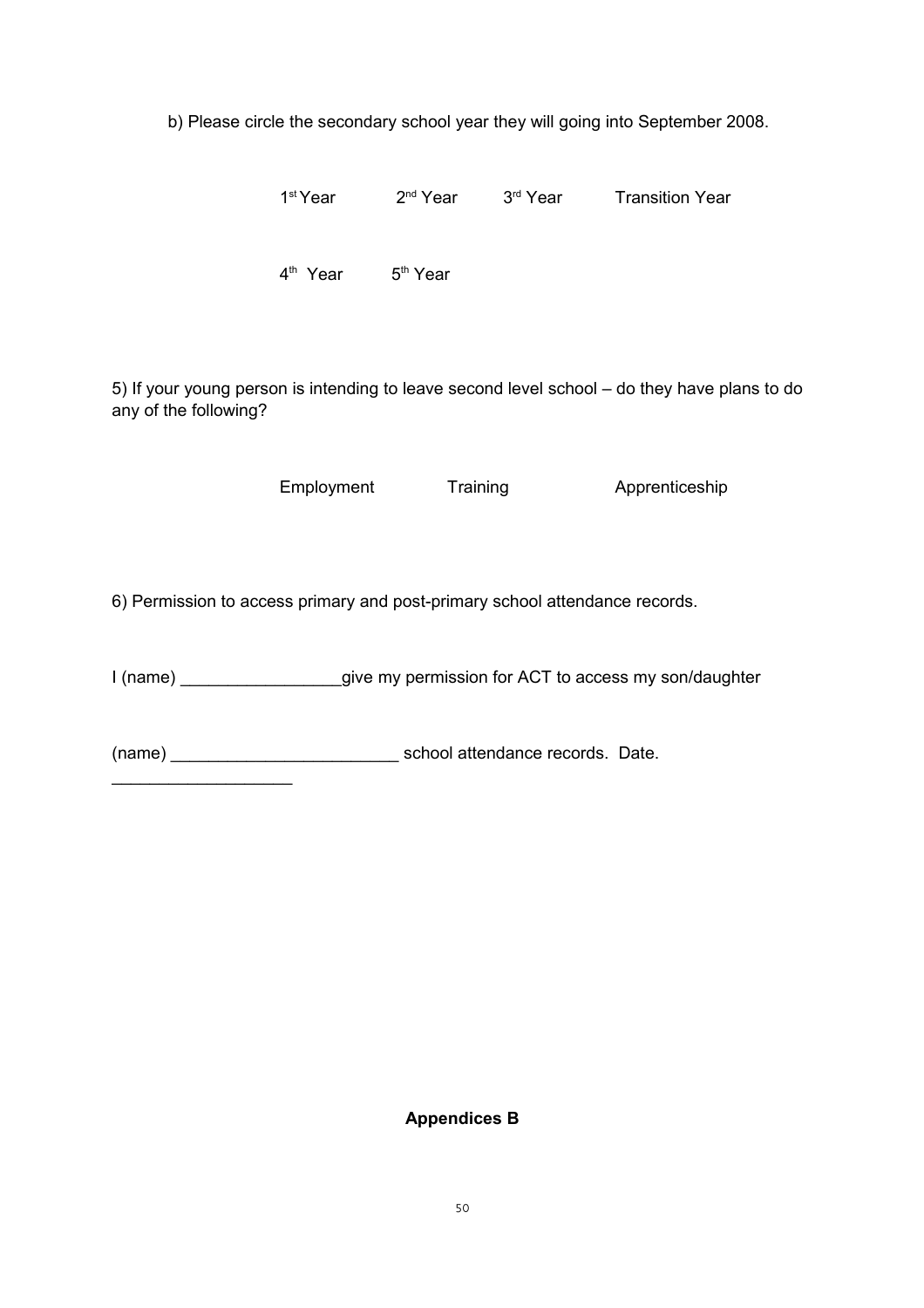# Attendance Sheets for the Peer Educational Programme 2008

**Leaders Present :** 

| <b>Date</b>  | ٠<br>٠.        |                     |  |
|--------------|----------------|---------------------|--|
| Day          | ٠<br>$\bullet$ |                     |  |
| <b>Venue</b> |                | ٠<br>$\blacksquare$ |  |

| <b>Name</b> | <b>Time In</b> | <b>Time Out</b> |
|-------------|----------------|-----------------|
| 1.          |                |                 |
| 2.          |                |                 |
| 3.          |                |                 |
|             |                |                 |
| 5.          |                |                 |
| 6.          |                |                 |
| 7.          |                |                 |
| 8.          |                |                 |
| 9.          |                |                 |
| 10.         |                |                 |

**Reasons for Absence:** 

**Appendices C**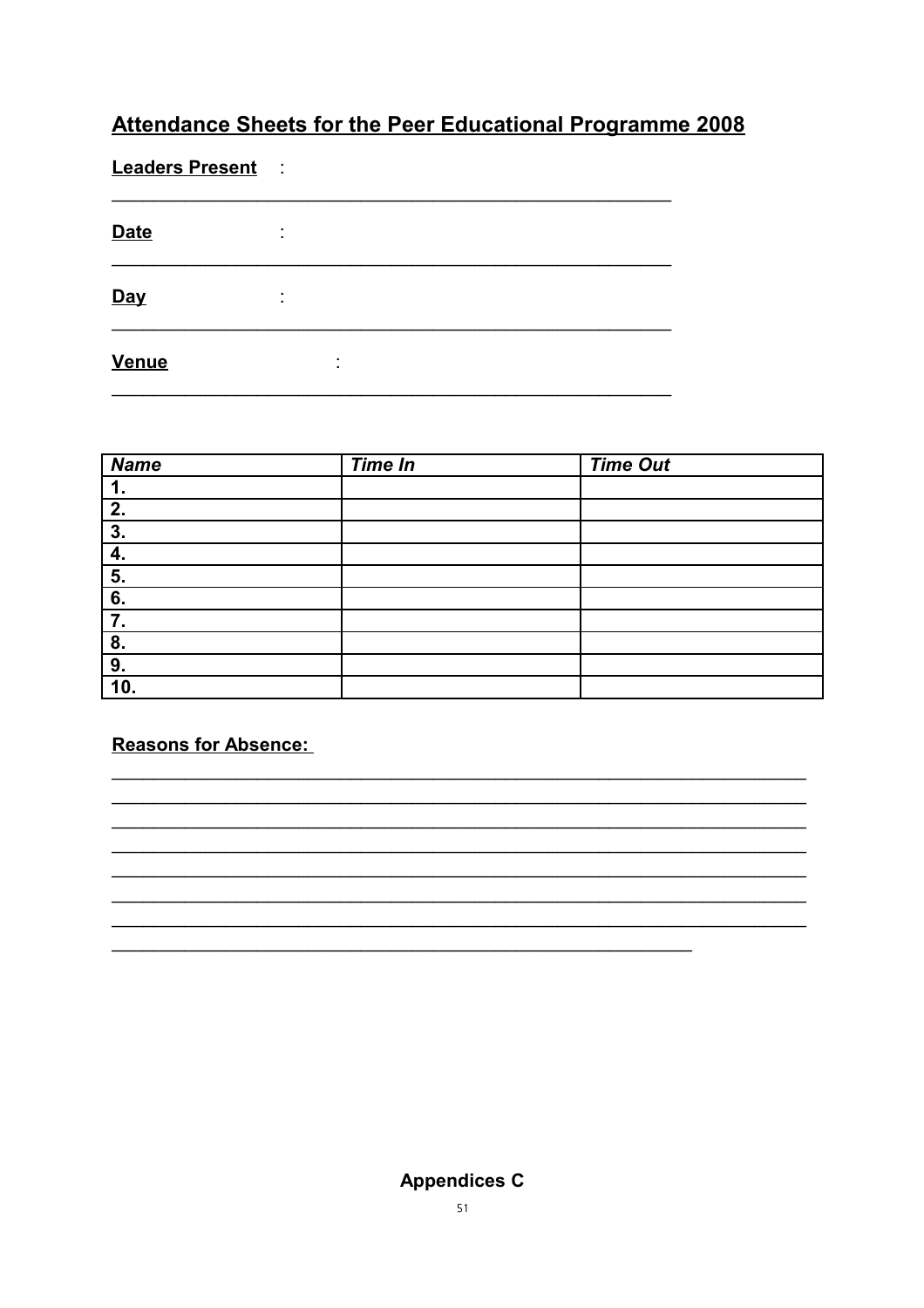# **Young Persons Final review for Peer Education Program August 2008**

| Name: |  |  |
|-------|--|--|
|-------|--|--|

 $\mathcal{L}_\text{max}$  , where  $\mathcal{L}_\text{max}$  is the set of the set of the set of the set of the set of the set of the set of the set of the set of the set of the set of the set of the set of the set of the set of the set of the se

 $\mathcal{L}_\text{max}$  , and the set of the set of the set of the set of the set of the set of the set of the set of the set of the set of the set of the set of the set of the set of the set of the set of the set of the set of the

 $\mathcal{L}_\text{max}$  , where  $\mathcal{L}_\text{max}$  is the set of the set of the set of the set of the set of the set of the set of the set of the set of the set of the set of the set of the set of the set of the set of the set of the se

 $\frac{1}{2}$ 

Date:  $\Box$ 

## **Individual Experience of the mid way review**

1. Do you feel that the use of a questionnaire was a good method to use for the mid way review and explain your answer?

 $\mathcal{L}_\text{max} = \mathcal{L}_\text{max} = \mathcal{L}_\text{max} = \mathcal{L}_\text{max} = \mathcal{L}_\text{max} = \mathcal{L}_\text{max} = \mathcal{L}_\text{max} = \mathcal{L}_\text{max} = \mathcal{L}_\text{max} = \mathcal{L}_\text{max} = \mathcal{L}_\text{max} = \mathcal{L}_\text{max} = \mathcal{L}_\text{max} = \mathcal{L}_\text{max} = \mathcal{L}_\text{max} = \mathcal{L}_\text{max} = \mathcal{L}_\text{max} = \mathcal{L}_\text{max} = \mathcal{$  $\mathcal{L}_\text{max}$  , and the contract of the contract of the contract of the contract of the contract of the contract of  $\mathcal{L}_\text{max}$  , and the contract of the contract of the contract of the contract of the contract of the contract of  $\mathcal{L}_\text{max} = \mathcal{L}_\text{max} = \mathcal{L}_\text{max} = \mathcal{L}_\text{max} = \mathcal{L}_\text{max} = \mathcal{L}_\text{max} = \mathcal{L}_\text{max} = \mathcal{L}_\text{max} = \mathcal{L}_\text{max} = \mathcal{L}_\text{max} = \mathcal{L}_\text{max} = \mathcal{L}_\text{max} = \mathcal{L}_\text{max} = \mathcal{L}_\text{max} = \mathcal{L}_\text{max} = \mathcal{L}_\text{max} = \mathcal{L}_\text{max} = \mathcal{L}_\text{max} = \mathcal{$ 

2. Do you feel that workers listened to your answers in the midway review and followed up on issues/requests etc highlighted by young people and explain your answer by providing an example?

 $\mathcal{L}_\text{max}$  , and the contract of the contract of the contract of the contract of the contract of the contract of  $\mathcal{L}_\text{max}$  , and the contract of the contract of the contract of the contract of the contract of the contract of  $\mathcal{L}_\text{max} = \mathcal{L}_\text{max} = \mathcal{L}_\text{max} = \mathcal{L}_\text{max} = \mathcal{L}_\text{max} = \mathcal{L}_\text{max} = \mathcal{L}_\text{max} = \mathcal{L}_\text{max} = \mathcal{L}_\text{max} = \mathcal{L}_\text{max} = \mathcal{L}_\text{max} = \mathcal{L}_\text{max} = \mathcal{L}_\text{max} = \mathcal{L}_\text{max} = \mathcal{L}_\text{max} = \mathcal{L}_\text{max} = \mathcal{L}_\text{max} = \mathcal{L}_\text{max} = \mathcal{$  $\mathcal{L}_\text{max} = \mathcal{L}_\text{max} = \mathcal{L}_\text{max} = \mathcal{L}_\text{max} = \mathcal{L}_\text{max} = \mathcal{L}_\text{max} = \mathcal{L}_\text{max} = \mathcal{L}_\text{max} = \mathcal{L}_\text{max} = \mathcal{L}_\text{max} = \mathcal{L}_\text{max} = \mathcal{L}_\text{max} = \mathcal{L}_\text{max} = \mathcal{L}_\text{max} = \mathcal{L}_\text{max} = \mathcal{L}_\text{max} = \mathcal{L}_\text{max} = \mathcal{L}_\text{max} = \mathcal{$ 

3. Was there any topic/area/etc that you feel the questionnaires did not contain in relation to the Peer Education Program that you feel was important and should have been included, please explain your answer?

 $\mathcal{L}_\text{max}$  , and the contract of the contract of the contract of the contract of the contract of the contract of

 $\mathcal{L}_\text{max}$  , and the contract of the contract of the contract of the contract of the contract of the contract of  $\mathcal{L}_\text{max}$  , and the contract of the contract of the contract of the contract of the contract of the contract of  $\mathcal{L}_\text{max} = \mathcal{L}_\text{max} = \mathcal{L}_\text{max} = \mathcal{L}_\text{max} = \mathcal{L}_\text{max} = \mathcal{L}_\text{max} = \mathcal{L}_\text{max} = \mathcal{L}_\text{max} = \mathcal{L}_\text{max} = \mathcal{L}_\text{max} = \mathcal{L}_\text{max} = \mathcal{L}_\text{max} = \mathcal{L}_\text{max} = \mathcal{L}_\text{max} = \mathcal{L}_\text{max} = \mathcal{L}_\text{max} = \mathcal{L}_\text{max} = \mathcal{L}_\text{max} = \mathcal{$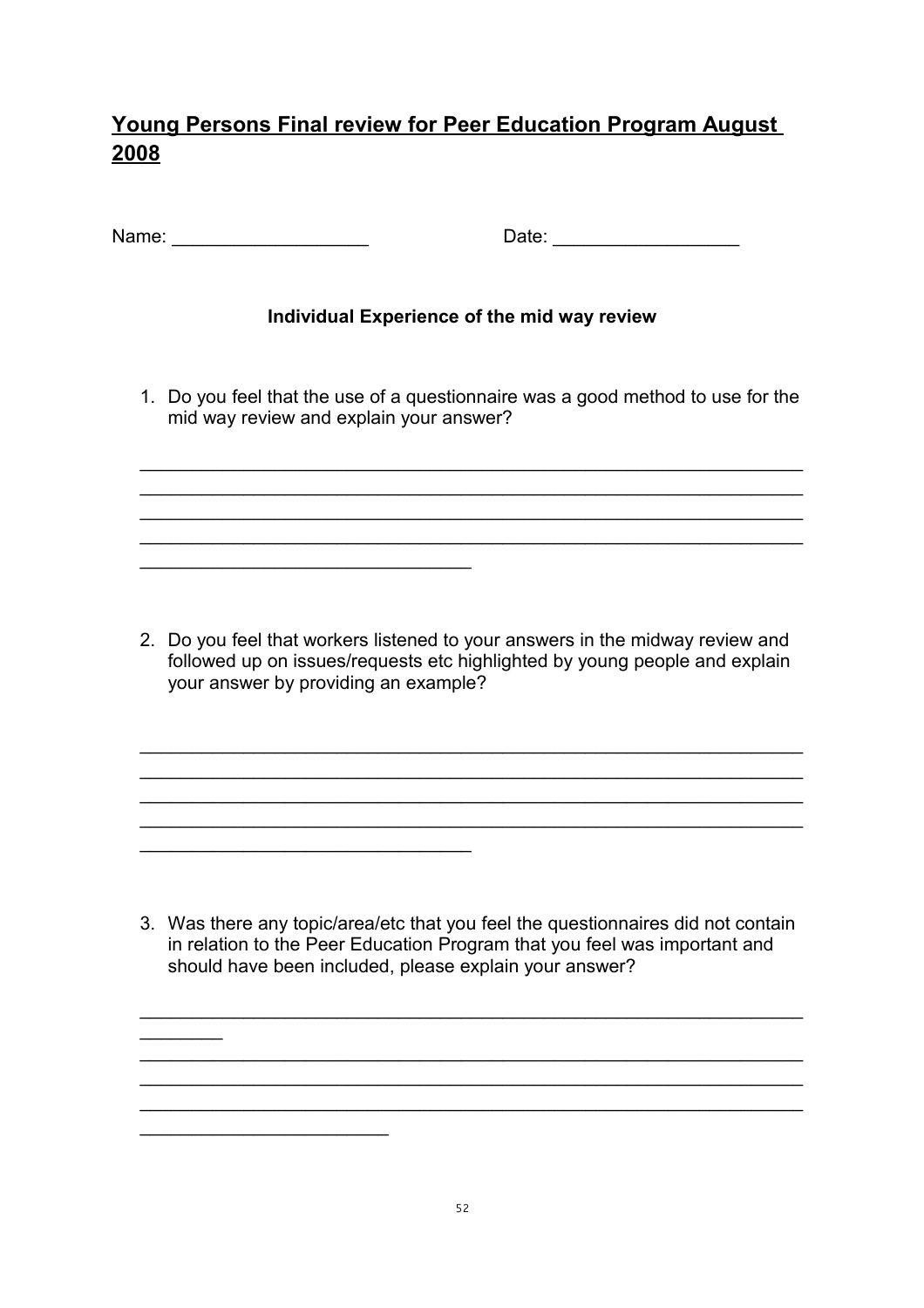## **Equality and collaboration of the group since the midway review**

4. Since the midway review do you feel you were given the opportunity to express your ideas/requests/recommendations/views and give an example of a time this occurred?

 $\mathcal{L}_\text{max} = \mathcal{L}_\text{max} = \mathcal{L}_\text{max} = \mathcal{L}_\text{max} = \mathcal{L}_\text{max} = \mathcal{L}_\text{max} = \mathcal{L}_\text{max} = \mathcal{L}_\text{max} = \mathcal{L}_\text{max} = \mathcal{L}_\text{max} = \mathcal{L}_\text{max} = \mathcal{L}_\text{max} = \mathcal{L}_\text{max} = \mathcal{L}_\text{max} = \mathcal{L}_\text{max} = \mathcal{L}_\text{max} = \mathcal{L}_\text{max} = \mathcal{L}_\text{max} = \mathcal{$  $\mathcal{L}_\text{max} = \mathcal{L}_\text{max} = \mathcal{L}_\text{max} = \mathcal{L}_\text{max} = \mathcal{L}_\text{max} = \mathcal{L}_\text{max} = \mathcal{L}_\text{max} = \mathcal{L}_\text{max} = \mathcal{L}_\text{max} = \mathcal{L}_\text{max} = \mathcal{L}_\text{max} = \mathcal{L}_\text{max} = \mathcal{L}_\text{max} = \mathcal{L}_\text{max} = \mathcal{L}_\text{max} = \mathcal{L}_\text{max} = \mathcal{L}_\text{max} = \mathcal{L}_\text{max} = \mathcal{$  $\mathcal{L}_\text{max}$  , and the contract of the contract of the contract of the contract of the contract of the contract of the contract of the contract of the contract of the contract of the contract of the contract of the contr  $\mathcal{L}_\text{max}$  , and the contract of the contract of the contract of the contract of the contract of the contract of the contract of the contract of the contract of the contract of the contract of the contract of the contr

5. Do you feel that workers listened to you and followed up on your ideas/requests/recommendations/views and give an example of a time this occurred?

 $\mathcal{L}_\text{max}$  , and the contract of the contract of the contract of the contract of the contract of the contract of the contract of the contract of the contract of the contract of the contract of the contract of the contr  $\mathcal{L}_\text{max}$  , and the contract of the contract of the contract of the contract of the contract of the contract of the contract of the contract of the contract of the contract of the contract of the contract of the contr  $\mathcal{L}_\text{max} = \mathcal{L}_\text{max} = \mathcal{L}_\text{max} = \mathcal{L}_\text{max} = \mathcal{L}_\text{max} = \mathcal{L}_\text{max} = \mathcal{L}_\text{max} = \mathcal{L}_\text{max} = \mathcal{L}_\text{max} = \mathcal{L}_\text{max} = \mathcal{L}_\text{max} = \mathcal{L}_\text{max} = \mathcal{L}_\text{max} = \mathcal{L}_\text{max} = \mathcal{L}_\text{max} = \mathcal{L}_\text{max} = \mathcal{L}_\text{max} = \mathcal{L}_\text{max} = \mathcal{$  $\mathcal{L}_\text{max} = \mathcal{L}_\text{max} = \mathcal{L}_\text{max} = \mathcal{L}_\text{max} = \mathcal{L}_\text{max} = \mathcal{L}_\text{max} = \mathcal{L}_\text{max} = \mathcal{L}_\text{max} = \mathcal{L}_\text{max} = \mathcal{L}_\text{max} = \mathcal{L}_\text{max} = \mathcal{L}_\text{max} = \mathcal{L}_\text{max} = \mathcal{L}_\text{max} = \mathcal{L}_\text{max} = \mathcal{L}_\text{max} = \mathcal{L}_\text{max} = \mathcal{L}_\text{max} = \mathcal{$ 

 $\mathcal{L}_\text{max}$  , where  $\mathcal{L}_\text{max}$  , we have the set of  $\mathcal{L}_\text{max}$ 

 $\mathcal{L}_\text{max}$  , where  $\mathcal{L}_\text{max}$  , we have the set of  $\mathcal{L}_\text{max}$ 

 $\mathcal{L}_\text{max}$  , where  $\mathcal{L}_\text{max}$  , we have the set of  $\mathcal{L}_\text{max}$ 

6. Do you feel that young people have been involved fully when making plans and decisions for the Peer Education Program and explain your answer?

 $\mathcal{L}_\text{max}$  , and the contract of the contract of the contract of the contract of the contract of the contract of the contract of the contract of the contract of the contract of the contract of the contract of the contr

 $\mathcal{L}_\text{max} = \mathcal{L}_\text{max} = \mathcal{L}_\text{max} = \mathcal{L}_\text{max} = \mathcal{L}_\text{max} = \mathcal{L}_\text{max} = \mathcal{L}_\text{max} = \mathcal{L}_\text{max} = \mathcal{L}_\text{max} = \mathcal{L}_\text{max} = \mathcal{L}_\text{max} = \mathcal{L}_\text{max} = \mathcal{L}_\text{max} = \mathcal{L}_\text{max} = \mathcal{L}_\text{max} = \mathcal{L}_\text{max} = \mathcal{L}_\text{max} = \mathcal{L}_\text{max} = \mathcal{$  $\mathcal{L}_\text{max}$  , and the contract of the contract of the contract of the contract of the contract of the contract of the contract of the contract of the contract of the contract of the contract of the contract of the contr

#### **Experience of preparing for the presentation of the learning element**

7.In your opinion did workers provide the group with adequate assistance in the sessions dedicated to the learning element such as providing handouts/setting tasks etc, please explain your answer?

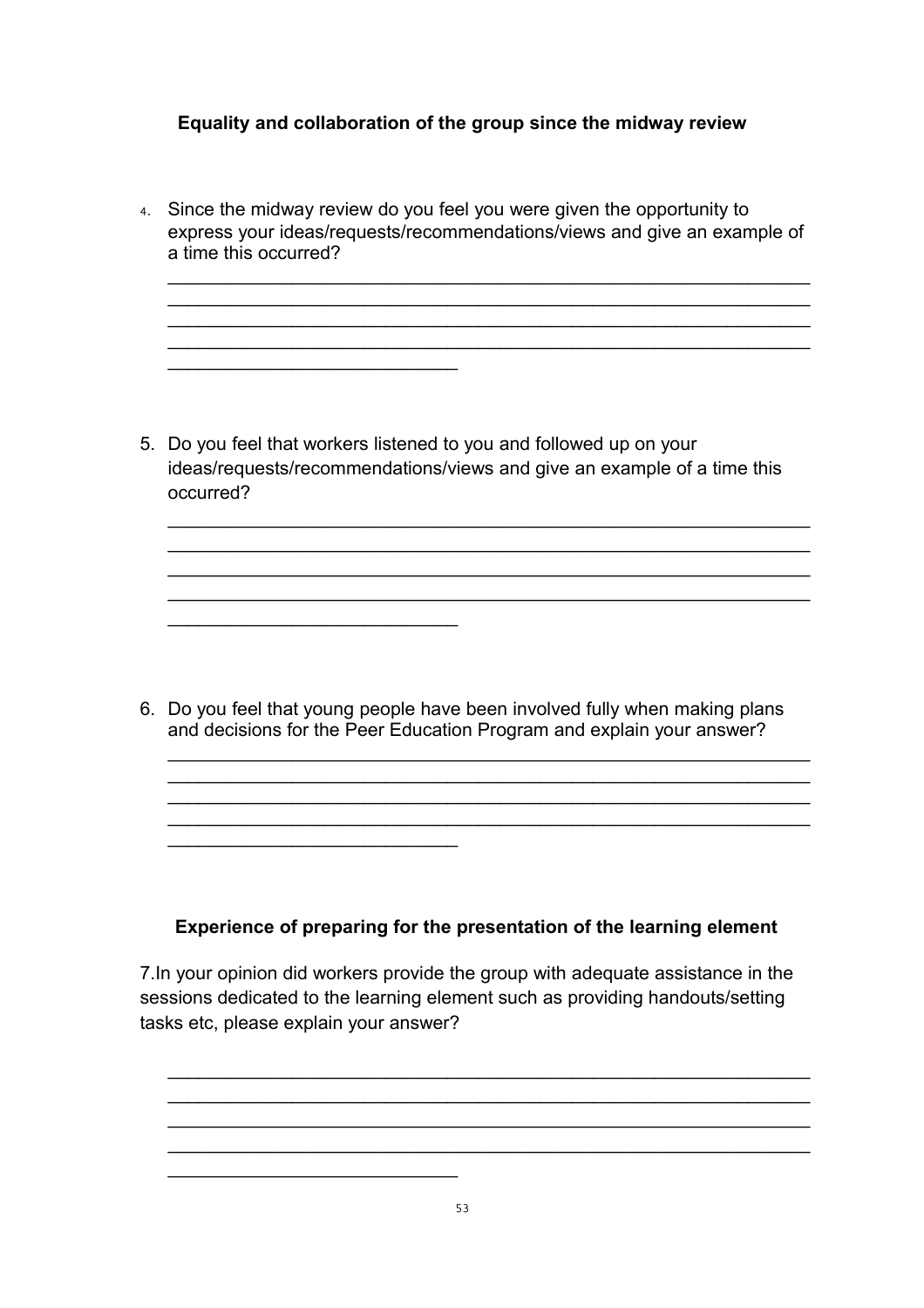8. In your opinion what delivery method used by workers did you find the most useful while preparing and researching for the learning element and explain your answer?

 $\mathcal{L}_\text{max}$  , and the contract of the contract of the contract of the contract of the contract of the contract of the contract of the contract of the contract of the contract of the contract of the contract of the contr  $\mathcal{L}_\text{max}$  , and the contract of the contract of the contract of the contract of the contract of the contract of the contract of the contract of the contract of the contract of the contract of the contract of the contr  $\mathcal{L}_\text{max} = \mathcal{L}_\text{max} = \mathcal{L}_\text{max} = \mathcal{L}_\text{max} = \mathcal{L}_\text{max} = \mathcal{L}_\text{max} = \mathcal{L}_\text{max} = \mathcal{L}_\text{max} = \mathcal{L}_\text{max} = \mathcal{L}_\text{max} = \mathcal{L}_\text{max} = \mathcal{L}_\text{max} = \mathcal{L}_\text{max} = \mathcal{L}_\text{max} = \mathcal{L}_\text{max} = \mathcal{L}_\text{max} = \mathcal{L}_\text{max} = \mathcal{L}_\text{max} = \mathcal{$  $\mathcal{L}_\text{max} = \mathcal{L}_\text{max} = \mathcal{L}_\text{max} = \mathcal{L}_\text{max} = \mathcal{L}_\text{max} = \mathcal{L}_\text{max} = \mathcal{L}_\text{max} = \mathcal{L}_\text{max} = \mathcal{L}_\text{max} = \mathcal{L}_\text{max} = \mathcal{L}_\text{max} = \mathcal{L}_\text{max} = \mathcal{L}_\text{max} = \mathcal{L}_\text{max} = \mathcal{L}_\text{max} = \mathcal{L}_\text{max} = \mathcal{L}_\text{max} = \mathcal{L}_\text{max} = \mathcal{$ 

9. Do you feel that the work was divided up fairly among the young people in the planning sessions for the learning element and explain your answer?

 $\mathcal{L}_\text{max}$  , and the contract of the contract of the contract of the contract of the contract of the contract of the contract of the contract of the contract of the contract of the contract of the contract of the contr  $\mathcal{L}_\text{max}$  , and the contract of the contract of the contract of the contract of the contract of the contract of the contract of the contract of the contract of the contract of the contract of the contract of the contr

 $\mathcal{L}_\text{max}$  , and the contract of the contract of the contract of the contract of the contract of the contract of the contract of the contract of the contract of the contract of the contract of the contract of the contr

 $\mathcal{L}_\text{max}$  , where  $\mathcal{L}_\text{max}$  and  $\mathcal{L}_\text{max}$ 

 $\mathcal{L}_\text{max}$  , where  $\mathcal{L}_\text{max}$  and  $\mathcal{L}_\text{max}$ 

 $\mathcal{L}_\text{max}$  , and the set of the set of the set of the set of the set of the set of the set of the set of the set of the set of the set of the set of the set of the set of the set of the set of the set of the set of the

 $\mathcal{L}_\text{max}$  and  $\mathcal{L}_\text{max}$  and  $\mathcal{L}_\text{max}$  and  $\mathcal{L}_\text{max}$ 

 $\mathcal{L}_\text{max}$  , where  $\mathcal{L}_\text{max}$  , we have the set of  $\mathcal{L}_\text{max}$ 

10.How did you feel about the group decision to put all the groups research/work together in the form of a book and explain your answer?

 $\mathcal{L}_\text{max} = \mathcal{L}_\text{max} = \mathcal{L}_\text{max} = \mathcal{L}_\text{max} = \mathcal{L}_\text{max} = \mathcal{L}_\text{max} = \mathcal{L}_\text{max} = \mathcal{L}_\text{max} = \mathcal{L}_\text{max} = \mathcal{L}_\text{max} = \mathcal{L}_\text{max} = \mathcal{L}_\text{max} = \mathcal{L}_\text{max} = \mathcal{L}_\text{max} = \mathcal{L}_\text{max} = \mathcal{L}_\text{max} = \mathcal{L}_\text{max} = \mathcal{L}_\text{max} = \mathcal{$  $\mathcal{L}_\text{max}$  , and the contract of the contract of the contract of the contract of the contract of the contract of

 $\mathcal{L}_\text{max} = \mathcal{L}_\text{max} = \mathcal{L}_\text{max} = \mathcal{L}_\text{max} = \mathcal{L}_\text{max} = \mathcal{L}_\text{max} = \mathcal{L}_\text{max} = \mathcal{L}_\text{max} = \mathcal{L}_\text{max} = \mathcal{L}_\text{max} = \mathcal{L}_\text{max} = \mathcal{L}_\text{max} = \mathcal{L}_\text{max} = \mathcal{L}_\text{max} = \mathcal{L}_\text{max} = \mathcal{L}_\text{max} = \mathcal{L}_\text{max} = \mathcal{L}_\text{max} = \mathcal{$ 

11.Do you feel that the young people were given enough time to practice for their presentation prior to the presentation day and explain your answer?

 $\mathcal{L}_\text{max} = \mathcal{L}_\text{max} = \mathcal{L}_\text{max} = \mathcal{L}_\text{max} = \mathcal{L}_\text{max} = \mathcal{L}_\text{max} = \mathcal{L}_\text{max} = \mathcal{L}_\text{max} = \mathcal{L}_\text{max} = \mathcal{L}_\text{max} = \mathcal{L}_\text{max} = \mathcal{L}_\text{max} = \mathcal{L}_\text{max} = \mathcal{L}_\text{max} = \mathcal{L}_\text{max} = \mathcal{L}_\text{max} = \mathcal{L}_\text{max} = \mathcal{L}_\text{max} = \mathcal{$  $\mathcal{L}_\text{max} = \mathcal{L}_\text{max} = \mathcal{L}_\text{max} = \mathcal{L}_\text{max} = \mathcal{L}_\text{max} = \mathcal{L}_\text{max} = \mathcal{L}_\text{max} = \mathcal{L}_\text{max} = \mathcal{L}_\text{max} = \mathcal{L}_\text{max} = \mathcal{L}_\text{max} = \mathcal{L}_\text{max} = \mathcal{L}_\text{max} = \mathcal{L}_\text{max} = \mathcal{L}_\text{max} = \mathcal{L}_\text{max} = \mathcal{L}_\text{max} = \mathcal{L}_\text{max} = \mathcal{$  $\mathcal{L}_\text{max}$  , and the contract of the contract of the contract of the contract of the contract of the contract of

12.In your opinion do you feel that the young people were clear of their role in the presentation prior to the presentation day and explain your answer?

 $\mathcal{L}_\text{max}$  , and the contract of the contract of the contract of the contract of the contract of the contract of  $\mathcal{L}_\text{max} = \mathcal{L}_\text{max} = \mathcal{L}_\text{max} = \mathcal{L}_\text{max} = \mathcal{L}_\text{max} = \mathcal{L}_\text{max} = \mathcal{L}_\text{max} = \mathcal{L}_\text{max} = \mathcal{L}_\text{max} = \mathcal{L}_\text{max} = \mathcal{L}_\text{max} = \mathcal{L}_\text{max} = \mathcal{L}_\text{max} = \mathcal{L}_\text{max} = \mathcal{L}_\text{max} = \mathcal{L}_\text{max} = \mathcal{L}_\text{max} = \mathcal{L}_\text{max} = \mathcal{$  $\mathcal{L}_\text{max} = \mathcal{L}_\text{max} = \mathcal{L}_\text{max} = \mathcal{L}_\text{max} = \mathcal{L}_\text{max} = \mathcal{L}_\text{max} = \mathcal{L}_\text{max} = \mathcal{L}_\text{max} = \mathcal{L}_\text{max} = \mathcal{L}_\text{max} = \mathcal{L}_\text{max} = \mathcal{L}_\text{max} = \mathcal{L}_\text{max} = \mathcal{L}_\text{max} = \mathcal{L}_\text{max} = \mathcal{L}_\text{max} = \mathcal{L}_\text{max} = \mathcal{L}_\text{max} = \mathcal{$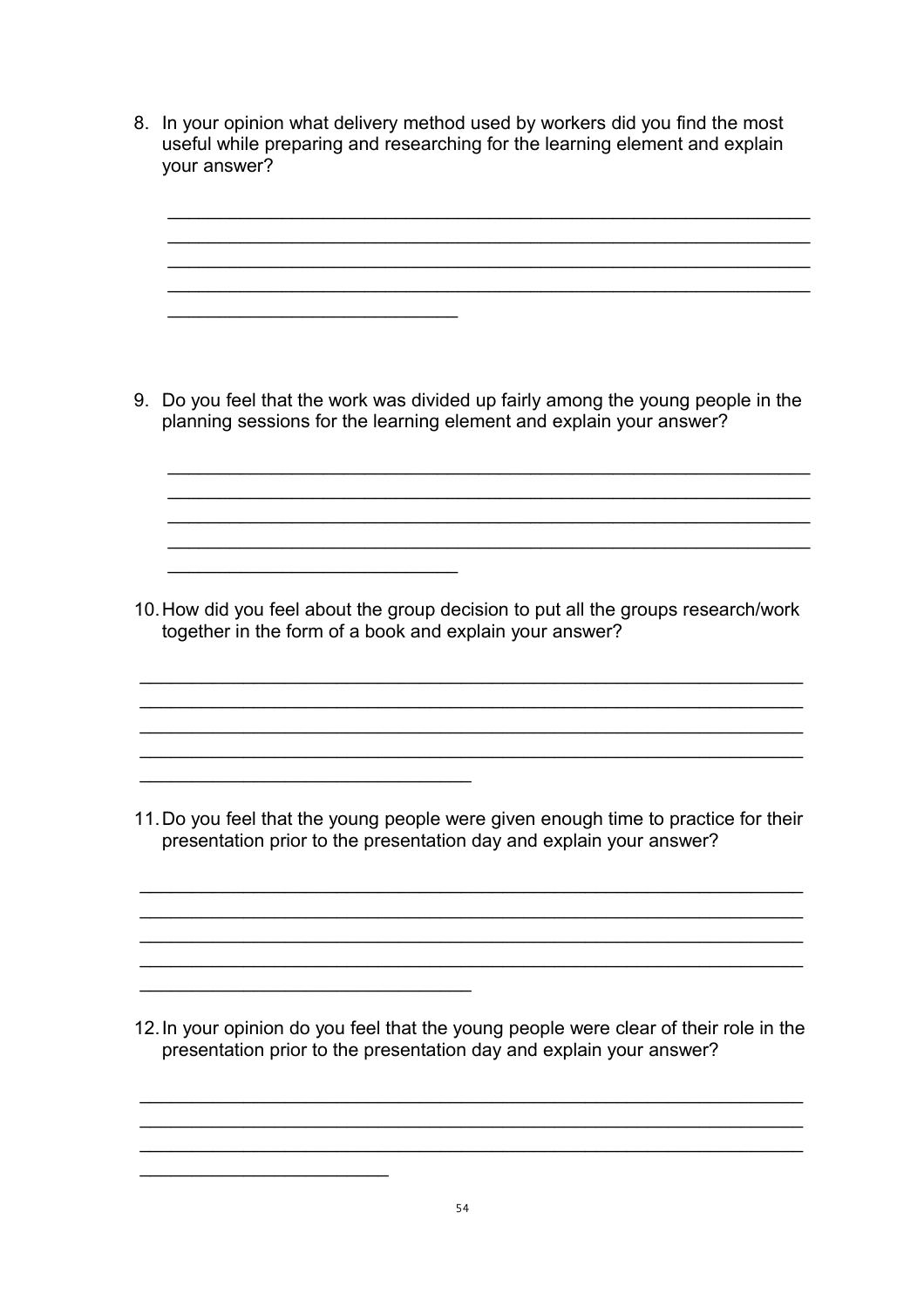#### **Learning experience of the program and presentations**

13.How would you describe your experience of participating in the two presentation days?  $\mathcal{L}_\text{max} = \mathcal{L}_\text{max} = \mathcal{L}_\text{max} = \mathcal{L}_\text{max} = \mathcal{L}_\text{max} = \mathcal{L}_\text{max} = \mathcal{L}_\text{max} = \mathcal{L}_\text{max} = \mathcal{L}_\text{max} = \mathcal{L}_\text{max} = \mathcal{L}_\text{max} = \mathcal{L}_\text{max} = \mathcal{L}_\text{max} = \mathcal{L}_\text{max} = \mathcal{L}_\text{max} = \mathcal{L}_\text{max} = \mathcal{L}_\text{max} = \mathcal{L}_\text{max} = \mathcal{$  $\mathcal{L}_\text{max}$  , and the contract of the contract of the contract of the contract of the contract of the contract of  $\mathcal{L}_\text{max}$  , and the contract of the contract of the contract of the contract of the contract of the contract of  $\mathcal{L}_\text{max} = \mathcal{L}_\text{max} = \mathcal{L}_\text{max} = \mathcal{L}_\text{max} = \mathcal{L}_\text{max} = \mathcal{L}_\text{max} = \mathcal{L}_\text{max} = \mathcal{L}_\text{max} = \mathcal{L}_\text{max} = \mathcal{L}_\text{max} = \mathcal{L}_\text{max} = \mathcal{L}_\text{max} = \mathcal{L}_\text{max} = \mathcal{L}_\text{max} = \mathcal{L}_\text{max} = \mathcal{L}_\text{max} = \mathcal{L}_\text{max} = \mathcal{L}_\text{max} = \mathcal{$  $\mathcal{L}_\text{max}$  , and the contract of the contract of the contract of the contract of the contract of the contract of the contract of the contract of the contract of the contract of the contract of the contract of the contr  $\mathcal{L}_\text{max}$  , and the contract of the contract of the contract of the contract of the contract of the contract of the contract of the contract of the contract of the contract of the contract of the contract of the contr  $\mathcal{L}_\text{max} = \mathcal{L}_\text{max} = \mathcal{L}_\text{max} = \mathcal{L}_\text{max} = \mathcal{L}_\text{max} = \mathcal{L}_\text{max} = \mathcal{L}_\text{max} = \mathcal{L}_\text{max} = \mathcal{L}_\text{max} = \mathcal{L}_\text{max} = \mathcal{L}_\text{max} = \mathcal{L}_\text{max} = \mathcal{L}_\text{max} = \mathcal{L}_\text{max} = \mathcal{L}_\text{max} = \mathcal{L}_\text{max} = \mathcal{L}_\text{max} = \mathcal{L}_\text{max} = \mathcal{$ 14.Are there any skills that you feel you have gained by participating in the program that you did not have prior to completing the program and if yes please provide an example?  $\mathcal{L}_\text{max}$  , and the contract of the contract of the contract of the contract of the contract of the contract of the contract of the contract of the contract of the contract of the contract of the contract of the contr  $\mathcal{L}_\text{max}$  , and the contract of the contract of the contract of the contract of the contract of the contract of the contract of the contract of the contract of the contract of the contract of the contract of the contr  $\mathcal{L}_\text{max} = \mathcal{L}_\text{max} = \mathcal{L}_\text{max} = \mathcal{L}_\text{max} = \mathcal{L}_\text{max} = \mathcal{L}_\text{max} = \mathcal{L}_\text{max} = \mathcal{L}_\text{max} = \mathcal{L}_\text{max} = \mathcal{L}_\text{max} = \mathcal{L}_\text{max} = \mathcal{L}_\text{max} = \mathcal{L}_\text{max} = \mathcal{L}_\text{max} = \mathcal{L}_\text{max} = \mathcal{L}_\text{max} = \mathcal{L}_\text{max} = \mathcal{L}_\text{max} = \mathcal{$  $\mathcal{L}_\text{max} = \mathcal{L}_\text{max} = \mathcal{L}_\text{max} = \mathcal{L}_\text{max} = \mathcal{L}_\text{max} = \mathcal{L}_\text{max} = \mathcal{L}_\text{max} = \mathcal{L}_\text{max} = \mathcal{L}_\text{max} = \mathcal{L}_\text{max} = \mathcal{L}_\text{max} = \mathcal{L}_\text{max} = \mathcal{L}_\text{max} = \mathcal{L}_\text{max} = \mathcal{L}_\text{max} = \mathcal{L}_\text{max} = \mathcal{L}_\text{max} = \mathcal{L}_\text{max} = \mathcal{$ 15.Is there any Knowledge that you feel you have learned by participating in the program that you did not have prior to completing the program and if yes please provide an example?  $\mathcal{L}_\text{max}$  and  $\mathcal{L}_\text{max}$  and  $\mathcal{L}_\text{max}$  and  $\mathcal{L}_\text{max}$  and  $\mathcal{L}_\text{max}$  and  $\mathcal{L}_\text{max}$ 

## **Individual experience of the peer education program**

 $\mathcal{L}_\text{max} = \mathcal{L}_\text{max} = \mathcal{L}_\text{max} = \mathcal{L}_\text{max} = \mathcal{L}_\text{max} = \mathcal{L}_\text{max} = \mathcal{L}_\text{max} = \mathcal{L}_\text{max} = \mathcal{L}_\text{max} = \mathcal{L}_\text{max} = \mathcal{L}_\text{max} = \mathcal{L}_\text{max} = \mathcal{L}_\text{max} = \mathcal{L}_\text{max} = \mathcal{L}_\text{max} = \mathcal{L}_\text{max} = \mathcal{L}_\text{max} = \mathcal{L}_\text{max} = \mathcal{$  $\mathcal{L}_\text{max} = \mathcal{L}_\text{max} = \mathcal{L}_\text{max} = \mathcal{L}_\text{max} = \mathcal{L}_\text{max} = \mathcal{L}_\text{max} = \mathcal{L}_\text{max} = \mathcal{L}_\text{max} = \mathcal{L}_\text{max} = \mathcal{L}_\text{max} = \mathcal{L}_\text{max} = \mathcal{L}_\text{max} = \mathcal{L}_\text{max} = \mathcal{L}_\text{max} = \mathcal{L}_\text{max} = \mathcal{L}_\text{max} = \mathcal{L}_\text{max} = \mathcal{L}_\text{max} = \mathcal{$ 

 $\mathcal{L}_\text{max}$  and  $\mathcal{L}_\text{max}$  and  $\mathcal{L}_\text{max}$  and  $\mathcal{L}_\text{max}$  and  $\mathcal{L}_\text{max}$  and  $\mathcal{L}_\text{max}$ 

16.Please outline your overall experience of the peer education program?

 $\mathcal{L}_\text{max}$  and  $\mathcal{L}_\text{max}$  and  $\mathcal{L}_\text{max}$  and  $\mathcal{L}_\text{max}$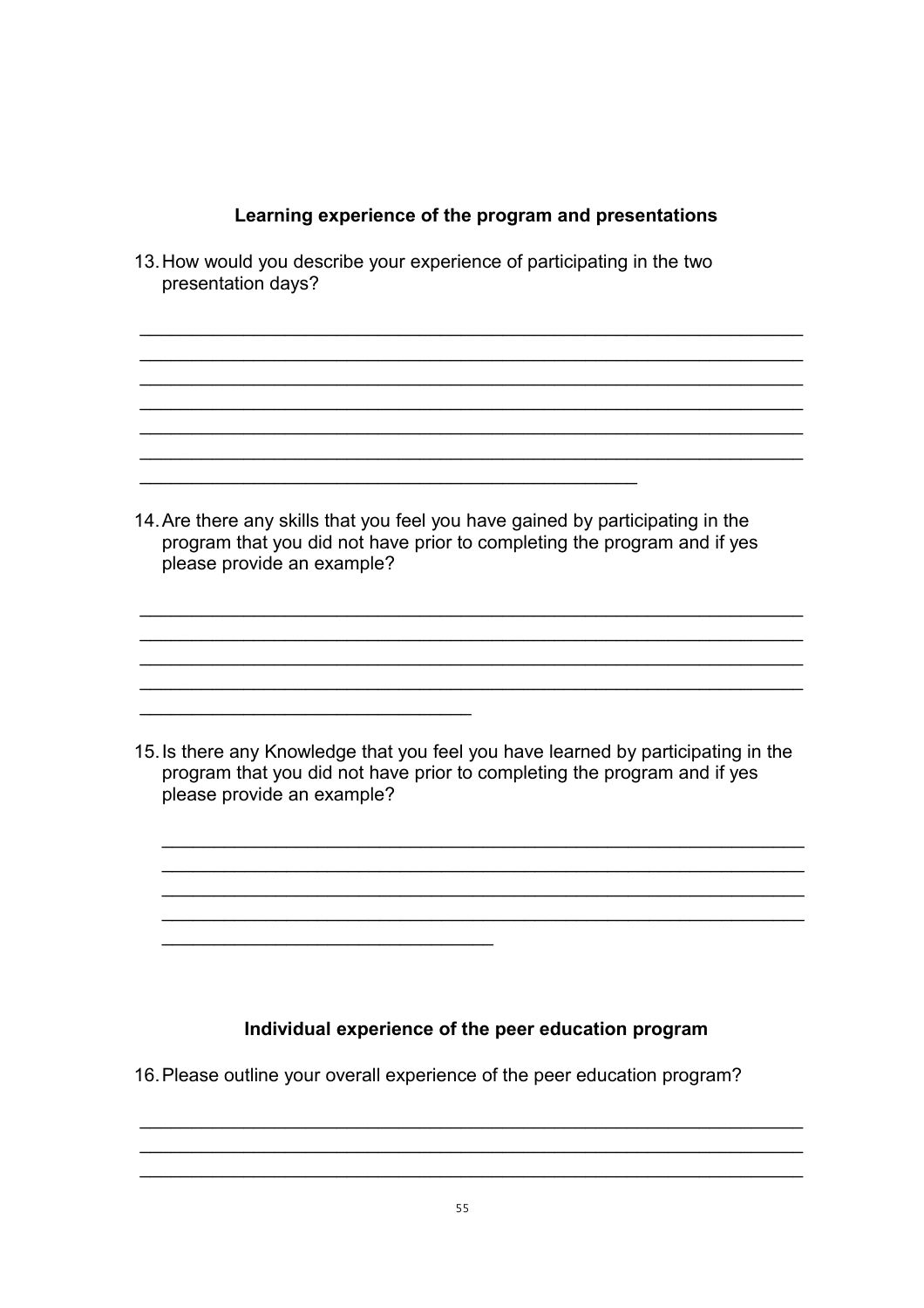17. Do you think there is anything that could be done to change the program in any way and explain your answer?

18. Is there anything you will take from your experience in the peer program that you feel you will use in future aspects of life and explain your answer?

Other comments

□Thank you for your time and effort in completing this review□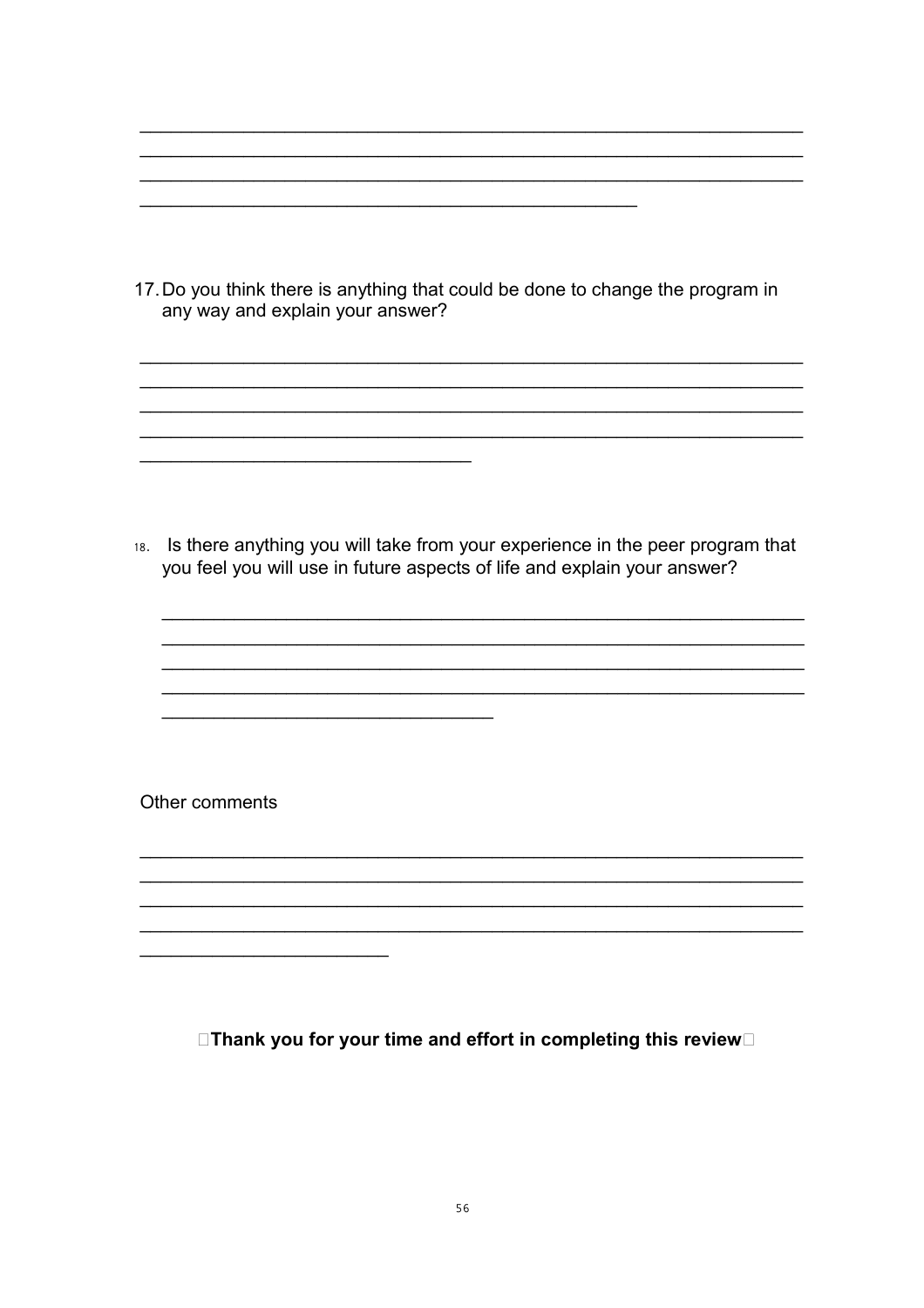## **Appendices D**

#### **Parents review for Peer Education Program August 2008**

Name: \_\_\_\_\_\_\_\_\_\_\_\_\_\_\_\_\_\_\_\_\_\_\_ Date: \_\_\_\_\_\_\_\_\_\_\_\_\_\_\_\_\_\_\_\_\_\_

\_\_\_\_\_\_\_\_\_\_\_\_\_\_\_\_\_\_\_\_\_\_\_\_\_\_\_

\_\_\_\_\_\_\_\_\_\_\_\_\_\_\_\_\_\_\_\_\_\_\_\_\_\_\_

#### **Communication prior to the commencement of the peer education program**

1. Please outline your experience of your initial form of communication with workers re phone call made by workers explaining the project.

\_\_\_\_\_\_\_\_\_\_\_\_\_\_\_\_\_\_\_\_\_\_\_\_\_\_\_\_\_\_\_\_\_\_\_\_\_\_\_\_\_\_\_\_\_\_\_\_\_\_\_\_\_\_\_\_\_\_\_\_\_\_\_\_\_\_\_\_\_\_\_\_\_ \_\_\_\_\_\_\_\_\_\_\_\_\_\_\_\_\_\_\_\_\_\_\_\_\_\_\_\_\_\_\_\_\_\_\_\_\_\_\_\_\_\_\_\_\_\_\_\_\_\_\_\_\_\_\_\_\_\_\_\_\_\_\_\_\_\_\_\_\_\_\_\_\_ \_\_\_\_\_\_\_\_\_\_\_\_\_\_\_\_\_\_\_\_\_\_\_\_\_\_\_\_\_\_\_\_\_\_\_\_\_\_\_\_\_\_\_\_\_\_\_\_\_\_\_\_\_\_\_\_\_\_\_\_\_\_\_\_\_\_\_\_\_\_\_\_\_ \_\_\_\_\_\_\_\_\_\_\_\_\_\_\_\_\_\_\_\_\_\_\_\_\_\_\_\_\_\_\_\_\_\_\_\_\_\_\_\_\_\_\_\_\_\_\_\_\_\_\_\_\_\_\_\_\_\_\_\_\_\_\_\_\_\_\_\_\_\_\_\_\_

2. How would you describe your experience of the house visit conducted by workers prior to the commencement of the program?

\_\_\_\_\_\_\_\_\_\_\_\_\_\_\_\_\_\_\_\_\_\_\_\_\_\_\_\_\_\_\_\_\_\_\_\_\_\_\_\_\_\_\_\_\_\_\_\_\_\_\_\_\_\_\_\_\_\_\_\_\_\_\_\_\_\_\_\_\_\_\_\_\_ \_\_\_\_\_\_\_\_\_\_\_\_\_\_\_\_\_\_\_\_\_\_\_\_\_\_\_\_\_\_\_\_\_\_\_\_\_\_\_\_\_\_\_\_\_\_\_\_\_\_\_\_\_\_\_\_\_\_\_\_\_\_\_\_\_\_\_\_\_\_\_\_\_ \_\_\_\_\_\_\_\_\_\_\_\_\_\_\_\_\_\_\_\_\_\_\_\_\_\_\_\_\_\_\_\_\_\_\_\_\_\_\_\_\_\_\_\_\_\_\_\_\_\_\_\_\_\_\_\_\_\_\_\_\_\_\_\_\_\_\_\_\_\_\_\_\_

3. Do you feel that you were fully informed by workers as to the various aspects of the peer education program prior to the commencement of the program and explain your answer?

\_\_\_\_\_\_\_\_\_\_\_\_\_\_\_\_\_\_\_\_\_\_\_\_\_\_\_\_\_\_\_\_\_\_\_\_\_\_\_\_\_\_\_\_\_\_\_\_\_\_\_\_\_\_\_\_\_\_\_\_\_\_\_\_\_\_\_\_\_\_\_\_\_ \_\_\_\_\_\_\_\_\_\_\_\_\_\_\_\_\_\_\_\_\_\_\_\_\_\_\_\_\_\_\_\_\_\_\_\_\_\_\_\_\_\_\_\_\_\_\_\_\_\_\_\_\_\_\_\_\_\_\_\_\_\_\_\_\_\_\_\_\_\_\_\_\_ \_\_\_\_\_\_\_\_\_\_\_\_\_\_\_\_\_\_\_\_\_\_\_\_\_\_\_\_\_\_\_\_\_\_\_\_\_\_\_\_\_\_\_\_\_\_\_\_\_\_\_\_\_\_\_\_\_\_\_\_\_\_\_\_\_\_\_\_\_\_\_\_\_

4. How would you describe your experience of attending the induction day which took place prior to the program commencement?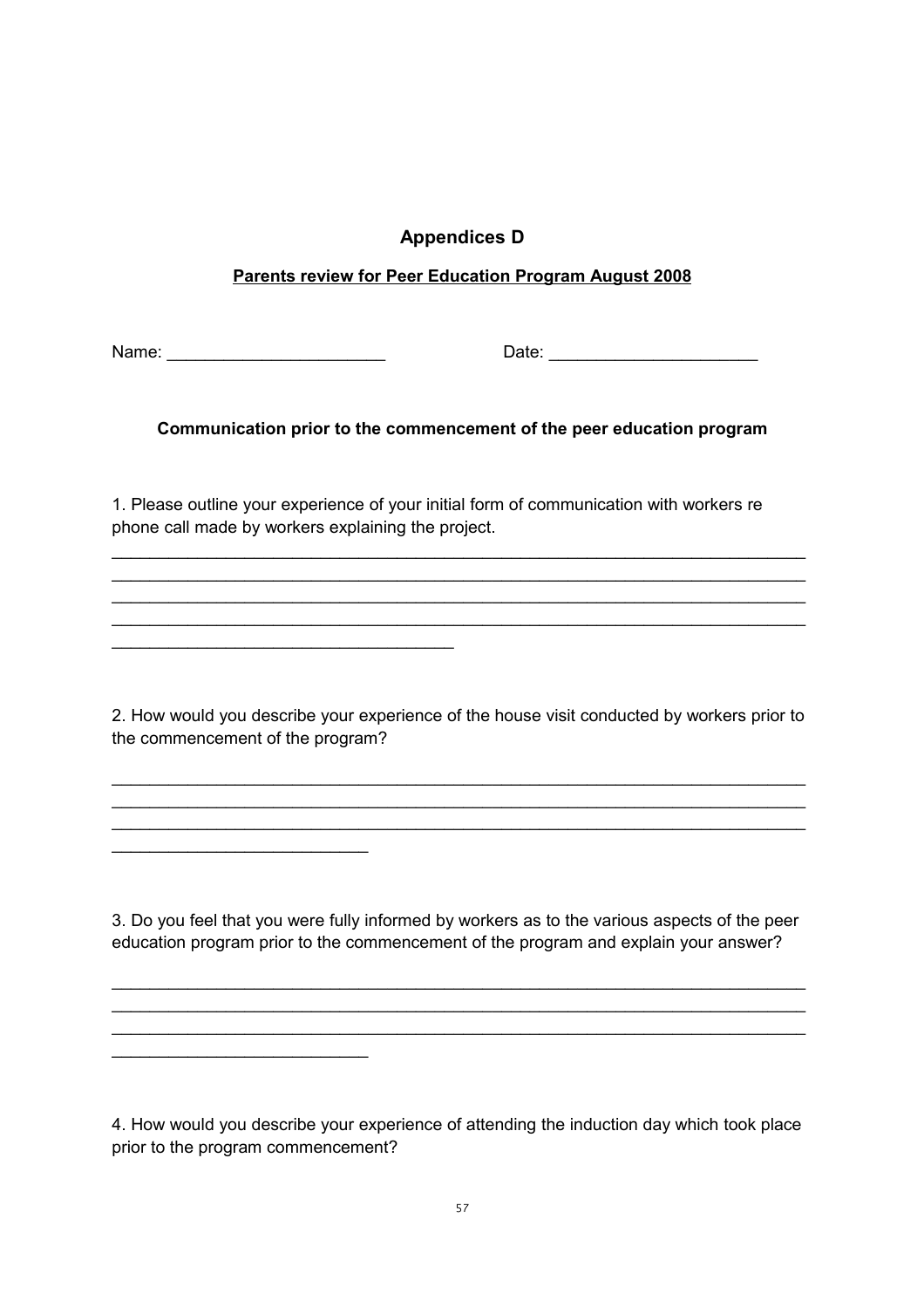5. In your opinion is there anything that workers could do differently in the future to improve the communication process between parent/guardians and workers prior to program commencement?

#### Communication throughout the peer education program

6. Do you feel that workers communicated to you in adequate time information on various aspects of the program such as day trips organised/time change etc and explain your answer?

7. How would you describe your experience of communication with the workers on the peer education program?

Individual evaluation of the program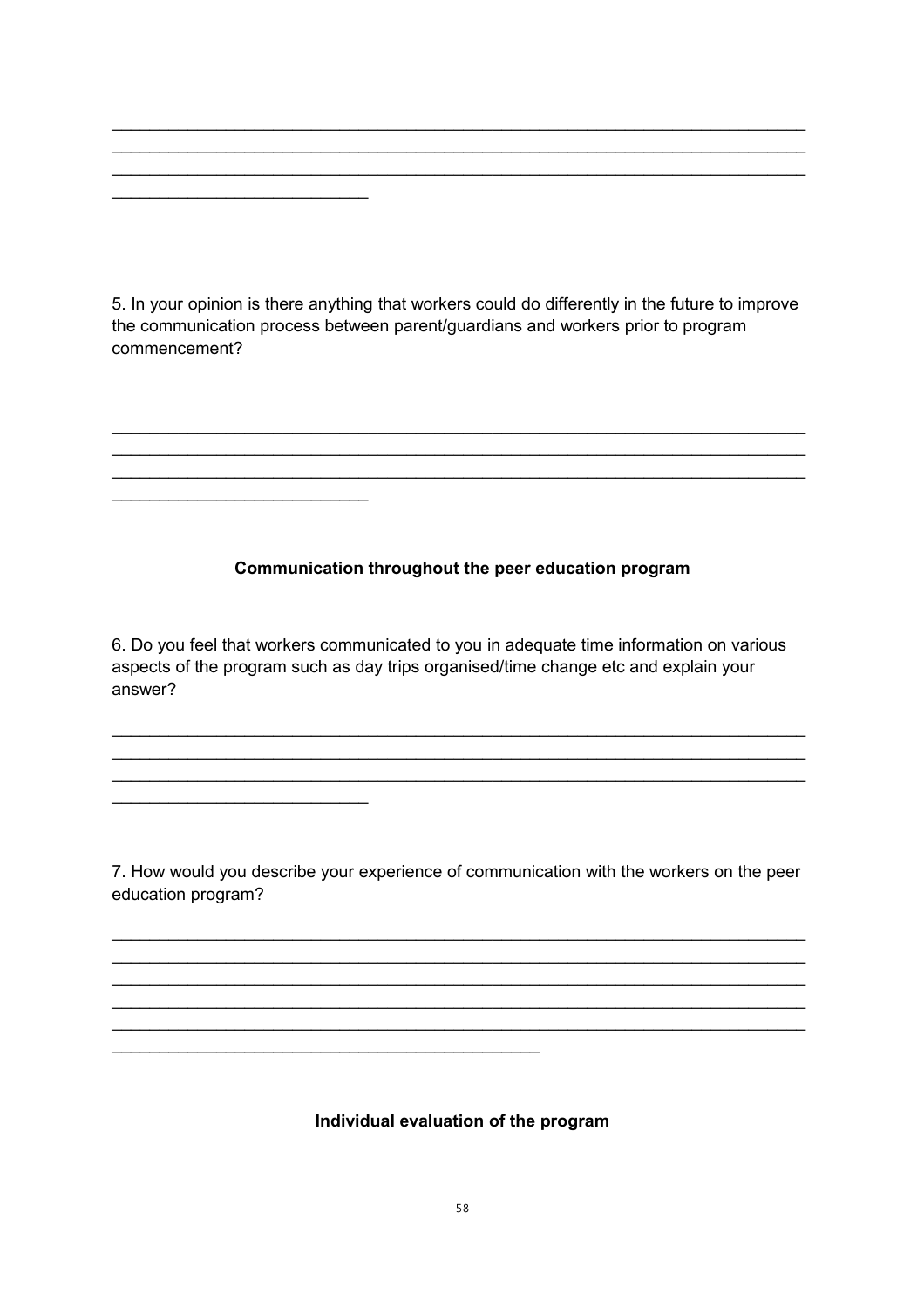10. Please outline any discussions/comments (if any) that your young person has made to you with regards their experience in the peer program.

11. In your opinion what are the outcomes of your young person's experience in the peer education program and explain your answer?

12. In your opinion is there anything that workers could do to improve the program for young people and please explain your answer?

13. Prior to the peer education program did your young person avail of any other service that were specific to this age group, if yes please outline?

14. Is there any suggestions/recommendations you would like to make for the future for young people and please explain your answer?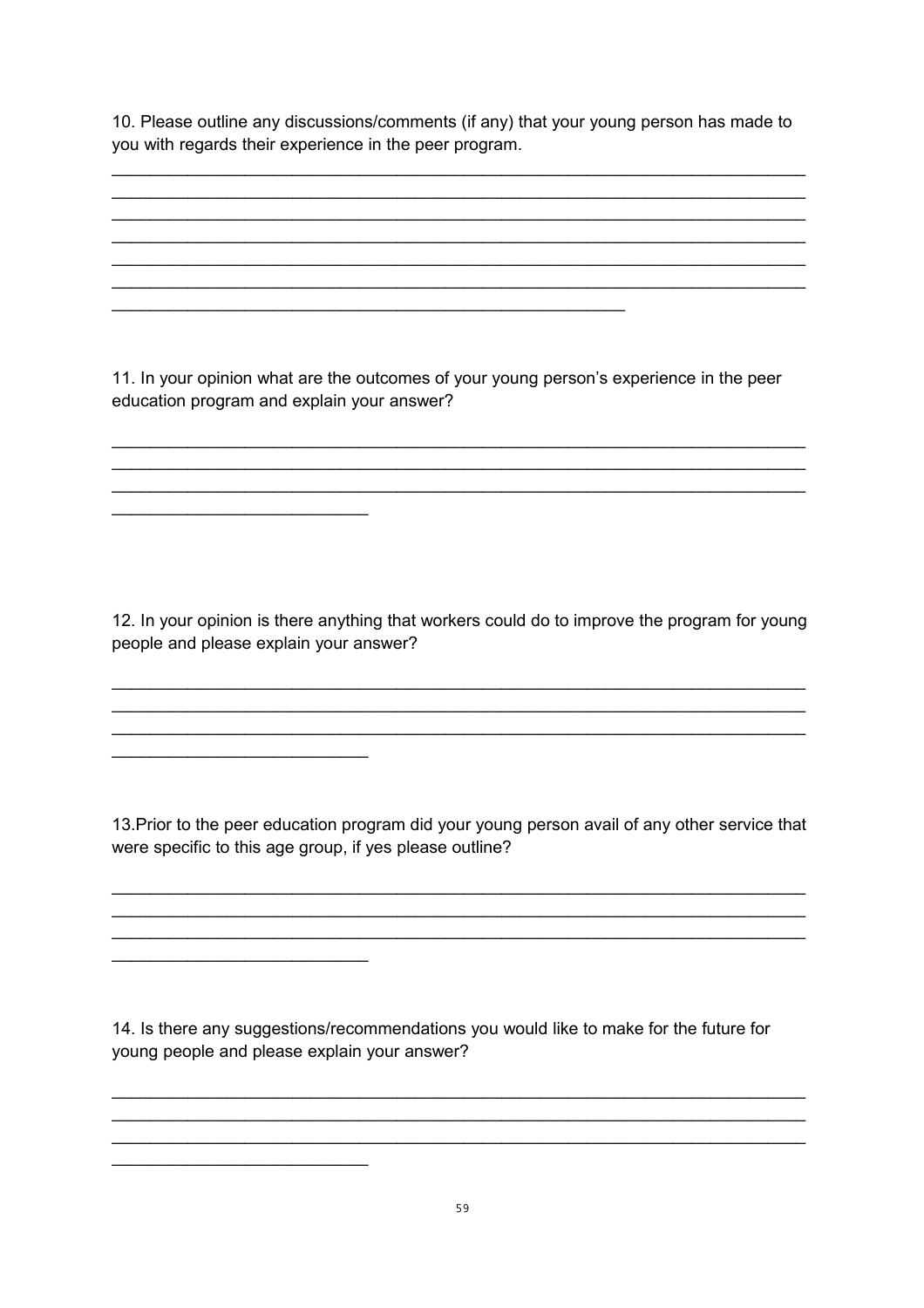15. In your own opinion how would you describe your young person's overall experience in the peer education program?

Other Comments:

<u> 1989 - Johann Barbara, martxa alemaniar a</u>

□Thank you for your time and your effort in completing this review□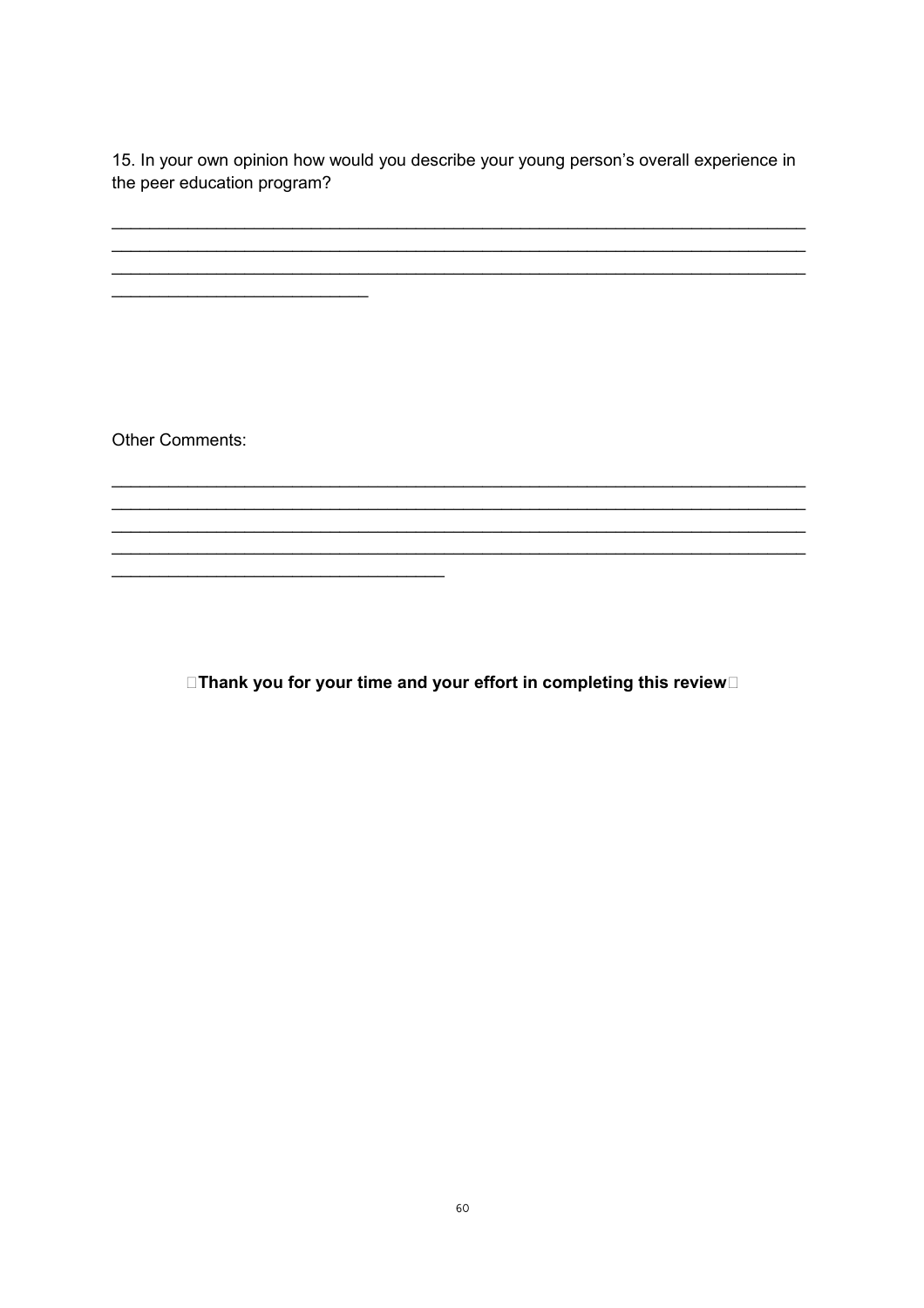## **Appendices E**

## **Midway review for Peer Education Program July 2008**

**Name: \_\_\_\_\_\_\_\_\_\_\_\_\_\_\_\_\_\_ Date:\_\_\_\_\_\_\_\_\_\_\_\_\_\_\_\_\_\_\_\_**

 $\mathcal{L}_\text{max}$  , we have the set of the set of the set of the set of the set of the set of the set of the set of the set of the set of the set of the set of the set of the set of the set of the set of the set of the set of

 $\mathcal{L}_\text{max}$  , we have the set of the set of the set of the set of the set of the set of the set of the set of the set of the set of the set of the set of the set of the set of the set of the set of the set of the set of

#### **Communication prior to the commencement of the Peer Ed Program**

1. Do you feel that you were fully informed by workers as to the various aspects of the Peer Education program prior to the commencement of the program and explain your answer?

 $\mathcal{L}_\text{max} = \mathcal{L}_\text{max} = \mathcal{L}_\text{max} = \mathcal{L}_\text{max} = \mathcal{L}_\text{max} = \mathcal{L}_\text{max} = \mathcal{L}_\text{max} = \mathcal{L}_\text{max} = \mathcal{L}_\text{max} = \mathcal{L}_\text{max} = \mathcal{L}_\text{max} = \mathcal{L}_\text{max} = \mathcal{L}_\text{max} = \mathcal{L}_\text{max} = \mathcal{L}_\text{max} = \mathcal{L}_\text{max} = \mathcal{L}_\text{max} = \mathcal{L}_\text{max} = \mathcal{$  $\mathcal{L}_\text{max}$  , and the contract of the contract of the contract of the contract of the contract of the contract of the contract of the contract of the contract of the contract of the contract of the contract of the contr  $\mathcal{L}_\text{max}$  , and the contract of the contract of the contract of the contract of the contract of the contract of the contract of the contract of the contract of the contract of the contract of the contract of the contr

2. Do you feel the Peer Education Program has met your expectations so far and explain your answer?

 $\mathcal{L}_\text{max}$  , and the contract of the contract of the contract of the contract of the contract of the contract of the contract of the contract of the contract of the contract of the contract of the contract of the contr  $\mathcal{L}_\text{max}$  , and the contract of the contract of the contract of the contract of the contract of the contract of the contract of the contract of the contract of the contract of the contract of the contract of the contr  $\mathcal{L}_\text{max} = \mathcal{L}_\text{max} = \mathcal{L}_\text{max} = \mathcal{L}_\text{max} = \mathcal{L}_\text{max} = \mathcal{L}_\text{max} = \mathcal{L}_\text{max} = \mathcal{L}_\text{max} = \mathcal{L}_\text{max} = \mathcal{L}_\text{max} = \mathcal{L}_\text{max} = \mathcal{L}_\text{max} = \mathcal{L}_\text{max} = \mathcal{L}_\text{max} = \mathcal{L}_\text{max} = \mathcal{L}_\text{max} = \mathcal{L}_\text{max} = \mathcal{L}_\text{max} = \mathcal{$ 

 $\mathcal{L}_\text{max}$  , and the contract of the contract of the contract of the contract of the contract of the contract of the contract of the contract of the contract of the contract of the contract of the contract of the contr  $\mathcal{L}_\text{max} = \mathcal{L}_\text{max} = \mathcal{L}_\text{max} = \mathcal{L}_\text{max} = \mathcal{L}_\text{max} = \mathcal{L}_\text{max} = \mathcal{L}_\text{max} = \mathcal{L}_\text{max} = \mathcal{L}_\text{max} = \mathcal{L}_\text{max} = \mathcal{L}_\text{max} = \mathcal{L}_\text{max} = \mathcal{L}_\text{max} = \mathcal{L}_\text{max} = \mathcal{L}_\text{max} = \mathcal{L}_\text{max} = \mathcal{L}_\text{max} = \mathcal{L}_\text{max} = \mathcal{$ 

3. Were there any aspects/details of the Peer Education that you were not expecting and explain your answer?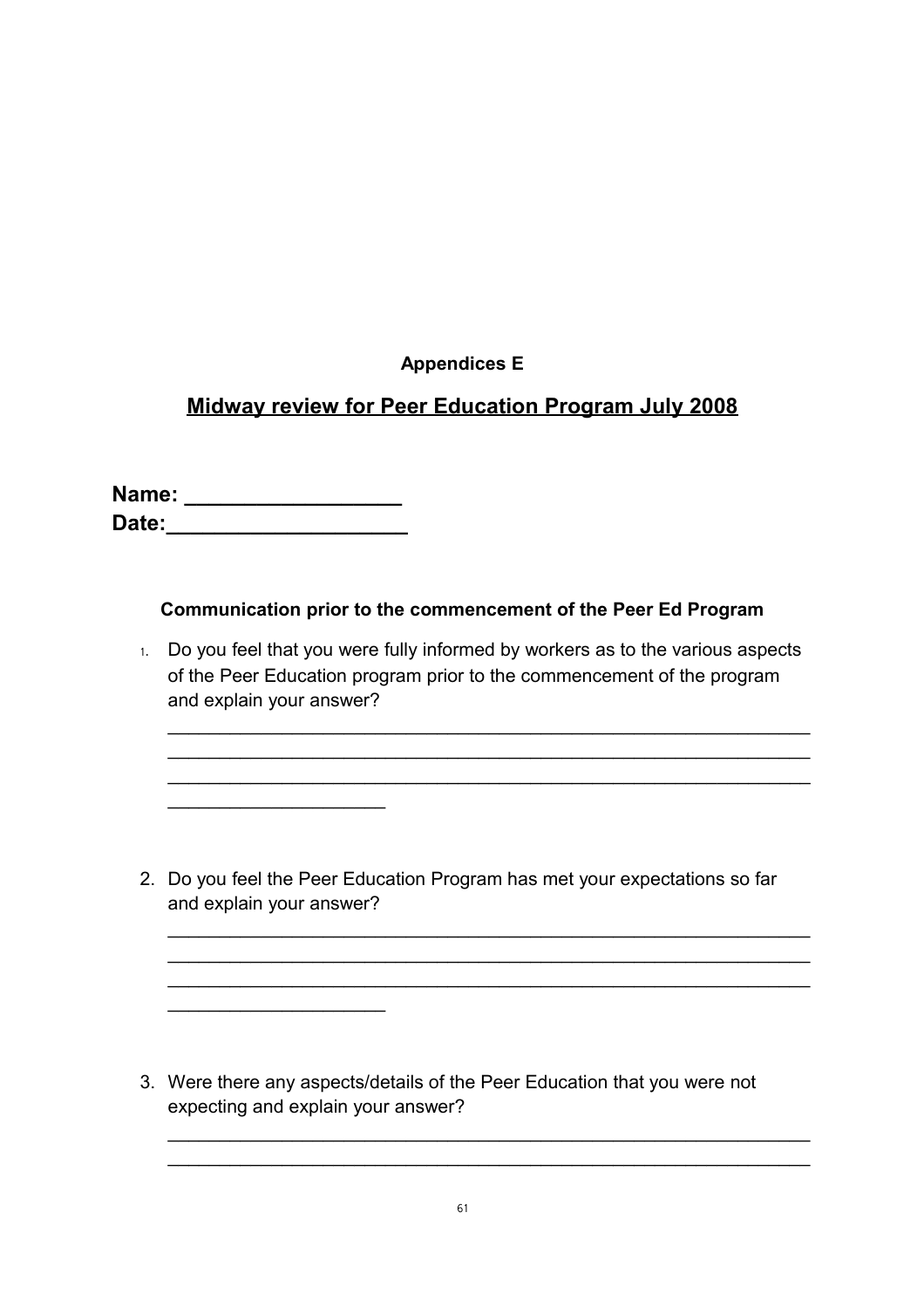## **Equality and collaboration of the group**

 $\mathcal{L}_\text{max}$  , and the contract of the contract of the contract of the contract of the contract of the contract of the contract of the contract of the contract of the contract of the contract of the contract of the contr

 $\mathcal{L}=\{1,2,3,4,5\}$ 

 $\mathcal{L}_\text{max}$  , we have the set of the set of the set of the set of the set of the set of the set of the set of the set of the set of the set of the set of the set of the set of the set of the set of the set of the set of

 $\overline{\phantom{a}}$  , where  $\overline{\phantom{a}}$ 

 $\mathcal{L}_\text{max}$  , we have the set of the set of the set of the set of the set of the set of the set of the set of the set of the set of the set of the set of the set of the set of the set of the set of the set of the set of

 $\mathcal{L}_\text{max}$  , we have the set of the set of the set of the set of the set of the set of the set of the set of the set of the set of the set of the set of the set of the set of the set of the set of the set of the set of

4. From the commencement of the program do you feel were given the opportunity to express your ideas/requests/recommendations/views and give an example of a time this occurred?

 $\mathcal{L}_\text{max}$  , and the contract of the contract of the contract of the contract of the contract of the contract of the contract of the contract of the contract of the contract of the contract of the contract of the contr  $\mathcal{L}_\text{max}$  , and the contract of the contract of the contract of the contract of the contract of the contract of the contract of the contract of the contract of the contract of the contract of the contract of the contr  $\mathcal{L}_\text{max} = \mathcal{L}_\text{max} = \mathcal{L}_\text{max} = \mathcal{L}_\text{max} = \mathcal{L}_\text{max} = \mathcal{L}_\text{max} = \mathcal{L}_\text{max} = \mathcal{L}_\text{max} = \mathcal{L}_\text{max} = \mathcal{L}_\text{max} = \mathcal{L}_\text{max} = \mathcal{L}_\text{max} = \mathcal{L}_\text{max} = \mathcal{L}_\text{max} = \mathcal{L}_\text{max} = \mathcal{L}_\text{max} = \mathcal{L}_\text{max} = \mathcal{L}_\text{max} = \mathcal{$ 

5. Do you feel that workers listened to you and followed up on your ideas/requests/recommendations/views and give an example of a time this occurred?

 $\mathcal{L}_\text{max} = \mathcal{L}_\text{max} = \mathcal{L}_\text{max} = \mathcal{L}_\text{max} = \mathcal{L}_\text{max} = \mathcal{L}_\text{max} = \mathcal{L}_\text{max} = \mathcal{L}_\text{max} = \mathcal{L}_\text{max} = \mathcal{L}_\text{max} = \mathcal{L}_\text{max} = \mathcal{L}_\text{max} = \mathcal{L}_\text{max} = \mathcal{L}_\text{max} = \mathcal{L}_\text{max} = \mathcal{L}_\text{max} = \mathcal{L}_\text{max} = \mathcal{L}_\text{max} = \mathcal{$  $\mathcal{L}_\text{max} = \mathcal{L}_\text{max} = \mathcal{L}_\text{max} = \mathcal{L}_\text{max} = \mathcal{L}_\text{max} = \mathcal{L}_\text{max} = \mathcal{L}_\text{max} = \mathcal{L}_\text{max} = \mathcal{L}_\text{max} = \mathcal{L}_\text{max} = \mathcal{L}_\text{max} = \mathcal{L}_\text{max} = \mathcal{L}_\text{max} = \mathcal{L}_\text{max} = \mathcal{L}_\text{max} = \mathcal{L}_\text{max} = \mathcal{L}_\text{max} = \mathcal{L}_\text{max} = \mathcal{$  $\mathcal{L}_\text{max}$  , and the contract of the contract of the contract of the contract of the contract of the contract of the contract of the contract of the contract of the contract of the contract of the contract of the contr

6. Do you feel that young people have been involved fully when making plans and decisions for the Peer Education Program and explain your answer?

 $\mathcal{L}_\text{max} = \mathcal{L}_\text{max} = \mathcal{L}_\text{max} = \mathcal{L}_\text{max} = \mathcal{L}_\text{max} = \mathcal{L}_\text{max} = \mathcal{L}_\text{max} = \mathcal{L}_\text{max} = \mathcal{L}_\text{max} = \mathcal{L}_\text{max} = \mathcal{L}_\text{max} = \mathcal{L}_\text{max} = \mathcal{L}_\text{max} = \mathcal{L}_\text{max} = \mathcal{L}_\text{max} = \mathcal{L}_\text{max} = \mathcal{L}_\text{max} = \mathcal{L}_\text{max} = \mathcal{$  $\mathcal{L}_\text{max}$  , and the contract of the contract of the contract of the contract of the contract of the contract of the contract of the contract of the contract of the contract of the contract of the contract of the contr  $\mathcal{L}_\text{max}$  , and the contract of the contract of the contract of the contract of the contract of the contract of the contract of the contract of the contract of the contract of the contract of the contract of the contr

 $\mathcal{L}_\text{max}$  , and the contract of the contract of the contract of the contract of the contract of the contract of the contract of the contract of the contract of the contract of the contract of the contract of the contr  $\mathcal{L}_\text{max}$  , and the contract of the contract of the contract of the contract of the contract of the contract of the contract of the contract of the contract of the contract of the contract of the contract of the contr  $\mathcal{L}_\text{max} = \mathcal{L}_\text{max} = \mathcal{L}_\text{max} = \mathcal{L}_\text{max} = \mathcal{L}_\text{max} = \mathcal{L}_\text{max} = \mathcal{L}_\text{max} = \mathcal{L}_\text{max} = \mathcal{L}_\text{max} = \mathcal{L}_\text{max} = \mathcal{L}_\text{max} = \mathcal{L}_\text{max} = \mathcal{L}_\text{max} = \mathcal{L}_\text{max} = \mathcal{L}_\text{max} = \mathcal{L}_\text{max} = \mathcal{L}_\text{max} = \mathcal{L}_\text{max} = \mathcal{$ 

7. Was there any time that you felt that your opinion's/views etc were not listened to and if so please provide an example of when this occurred?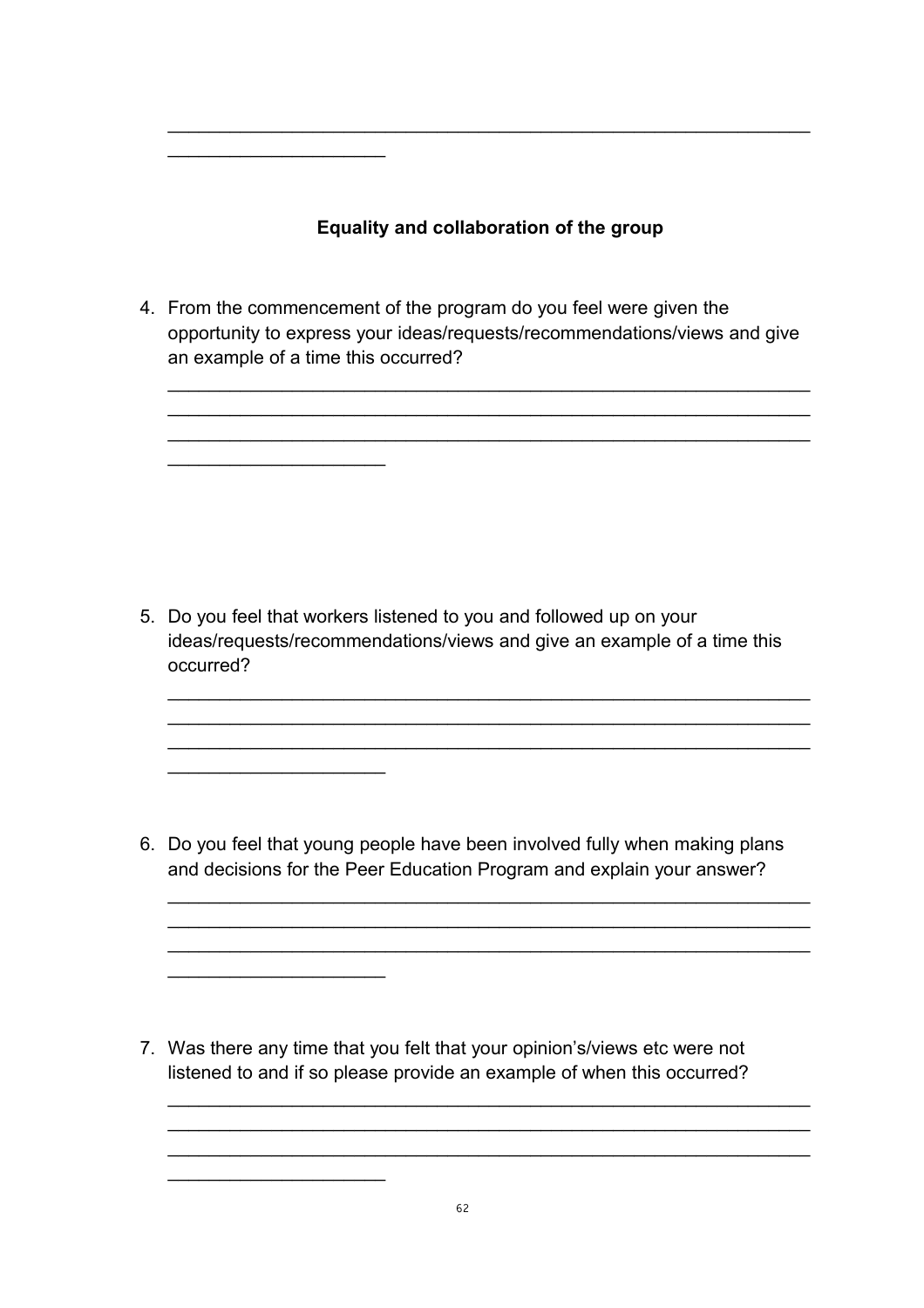$\mathcal{L}_\text{max}$  , and the contract of the contract of the contract of the contract of the contract of the contract of the contract of the contract of the contract of the contract of the contract of the contract of the contr  $\mathcal{L}_\text{max} = \mathcal{L}_\text{max} = \mathcal{L}_\text{max} = \mathcal{L}_\text{max} = \mathcal{L}_\text{max} = \mathcal{L}_\text{max} = \mathcal{L}_\text{max} = \mathcal{L}_\text{max} = \mathcal{L}_\text{max} = \mathcal{L}_\text{max} = \mathcal{L}_\text{max} = \mathcal{L}_\text{max} = \mathcal{L}_\text{max} = \mathcal{L}_\text{max} = \mathcal{L}_\text{max} = \mathcal{L}_\text{max} = \mathcal{L}_\text{max} = \mathcal{L}_\text{max} = \mathcal{$  $\mathcal{L}_\text{max}$  , and the contract of the contract of the contract of the contract of the contract of the contract of the contract of the contract of the contract of the contract of the contract of the contract of the contr  $\mathcal{L}_\text{max}$  , and the contract of the contract of the contract of the contract of the contract of the contract of the contract of the contract of the contract of the contract of the contract of the contract of the contr

8. Do you feel that your ideas were considered and discussed by the group when it came to deciding the topic for the learning element of the Peer Education Program and explain your answer?

 $\mathcal{L}_\text{max}$  , where  $\mathcal{L}_\text{max}$  is the set of the set of the set of the set of the set of the set of the set of the set of the set of the set of the set of the set of the set of the set of the set of the set of the se

 $\mathcal{L}_\text{max}$  , we have the set of the set of the set of the set of the set of the set of the set of the set of the set of the set of the set of the set of the set of the set of the set of the set of the set of the set of

 $\mathcal{L}=\{1,2,3,4,5\}$ 

 $\mathcal{L}=\{1,2,3,4,5\}$ 

9. Were you given a choice to agree or disagree when choosing the topic for the learning element and explain your answer?

 $\mathcal{L}_\text{max}$  , and the contract of the contract of the contract of the contract of the contract of the contract of the contract of the contract of the contract of the contract of the contract of the contract of the contr  $\mathcal{L}_\text{max}$  , and the contract of the contract of the contract of the contract of the contract of the contract of the contract of the contract of the contract of the contract of the contract of the contract of the contr  $\mathcal{L}_\text{max} = \mathcal{L}_\text{max} = \mathcal{L}_\text{max} = \mathcal{L}_\text{max} = \mathcal{L}_\text{max} = \mathcal{L}_\text{max} = \mathcal{L}_\text{max} = \mathcal{L}_\text{max} = \mathcal{L}_\text{max} = \mathcal{L}_\text{max} = \mathcal{L}_\text{max} = \mathcal{L}_\text{max} = \mathcal{L}_\text{max} = \mathcal{L}_\text{max} = \mathcal{L}_\text{max} = \mathcal{L}_\text{max} = \mathcal{L}_\text{max} = \mathcal{L}_\text{max} = \mathcal{$ 

10.Do you feel that the young people decided as a group that the 'ARMY' would be the chosen topic for the learning element and explain?

 $\mathcal{L}_\text{max}$  , and the contract of the contract of the contract of the contract of the contract of the contract of the contract of the contract of the contract of the contract of the contract of the contract of the contr  $\mathcal{L}_\text{max} = \mathcal{L}_\text{max} = \mathcal{L}_\text{max} = \mathcal{L}_\text{max} = \mathcal{L}_\text{max} = \mathcal{L}_\text{max} = \mathcal{L}_\text{max} = \mathcal{L}_\text{max} = \mathcal{L}_\text{max} = \mathcal{L}_\text{max} = \mathcal{L}_\text{max} = \mathcal{L}_\text{max} = \mathcal{L}_\text{max} = \mathcal{L}_\text{max} = \mathcal{L}_\text{max} = \mathcal{L}_\text{max} = \mathcal{L}_\text{max} = \mathcal{L}_\text{max} = \mathcal{$  $\mathcal{L}_\text{max} = \mathcal{L}_\text{max} = \mathcal{L}_\text{max} = \mathcal{L}_\text{max} = \mathcal{L}_\text{max} = \mathcal{L}_\text{max} = \mathcal{L}_\text{max} = \mathcal{L}_\text{max} = \mathcal{L}_\text{max} = \mathcal{L}_\text{max} = \mathcal{L}_\text{max} = \mathcal{L}_\text{max} = \mathcal{L}_\text{max} = \mathcal{L}_\text{max} = \mathcal{L}_\text{max} = \mathcal{L}_\text{max} = \mathcal{L}_\text{max} = \mathcal{L}_\text{max} = \mathcal{$ 

 $\mathcal{L}_\text{max} = \mathcal{L}_\text{max} = \mathcal{L}_\text{max} = \mathcal{L}_\text{max} = \mathcal{L}_\text{max} = \mathcal{L}_\text{max} = \mathcal{L}_\text{max} = \mathcal{L}_\text{max} = \mathcal{L}_\text{max} = \mathcal{L}_\text{max} = \mathcal{L}_\text{max} = \mathcal{L}_\text{max} = \mathcal{L}_\text{max} = \mathcal{L}_\text{max} = \mathcal{L}_\text{max} = \mathcal{L}_\text{max} = \mathcal{L}_\text{max} = \mathcal{L}_\text{max} = \mathcal{$  $\mathcal{L}_\text{max} = \mathcal{L}_\text{max} = \mathcal{L}_\text{max} = \mathcal{L}_\text{max} = \mathcal{L}_\text{max} = \mathcal{L}_\text{max} = \mathcal{L}_\text{max} = \mathcal{L}_\text{max} = \mathcal{L}_\text{max} = \mathcal{L}_\text{max} = \mathcal{L}_\text{max} = \mathcal{L}_\text{max} = \mathcal{L}_\text{max} = \mathcal{L}_\text{max} = \mathcal{L}_\text{max} = \mathcal{L}_\text{max} = \mathcal{L}_\text{max} = \mathcal{L}_\text{max} = \mathcal{$  $\mathcal{L}_\text{max}$  , and the contract of the contract of the contract of the contract of the contract of the contract of the contract of the contract of the contract of the contract of the contract of the contract of the contr

11.How do you feel with the 'army' being the chosen topic and explain your answer?

12. Do you feel that workers facilitated young peoples various ideas in relation to the learning element and give an example?

 $\mathcal{L}_\text{max}$  , and the contract of the contract of the contract of the contract of the contract of the contract of the contract of the contract of the contract of the contract of the contract of the contract of the contr  $\mathcal{L}_\text{max} = \mathcal{L}_\text{max} = \mathcal{L}_\text{max} = \mathcal{L}_\text{max} = \mathcal{L}_\text{max} = \mathcal{L}_\text{max} = \mathcal{L}_\text{max} = \mathcal{L}_\text{max} = \mathcal{L}_\text{max} = \mathcal{L}_\text{max} = \mathcal{L}_\text{max} = \mathcal{L}_\text{max} = \mathcal{L}_\text{max} = \mathcal{L}_\text{max} = \mathcal{L}_\text{max} = \mathcal{L}_\text{max} = \mathcal{L}_\text{max} = \mathcal{L}_\text{max} = \mathcal{$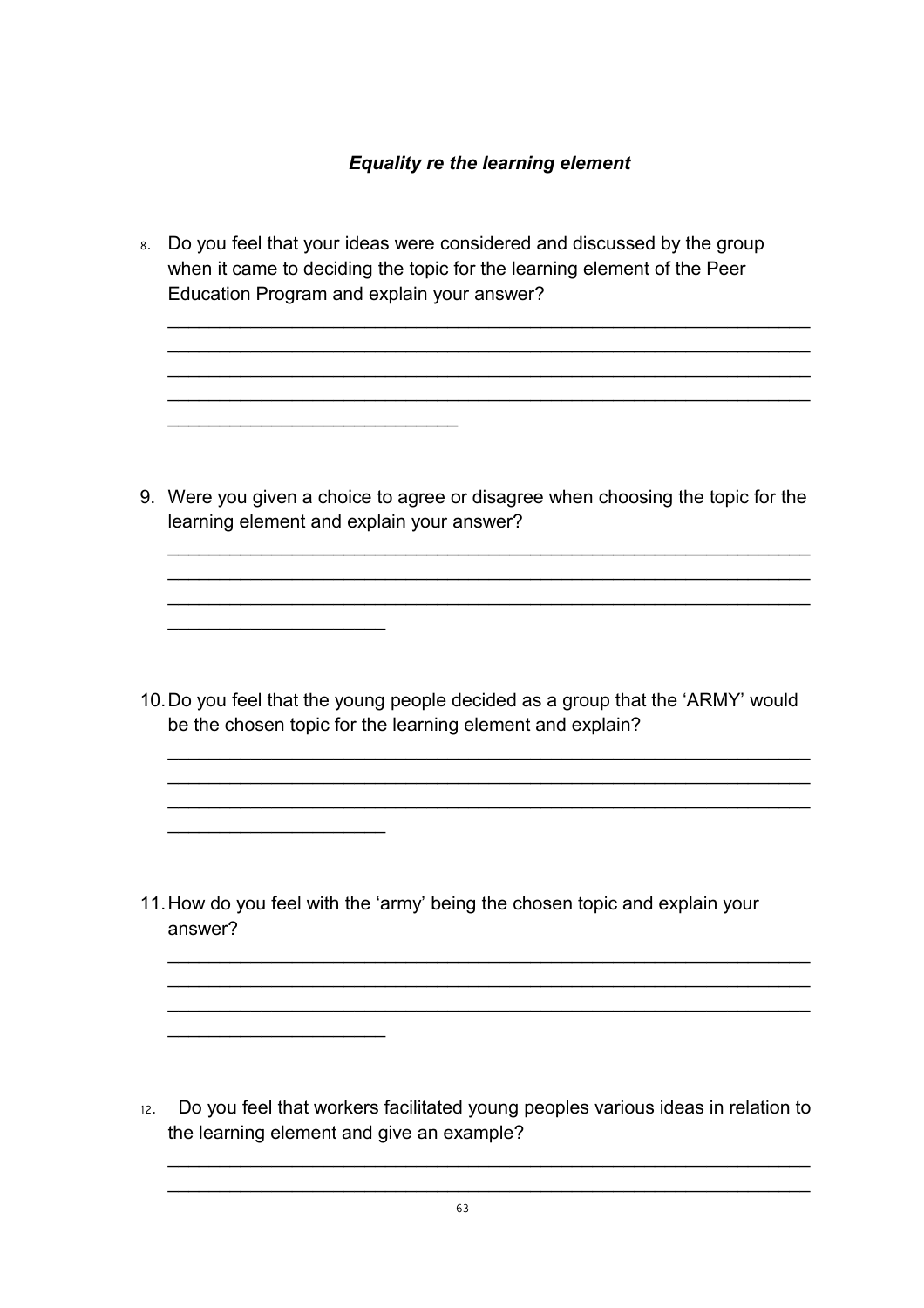## **Individual Participation in program**

13. How would you describe your experience in the program so far?

14. What have you enjoyed most about the program and why?

15. What have you enjoyed least about the program and why?

16. Do you feel that you have formed relationships with the other members of the group and explain?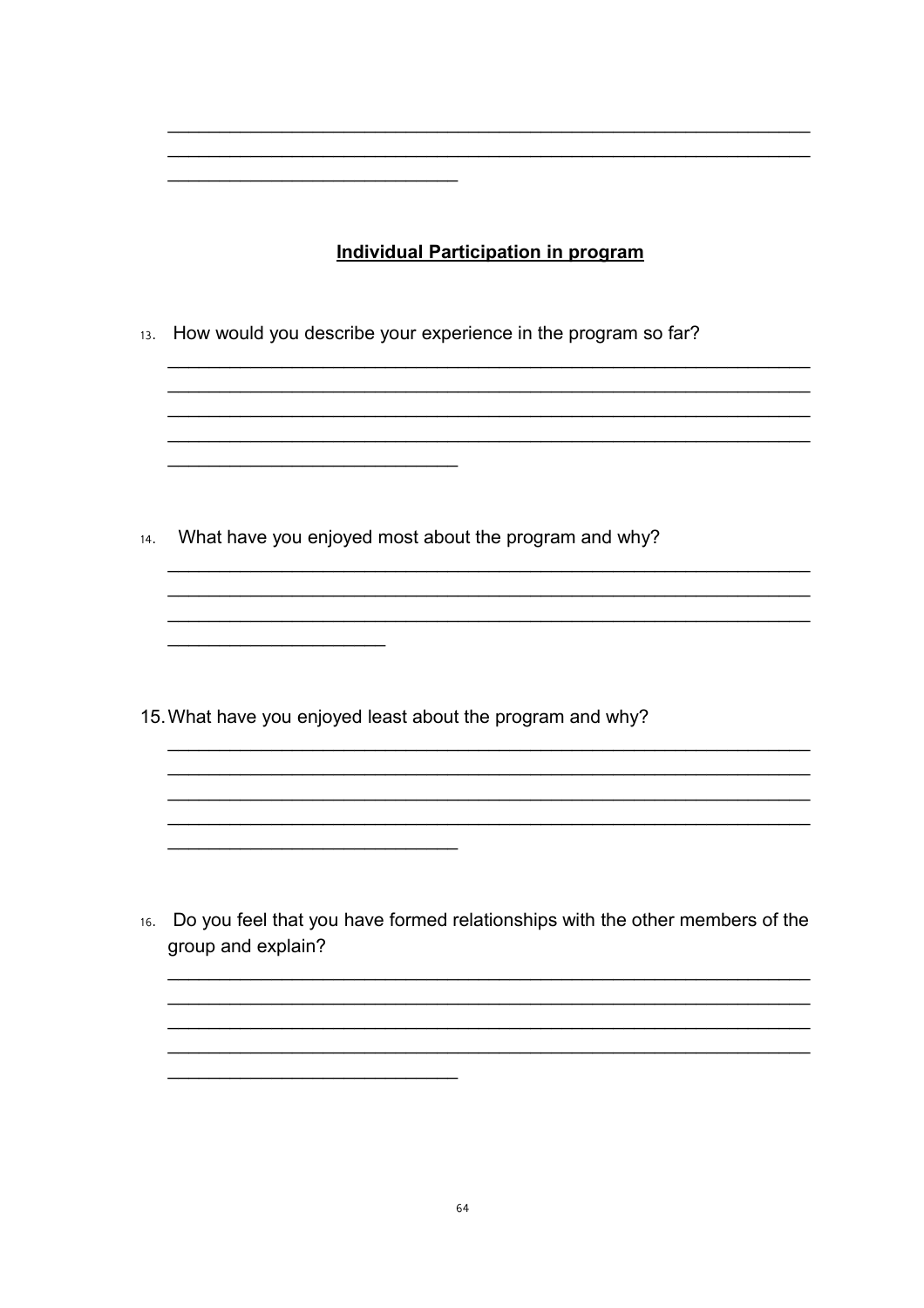17. Do you feel that you work well in the group and get involved in discussions/decision making etc and explain your answer?

18. Do you feel that you have learned anything so far from your experience in the Peer Education Program and explain your answer?

19. Do you think there is anything that could be done to improve the program in any way and explain your answer?

Other comments

 $\Box$ Thank you for your time and effort in completing this review  $\Box$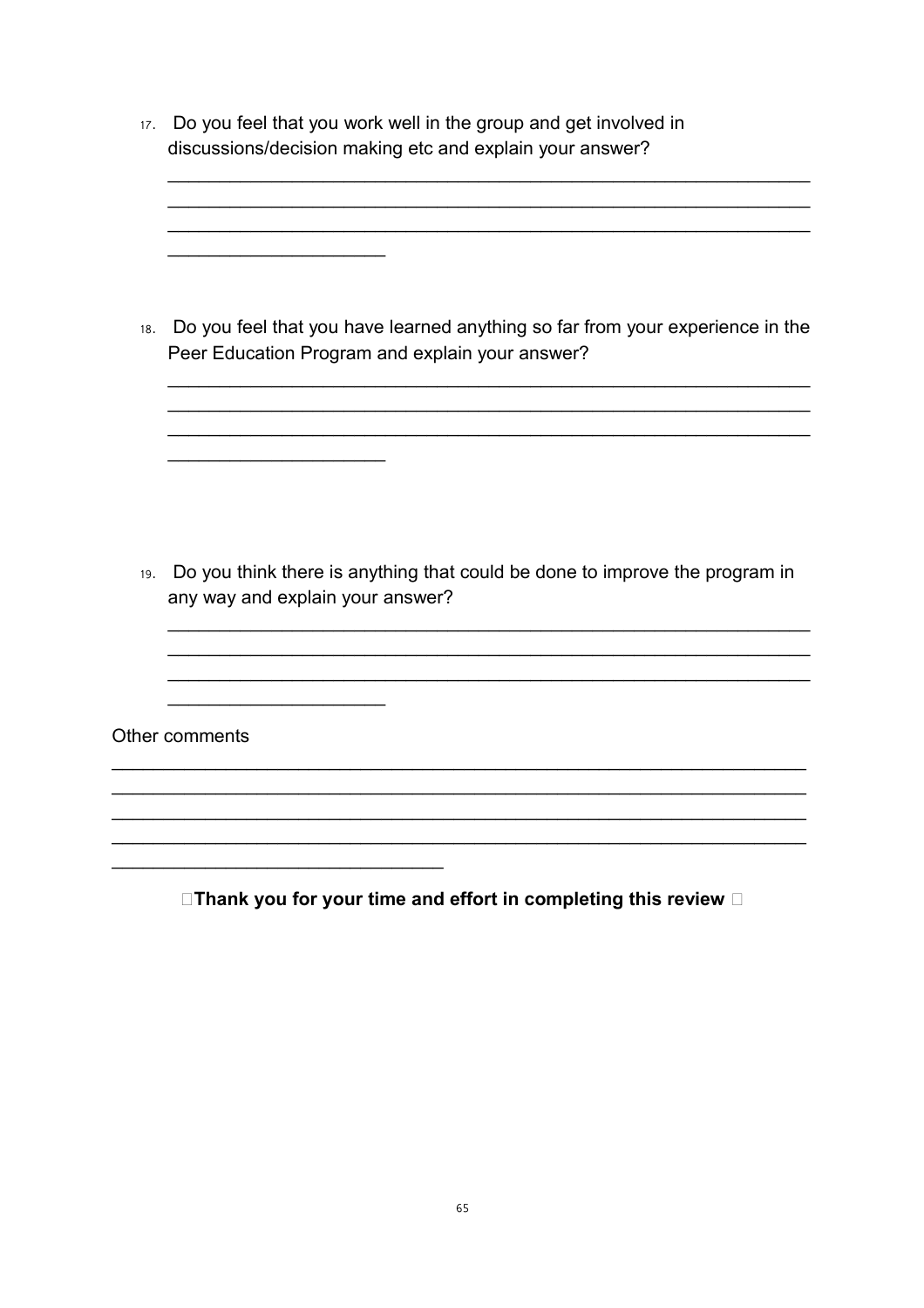## **Appendices F**

# **Midway review of the peer education program- Questions re Group discussion?**

How would you describe your experience in the Peer Education Program so far and why?

What aspects of the program have you least enjoyed/ most enjoyed in the program so far?

How do you feel the young people in the group are working together?

Do you feel everyone in the group has been Adhering to the agreed upon rules/code of ethics?

How do you feel the learning element of the program is going?

Where would the group like to go for a full day out activity to end the program?

Are there any issues that you as a group have concerns about?

Is there anything that could be done to improve the program in some way?

## **Appendices G**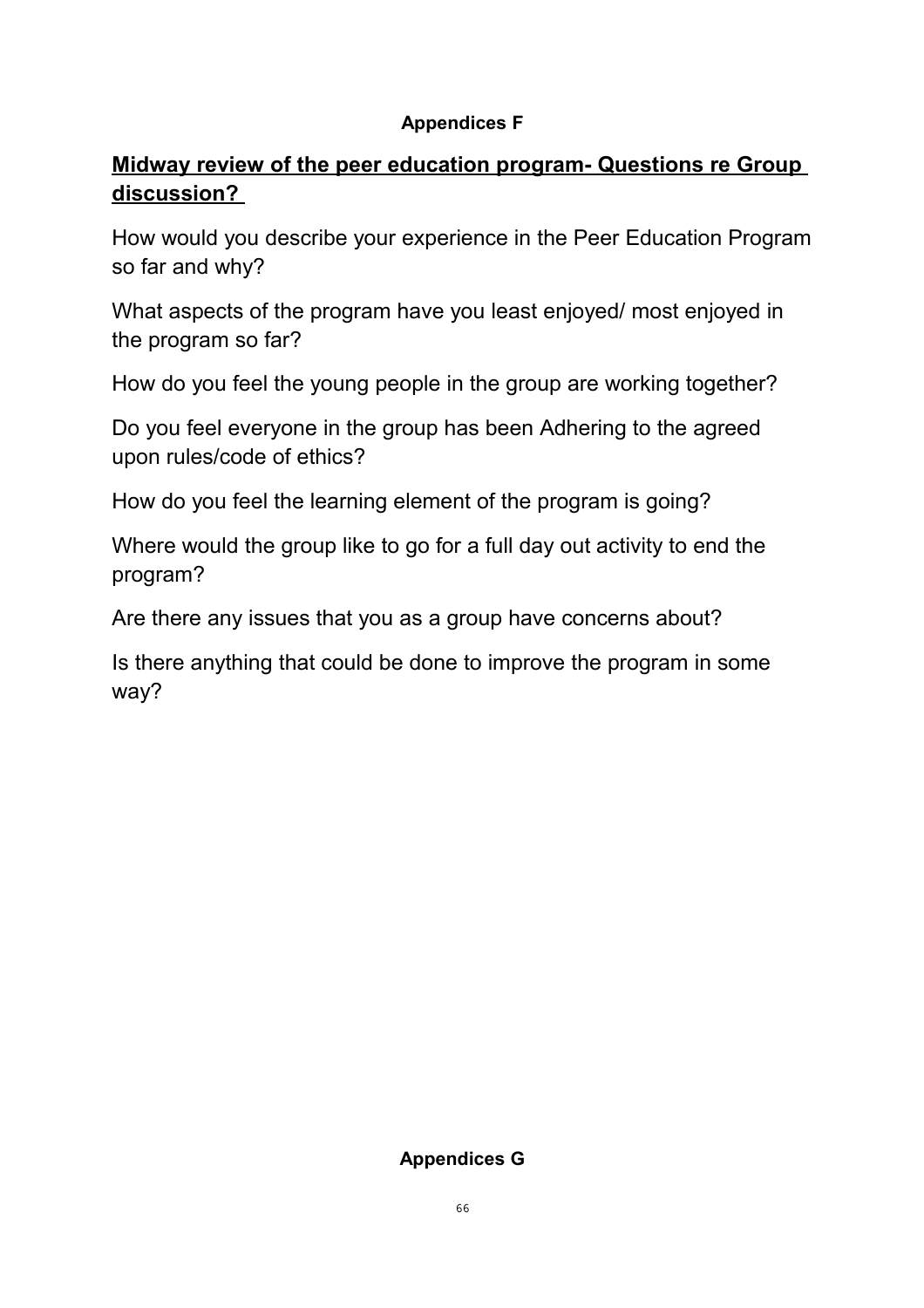#### **Peer Education Program-Pilot project**

**Date:**

I am writing to invite you to participate in a Peer Education Program for the summer months. As this is pilot project this will be conducted as an action research project to ascertain the feasibility of a peer education programme.

Target group for the program are young males between the age of 14 and 16 years with a maximum of 10 participants. The program will run for 8 weeks and will take place on a Thursday and Friday in the ACT building beginning on Thursday the  $3<sup>rd</sup>$  of July. Set hours for the said days will be made in agreement with the participants and a light lunch will also be provided.

As it is a peer education program participants will be facilitated by workers to take as much responsibility as possible for all aspects of the program. The participants will decide on the activities they wish to participate in with agreement from workers. An important aspect of the peer education program is training element where the young people are trained to become peer educators in a specific area of their choice.

Consent from parents/guardians and assent from the young person is required for the program. If you fully understand and agree to the aspects of the program and wish to participate in the program please fill out the consent and assent form overleaf.

 $\mathcal{L}_\text{max}$  , and the contract of the contract of the contract of the contract of the contract of the contract of the contract of the contract of the contract of the contract of the contract of the contract of the contr

Thank you for taking the time to read this letter.

Eilis cully (youth worker) Gillian Cunniffe (youth worker)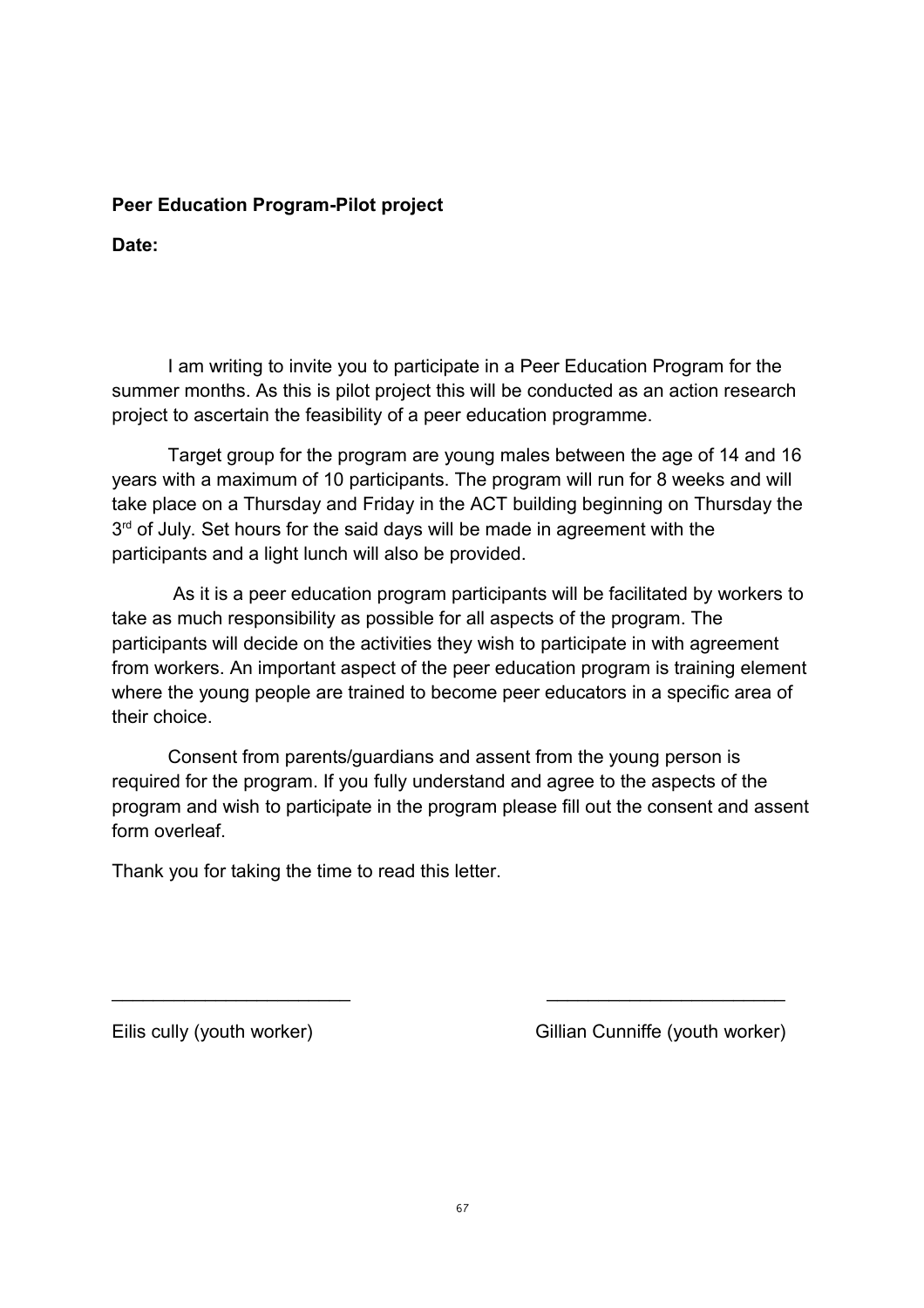#### **Ethical Framework**

The ethical framework adopted for this study is presented under the following headings:

- Consent
- Confidentiality
- Storage of Information
- Equality Proofing
- Respondents under the influence of alcohol or illegal drugs or substances
- Prevention of Harm

#### **Parental Consent**

To participate in the Peer Education Program young people under the age of 18 years required parental consent. An explanatory letter and consent form have been sent out to parents and Guardians to be completed and signed.

#### **Confidentiality**

To ensure confidentiality of individual participant's codes will be applied to collected data. On all issues of confidentiality, the research will apply the Children First Guidelines (Department of Health and Children, 1999), which were adopted by the Board of ACT. An established reporting mechanism will ensure the possibility of expedient reporting of any genuine suspicions of abuse. From the outset of the project young people will be informed of this condition of the research.

#### **Storage of Information**

All data and associated research materials, tapes, field notes, etc., will be stored securely at the premises of ACT for a period of five years. The data can only be used for the purposes for which it was collected. The data will be destroyed on the elapse of the five year period.

#### **Equality Proofing**

The Equality Status Act (2000) prohibits discrimination on nine grounds: gender; marital status; family status; sexual orientation; religious belief; age; disability; race and membership of the Traveller Community. The research will not reinforce existing inequalities through its methods.

#### **Respondents under the influence of alcohol or illegal drugs or other substances**

The Management Team agree that any data obtained from respondents under the influence of alcohol or illegal drugs or other substances could be used, but noted in the report.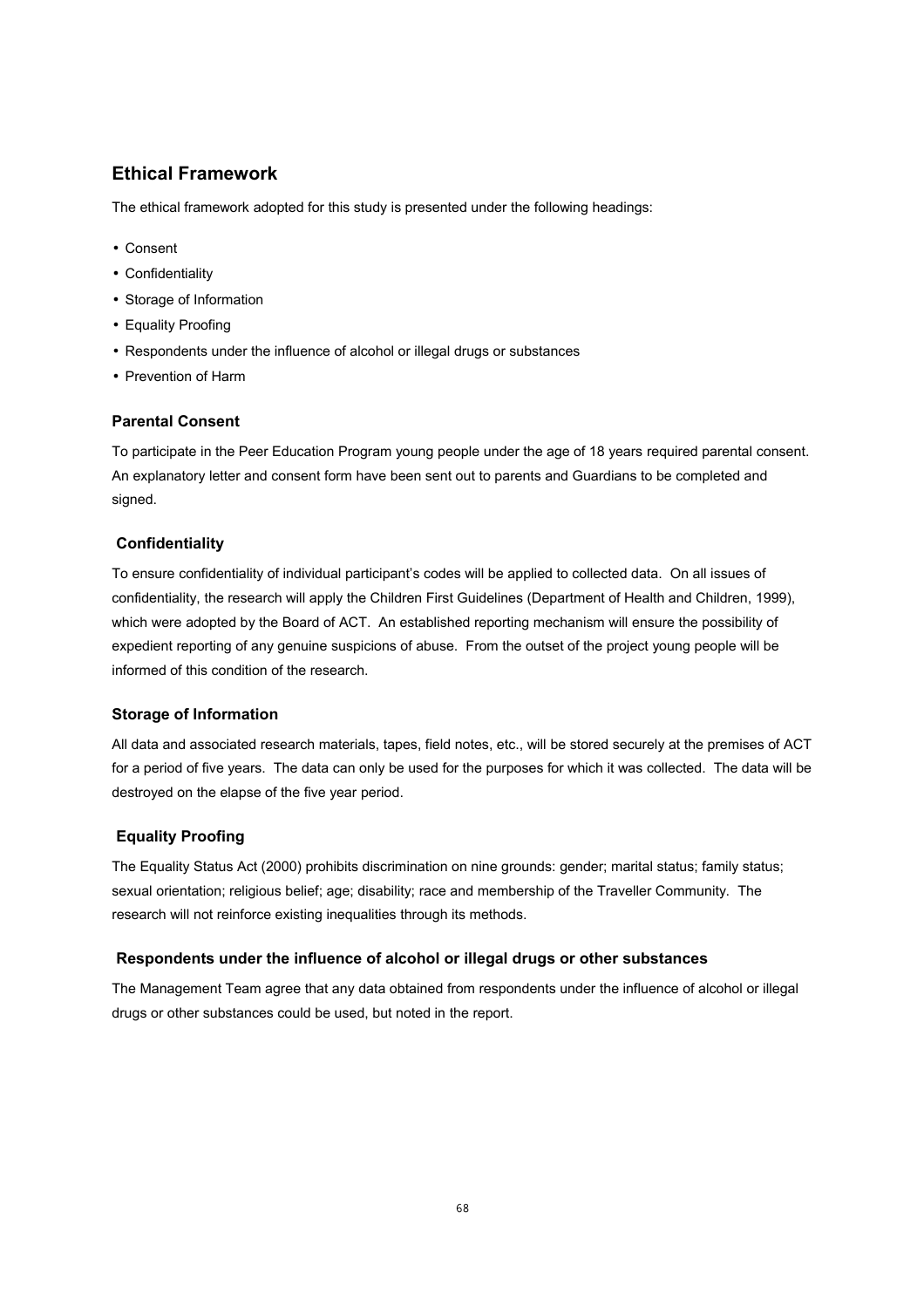#### **Prevention of Harm**

The research does not intentionally use methods which place participants in any physical, emotional or psychological danger.

The four ethical principles applied during the study are shown in Table Five below.

#### **Table Five Ethical Principles of Research with Children (Hogan and Gilligan 1997, pg 5, 1997)**

| <b>Types of Rights</b>                         | Research Ethic Principles                                                                                                                                                                                                                                        |
|------------------------------------------------|------------------------------------------------------------------------------------------------------------------------------------------------------------------------------------------------------------------------------------------------------------------|
| To satisfactory development of well-being      | The purpose of the research should contribute to children's<br>well being, either directly, or indirectly, through increased<br>understanding of children which can help adults who are<br>responsible for children                                              |
| To protection from harm                        | Methods should be designed to avoid stress and distress,<br>contingency arrangements should be available in case<br>children become upset or situations of risk or harm are<br>revealed                                                                          |
| To appropriate services                        | Children should whenever possible feel good about having<br>contributed to research as a service which can inform<br>society, individuals, policy and practice                                                                                                   |
| To express opinions which are taken account of | Children should make informed choices about :<br>Agreement or refusal to take part;<br>Opting out (at any stage);<br>Contributing ideas to research agendas and processes,<br>both for individual research projects and to the research<br>enterprise as a whole |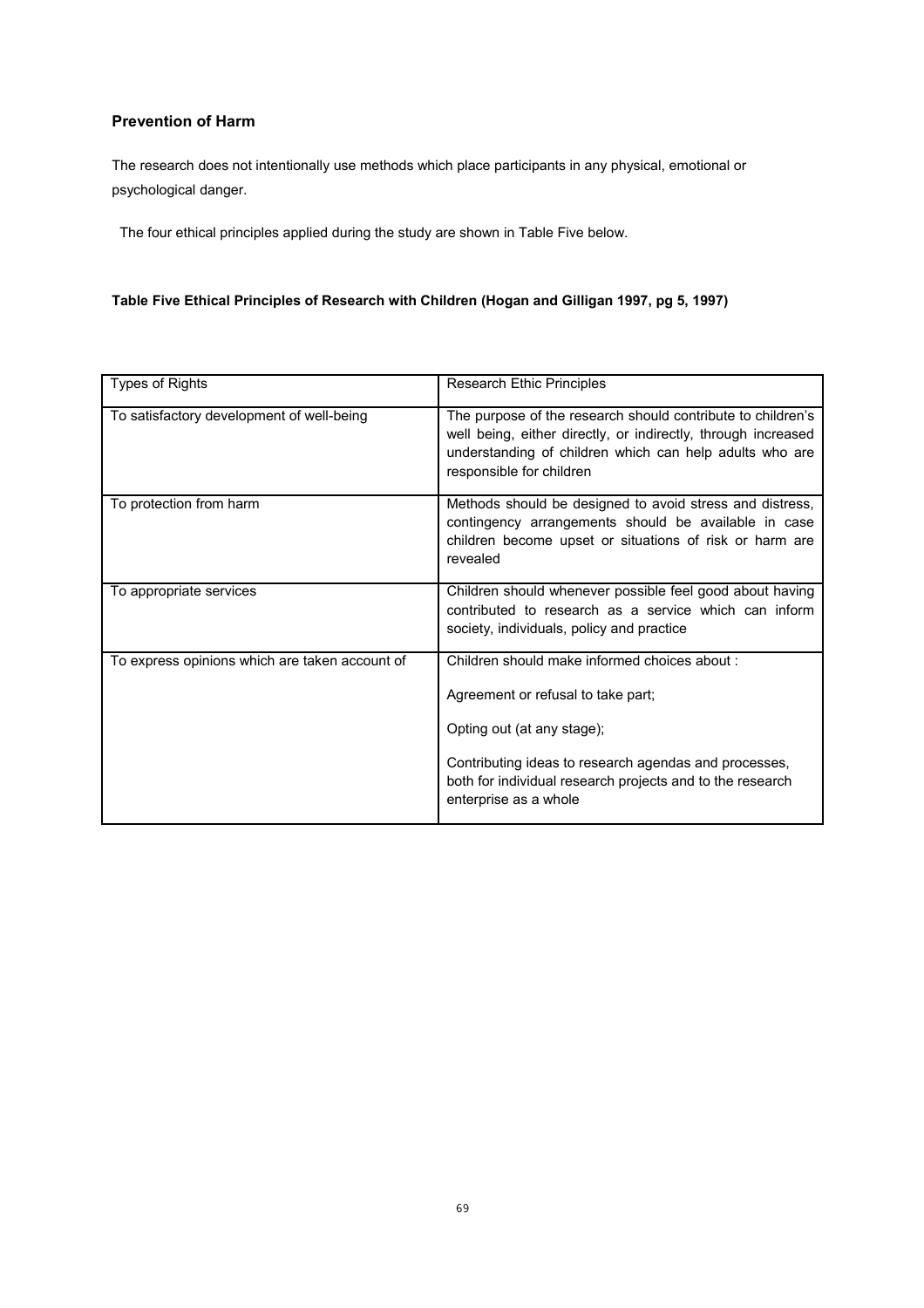# **Appendices H**

# **Peer Education Programme – Pilot Project 2008**

# **Parental/ Guardian Consent Forms**

|                                                                                                                        | I (parent/guardian name) _________________________give consent for my child (child's<br>name) __________________ to participate in the peer education programme. |
|------------------------------------------------------------------------------------------------------------------------|------------------------------------------------------------------------------------------------------------------------------------------------------------------|
|                                                                                                                        |                                                                                                                                                                  |
| programme.                                                                                                             |                                                                                                                                                                  |
|                                                                                                                        |                                                                                                                                                                  |
| <u> 2002 - Jan James James Jan James James James James James James James James James James James James James James</u> |                                                                                                                                                                  |
| <u> 1989 - Jan Barnett, fransk politiker (d. 1989)</u>                                                                 | Telephone Number: _____________________ Mobile Number:                                                                                                           |
| have e.g. asthma.                                                                                                      | Please supply details of any medical conditions or medical needs that your child may                                                                             |
|                                                                                                                        | ,我们也不会有什么。""我们的人,我们也不会有什么?""我们的人,我们也不会有什么?""我们的人,我们也不会有什么?""我们的人,我们也不会有什么?""我们的人                                                                                 |
|                                                                                                                        | <u> 1989 - Johann Stoff, amerikansk politiker (* 1908)</u>                                                                                                       |
|                                                                                                                        |                                                                                                                                                                  |
|                                                                                                                        |                                                                                                                                                                  |

Date of Signature: \_\_\_\_\_\_\_\_\_\_\_\_\_\_\_\_\_\_\_\_\_\_\_\_\_\_\_\_\_\_\_\_